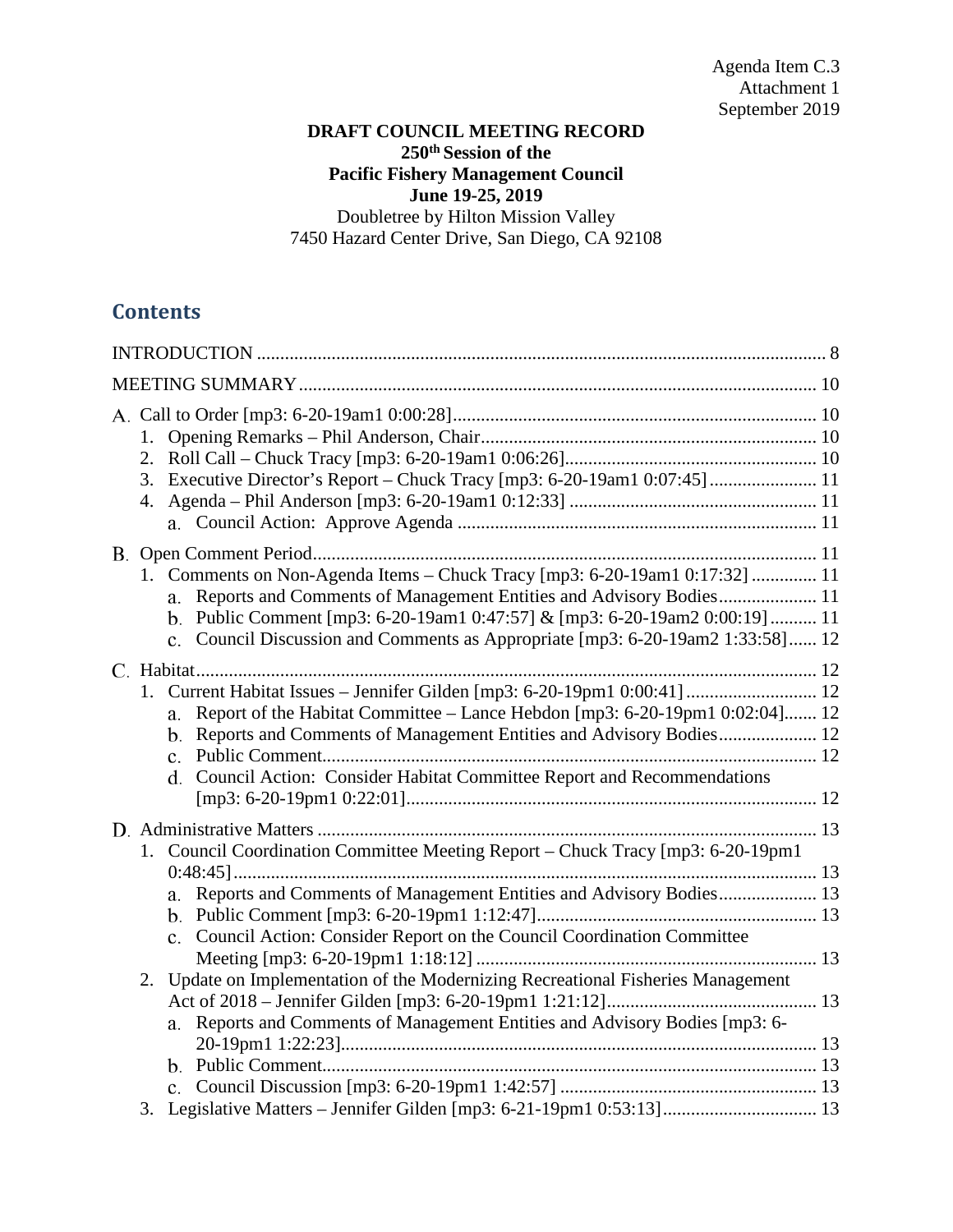|    | a. | Report of the Legislative Committee – Dave Hanson [mp3: 6-21-19pm1 1:03:20] 13<br>b. Reports and Comments of Management Entities and Advisory Bodies [mp3: 6-                                                                        |  |
|----|----|--------------------------------------------------------------------------------------------------------------------------------------------------------------------------------------------------------------------------------------|--|
|    |    |                                                                                                                                                                                                                                      |  |
|    |    |                                                                                                                                                                                                                                      |  |
|    |    | d. Council Action: Consider Legislative Committee Report and Recommendations                                                                                                                                                         |  |
|    |    |                                                                                                                                                                                                                                      |  |
| 4. |    |                                                                                                                                                                                                                                      |  |
|    |    | a. Reports and Comments of Management Entities and Advisory Bodies 14                                                                                                                                                                |  |
|    |    |                                                                                                                                                                                                                                      |  |
|    |    | c. Council Action: Final Adoption of Criteria for Triggering an Allocation Review,                                                                                                                                                   |  |
|    |    |                                                                                                                                                                                                                                      |  |
| 5. |    | Phased-In Approaches to Changing Catch Limits - Scoping - John DeVore [mp3: 6-                                                                                                                                                       |  |
|    |    |                                                                                                                                                                                                                                      |  |
|    |    | a. Reports and Comments of Management Entities and Advisory Bodies [mp3: 6-                                                                                                                                                          |  |
|    |    |                                                                                                                                                                                                                                      |  |
|    |    |                                                                                                                                                                                                                                      |  |
|    | c. | Council Action: Review the Impacts of Revised Sigma Values and Scope the                                                                                                                                                             |  |
|    |    | Potential Benefits of Phased-In Changes to Catch Limits [mp3: 6-22-19am3]                                                                                                                                                            |  |
|    |    |                                                                                                                                                                                                                                      |  |
| 6. |    | Electronic Monitoring Program Procedural Directive - Brett Wiedoff [mp3: 6-24-                                                                                                                                                       |  |
|    |    |                                                                                                                                                                                                                                      |  |
|    |    | a. National Marine Fisheries Service Presentation - Brett Alger [mp3: 6-24-19pm2                                                                                                                                                     |  |
|    |    | b. Reports and Comments of Management Entities and Advisory Bodies [mp3: 6-                                                                                                                                                          |  |
|    |    |                                                                                                                                                                                                                                      |  |
|    |    |                                                                                                                                                                                                                                      |  |
|    |    | d. Council Action: Review the Procedural Directive and Develop                                                                                                                                                                       |  |
|    |    | Recommendations to National Marine Fisheries Service [mp3: 6-24-19pm2                                                                                                                                                                |  |
|    |    |                                                                                                                                                                                                                                      |  |
|    |    |                                                                                                                                                                                                                                      |  |
|    |    | a. Report of the Budget Committee - Pete Hassemer [mp3: 6-25-19am1 0:11:54] 17                                                                                                                                                       |  |
|    |    | b. Reports and Comments of Management Entities and Advisory Bodies 17                                                                                                                                                                |  |
|    |    |                                                                                                                                                                                                                                      |  |
|    |    | d. Council Action: Consider Budget Committee Report and Recommendations                                                                                                                                                              |  |
|    |    |                                                                                                                                                                                                                                      |  |
| 8. |    | Approval of Council Meeting Record - Phil Anderson [mp3: 6-25-19am1 0:22:31] 18                                                                                                                                                      |  |
|    |    |                                                                                                                                                                                                                                      |  |
| 9. |    | Membership Appointments and Council Operating Procedures – Mike Burner [mp3:                                                                                                                                                         |  |
|    |    |                                                                                                                                                                                                                                      |  |
|    | a. | Reports and Comments of Management Entities and Advisory Bodies 18                                                                                                                                                                   |  |
|    | b. |                                                                                                                                                                                                                                      |  |
|    | c. | Council Action: Elect Council Chair and Vice-Chair, Consider Appointments to<br>Council Committees and Advisory Bodies; Adopt Changes to Council Operating<br>Procedures and Statement of Organization, Practices, and Procedures as |  |
|    |    |                                                                                                                                                                                                                                      |  |
|    |    |                                                                                                                                                                                                                                      |  |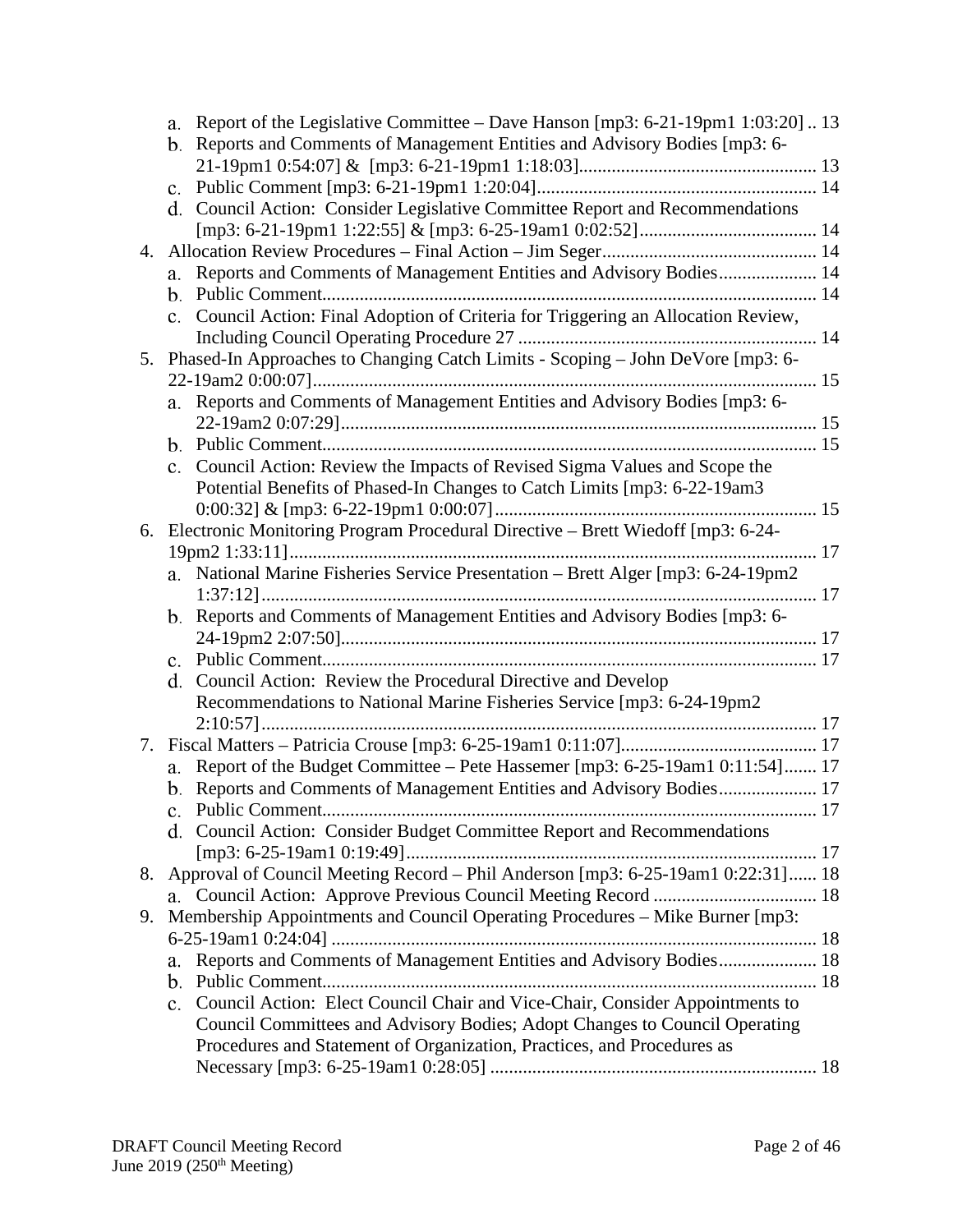|    | 10. Future Council Meeting Agenda and Workload Planning - Chuck Tracy [mp3: 6-25-           |  |
|----|---------------------------------------------------------------------------------------------|--|
|    |                                                                                             |  |
|    | Reports and Comments of Management Entities and Advisory Bodies [mp3: 6-<br>а.              |  |
|    |                                                                                             |  |
|    |                                                                                             |  |
|    | c. Council Action: Discussion and Guidance on Future Meeting Agenda and                     |  |
|    |                                                                                             |  |
|    |                                                                                             |  |
|    | 1. Annual U.S. Coast Guard Fishery Enforcement Report - Jim Seger [mp3: 6-20-               |  |
|    |                                                                                             |  |
|    | a. U.S. Coast Guard Annual West Coast Fishery Enforcement Report - LCDR Scott               |  |
|    |                                                                                             |  |
|    | b. Reports and Comments of Management Entities and Advisory Bodies [mp3: 6-                 |  |
|    |                                                                                             |  |
|    |                                                                                             |  |
|    | d. Council Action: Consider the U.S. Coast Guard Report [mp3: 6-20-19pm2                    |  |
|    |                                                                                             |  |
|    |                                                                                             |  |
|    | 1. National Marine Fisheries Service (NMFS) Report - Kerry Griffin [mp3: 6-20-              |  |
|    |                                                                                             |  |
|    | а.                                                                                          |  |
|    | b. Fisheries Science Center Activities - SWFSC [mp3: 6-20-19pm2 0:36:31]  21                |  |
|    | Reports and Comments of Management Entities and Advisory Bodies 21<br>c.                    |  |
|    |                                                                                             |  |
|    | e.                                                                                          |  |
| 2. | Stock Assessment Prioritization Process - Kerry Griffin [mp3: 6-20-19pm2 1:19:15] 21        |  |
|    | Reports and Comments of Management Entities and Advisory Bodies [mp3: 6-<br>a.              |  |
|    |                                                                                             |  |
|    |                                                                                             |  |
|    | Council Action: Consider an Assessment Prioritization Process for Coastal<br>$\mathbf{c}$ . |  |
|    | Pelagic Species Stocks and Review the Quality and Quantity of Data to Support               |  |
|    | an Assessment of the Central Subpopulation of Northern Anchovy [mp3: 6-21-                  |  |
|    |                                                                                             |  |
|    | 3. Pacific Mackerel Assessment, Harvest Specifications, and Management Measures -           |  |
|    |                                                                                             |  |
|    | Reports and Comments of Management Entities and Advisory Bodies [mp3: 6-<br>a.              |  |
|    |                                                                                             |  |
|    |                                                                                             |  |
|    | c. Council Action: Adopt Final Harvest Specifications and Management Measures               |  |
|    |                                                                                             |  |
|    | 4. Review of Management Categories - Kerry Griffin [mp3: 6-21-19am2 0:00:18] 24             |  |
|    | a. Reports and Comments of Management Entities and Advisory Bodies [mp3: 6-                 |  |
|    |                                                                                             |  |
|    |                                                                                             |  |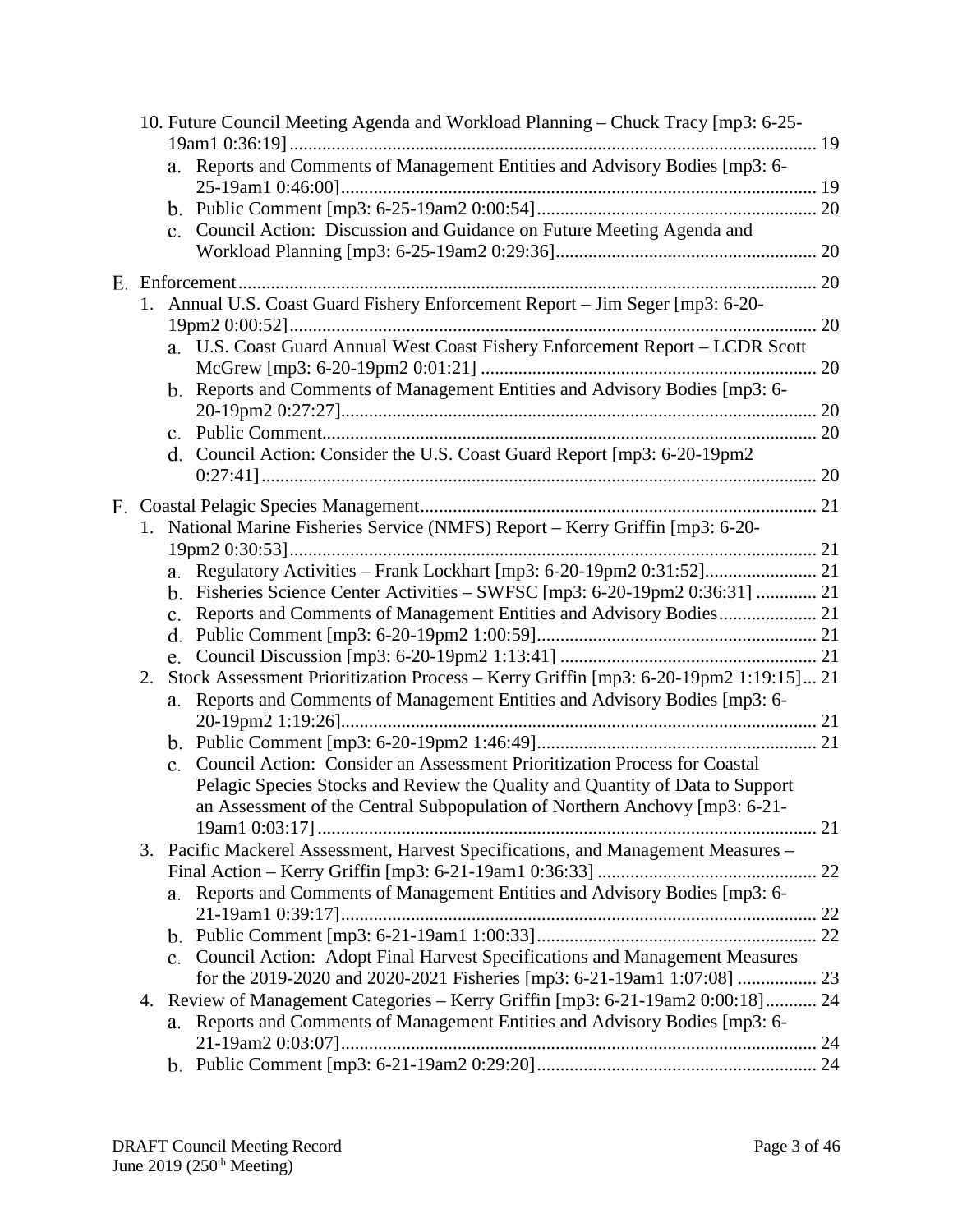|    |    |                | c. Council Action: Review Existing Management Categories, the Draft Purpose<br>and Need Statement, a Proposed Process and Timeline, and the Workload<br>Associated with Revising Management Categories [mp3: 6-21-19am2 1:06:44] 24 |    |
|----|----|----------------|-------------------------------------------------------------------------------------------------------------------------------------------------------------------------------------------------------------------------------------|----|
|    |    |                |                                                                                                                                                                                                                                     |    |
|    |    |                |                                                                                                                                                                                                                                     |    |
|    |    |                | a. Reports and Comments of Management Entities and Advisory Bodies [mp3: 6-                                                                                                                                                         |    |
|    |    |                |                                                                                                                                                                                                                                     |    |
|    |    |                |                                                                                                                                                                                                                                     |    |
|    |    |                | c. Council Action - Review Rebuilding Plans and Consider Adopting Final Plans                                                                                                                                                       |    |
|    |    |                | for Sacramento River and Klamath River Fall Chinook and Preliminary Plans for                                                                                                                                                       |    |
|    |    |                | Strait of Juan de Fuca, Queets River, and Snohomish River Coho for Public                                                                                                                                                           |    |
|    |    |                |                                                                                                                                                                                                                                     |    |
|    | 2. |                | Southern Resident Killer Whale Endangered Species Act Consultation Progress                                                                                                                                                         |    |
|    |    |                |                                                                                                                                                                                                                                     |    |
|    |    |                | a. Reports and Comments of Management Entities and Advisory Bodies [mp3: 6-                                                                                                                                                         |    |
|    |    |                |                                                                                                                                                                                                                                     |    |
|    |    |                |                                                                                                                                                                                                                                     |    |
|    |    |                | c. Council Action - Review Progress of the Ad Hoc Southern Resident Killer                                                                                                                                                          |    |
|    |    |                | Whale Workgroup, and Provide Guidance on the Preliminary Risk Assessment                                                                                                                                                            |    |
|    |    |                | Criteria and Methods, Proposed Schedule, and Future Analyses [mp3: 6-21-                                                                                                                                                            |    |
|    |    |                |                                                                                                                                                                                                                                     |    |
|    |    |                |                                                                                                                                                                                                                                     |    |
|    |    |                | 1. Commercial Directed Fishery Transition Process and Workshop Planning - Robin                                                                                                                                                     |    |
|    |    |                |                                                                                                                                                                                                                                     |    |
|    |    |                | a. Reports and Comments of Management Entities and Advisory Bodies [mp3: 6-                                                                                                                                                         |    |
|    |    |                |                                                                                                                                                                                                                                     |    |
|    |    |                |                                                                                                                                                                                                                                     | 26 |
|    |    | $\mathbf{c}$ . | Council Action: Consider a Process for Transitioning Management Authority of                                                                                                                                                        |    |
|    |    |                | the Commercial Directed Fishery from the International Pacific Halibut                                                                                                                                                              |    |
|    |    |                | Commission to the Council and Provide Guidance on the Purpose and Scope of a                                                                                                                                                        |    |
|    |    |                | Future Stakeholder Workshop on Regulatory Alternatives for the 2020 Fishery                                                                                                                                                         |    |
|    |    |                |                                                                                                                                                                                                                                     |    |
| Ι. |    |                |                                                                                                                                                                                                                                     |    |
|    |    |                | 1. National Marine Fisheries Service Report - Todd Phillips [mp3: 6-22-19pm1                                                                                                                                                        |    |
|    |    |                |                                                                                                                                                                                                                                     |    |
|    |    | a.             |                                                                                                                                                                                                                                     |    |
|    |    | b.             | Fisheries Science Center Activities - Jim Hastie [mp3: 6-22-19pm1 1:00:37] 28                                                                                                                                                       |    |
|    |    | c.             | Reports and Comments of Management Entities and Advisory Bodies 28                                                                                                                                                                  |    |
|    |    | d.             |                                                                                                                                                                                                                                     |    |
|    |    |                |                                                                                                                                                                                                                                     |    |
|    | 2. |                | Workload and New Management Measure Update – Todd Phillips [mp3: 6-22-                                                                                                                                                              |    |
|    |    |                |                                                                                                                                                                                                                                     | 28 |
|    |    |                | a. Reports and Comments of Management Entities and Advisory Bodies [mp3: 6-                                                                                                                                                         |    |
|    |    |                |                                                                                                                                                                                                                                     |    |
|    |    |                |                                                                                                                                                                                                                                     |    |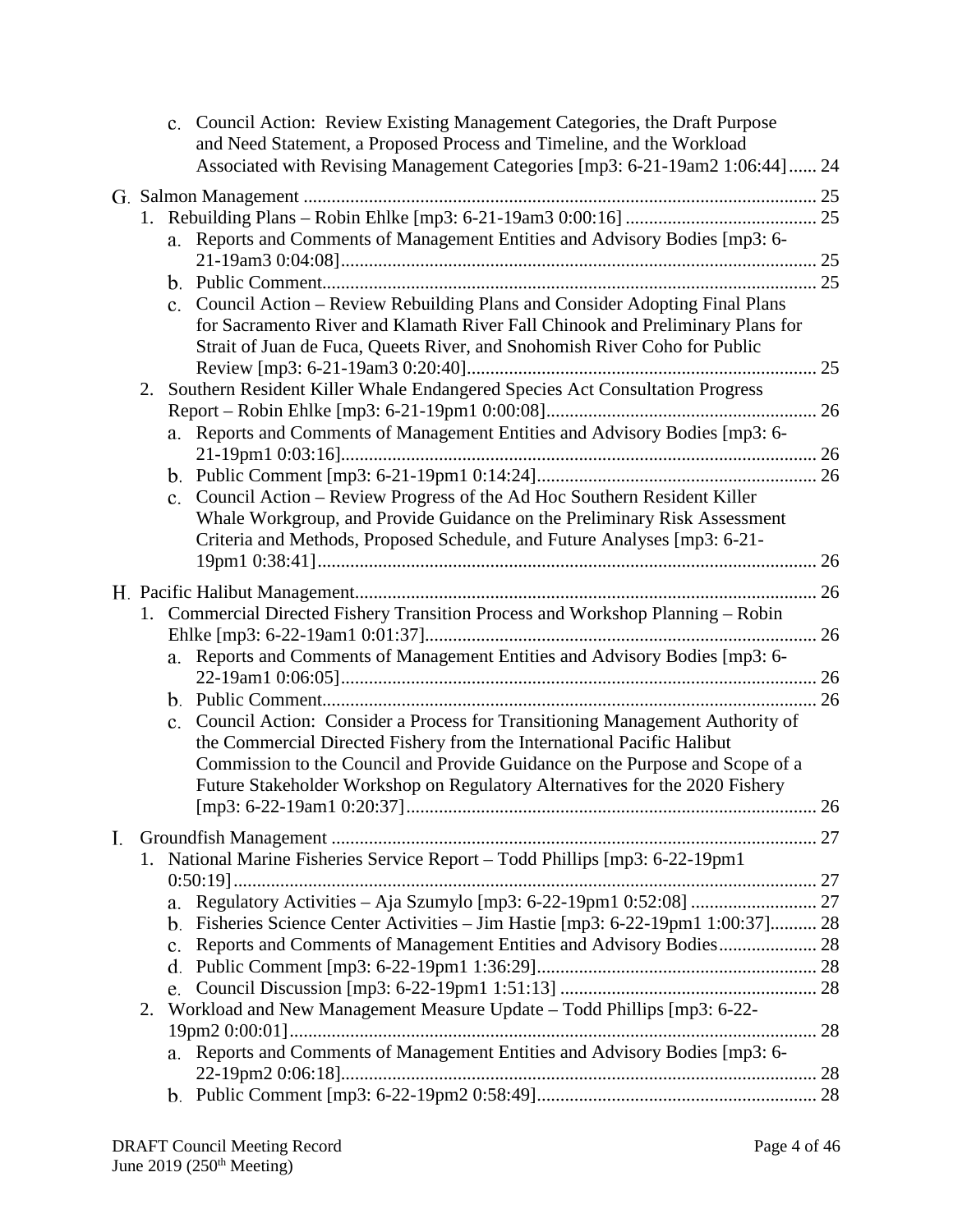|    | c. Council Action: Review the List of Proposed Projects, Fishery Management          |    |
|----|--------------------------------------------------------------------------------------|----|
|    | Plan Amendments, and New Management Measures, Consider Overall                       |    |
|    | Workload, and Provide Guidance on Priorities and Schedules [mp3: 6-22-19pm2          |    |
|    |                                                                                      |    |
| 3. | Trawl Logbook Requirement - Todd Phillips [mp3: 6-22-19pm3 0:00:24]  29              |    |
|    | a. Reports and Comments of Management Entities and Advisory Bodies [mp3: 6-          |    |
|    |                                                                                      |    |
|    |                                                                                      |    |
|    | c. Council Action: Review the Trawl Logbook Program and Provide                      |    |
|    | Recommendations to NMFS on a Federal Data Collection Program [mp3: 6-22-             |    |
|    |                                                                                      | 29 |
| 4. | Groundfish Endangered Species Workgroup Report - Todd Phillips [mp3: 6-23-           |    |
|    | 29                                                                                   |    |
|    | Reports and Comments of Management Entities and Advisory Bodies [mp3: 6-             |    |
|    | a.                                                                                   |    |
|    |                                                                                      |    |
|    |                                                                                      |    |
|    | c. Council Action: Review Groundfish Endangered Species Workgroup                    |    |
|    | Recommendations and Identify Measures to be Evaluated for the 2021-2022              |    |
|    | Biennial Management Period or Other Appropriate Actions [mp3: 6-23-19am1             |    |
|    |                                                                                      |    |
| 5. | Endangered Species Act Seabird Mitigation Measures - Final Action - Kit Dahl         |    |
|    |                                                                                      |    |
|    | a. Reports and Comments of Management Entities and Advisory Bodies [mp3: 6-          |    |
|    |                                                                                      |    |
|    |                                                                                      |    |
|    | Council Action: Review Mitigation Measures for Seabird Interactions in<br>c.         |    |
|    | Groundfish Fisheries Pursuant to the 2017 United States Fish and Wildlife            |    |
|    | Service Biological Opinion and Adopt a Final Preferred Alternative [mp3: 6-23-       |    |
|    |                                                                                      |    |
| 6. | Biennial Harvest Specifications and Management Measures Process for 2021-2022        |    |
|    |                                                                                      |    |
|    | Reports and Comments of Management Entities and Advisory Bodies [mp3: 6-<br>a.       |    |
|    |                                                                                      |    |
|    |                                                                                      |    |
|    | Council Action: Initial Scoping of Issues and Adoption of a Process for<br>c.        |    |
|    | Developing Harvest Specifications and Management Measures for 2021-2022              |    |
|    |                                                                                      |    |
| 7. | Final Action on Inseason Adjustments - Todd Phillips [mp3: 6-24-19pm1 0:58:48] 32    |    |
|    | Reports and Comments of Management Entities and Advisory Bodies [mp3: 6-<br>a.       |    |
|    |                                                                                      |    |
|    |                                                                                      |    |
|    | Council Action: Adopt Final Inseason Adjustments for 2019, as Necessary, to          |    |
|    | $c_{\cdot}$                                                                          |    |
|    | Achieve, but Not Exceed, Annual Catch Limits and Other Management                    |    |
|    |                                                                                      |    |
|    |                                                                                      |    |
|    | 1. National Marine Fisheries Service Report - Kit Dahl [mp3: 6-23-19pm1 0:01:00]  34 |    |
|    |                                                                                      |    |

 $\mathbf{J}.$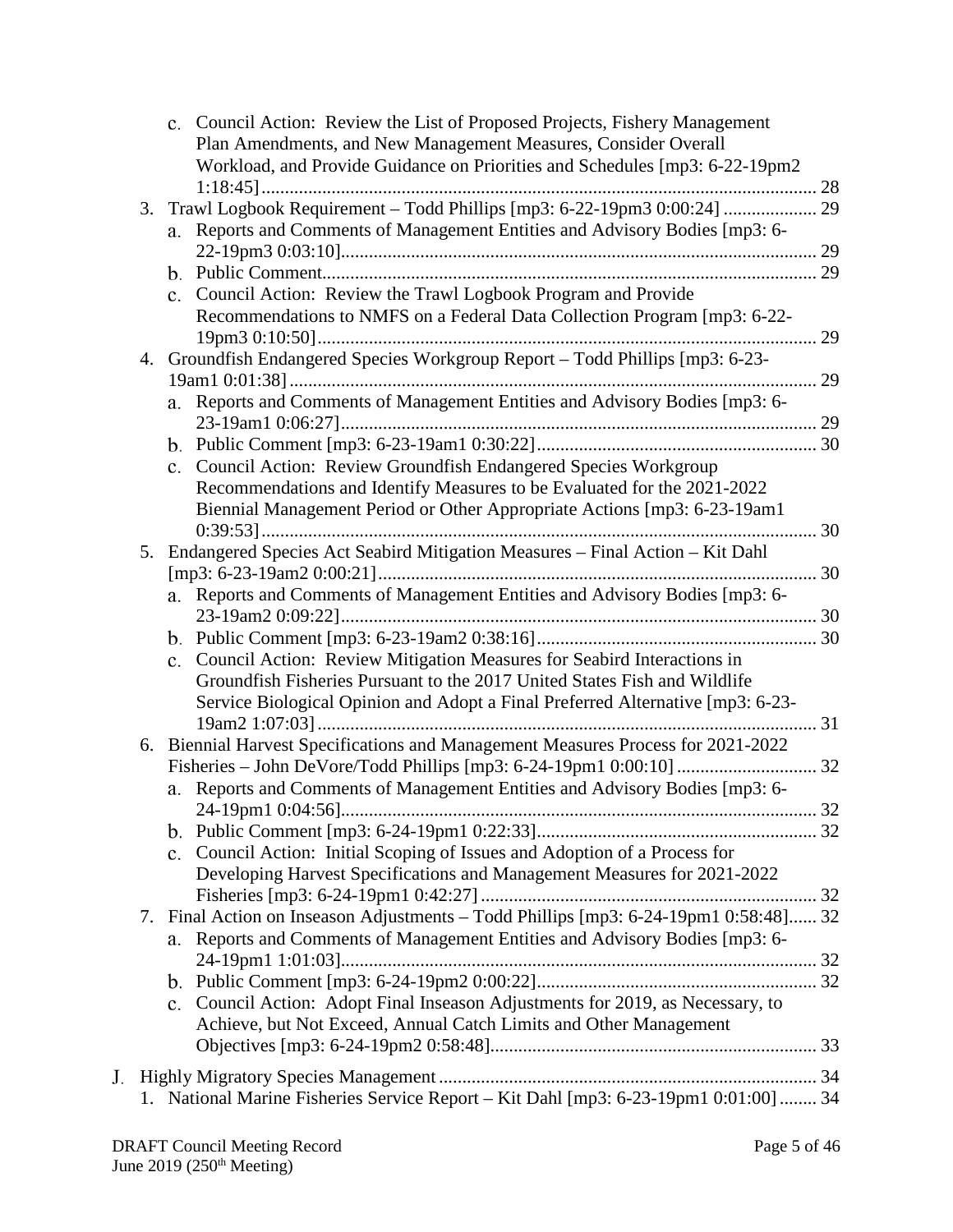|    | a.                                                                               |  |
|----|----------------------------------------------------------------------------------|--|
|    | b.                                                                               |  |
|    | Reports and Comments of Management Entities and Advisory Bodies [mp3: 6-<br>c.   |  |
|    |                                                                                  |  |
|    |                                                                                  |  |
|    |                                                                                  |  |
| 2. | Recommend International Management Activities - Kit Dahl [mp3: 6-23-19pm1        |  |
|    | a. Report on the IATTC-NC Pacific Bluefin Joint Working Group Activities -       |  |
|    |                                                                                  |  |
|    | b. Reports and Comments of Management Entities and Advisory Bodies [mp3: 6-      |  |
|    |                                                                                  |  |
|    | $\mathbf{c}$ .                                                                   |  |
|    | Council Action: Review Progress on Albacore and Bluefin Tuna Management<br>d.    |  |
|    | Strategy Evaluations and Provide Recommendations on U.S. Positions at            |  |
|    | Upcoming Meetings of the Western and Central Pacific Fisheries Commission's      |  |
|    | Northern Committee and the Inter-American Tropical Tuna Commission, As           |  |
|    |                                                                                  |  |
| 3. | Yellowfin Tuna Overfishing Response - Kit Dahl [mp3: 6-23-19pm2 0:00:28] 36      |  |
|    | a. Reports and Comments of Management Entities and Advisory Bodies [mp3: 6-      |  |
|    |                                                                                  |  |
|    | Council Action: Review Status and Develop a Pacific Council Position on an       |  |
|    | c.<br>Overfishing Response for Yellowfin Tuna for Public Review, as Appropriate  |  |
|    |                                                                                  |  |
| 4. | Drift Gillnet Performance Metrics Review - Kit Dahl [mp3: 6-23-19pm2 0:30:16] 37 |  |
|    | Reports and Comments of Management Entities and Advisory Bodies [mp3: 6-<br>а.   |  |
|    |                                                                                  |  |
|    |                                                                                  |  |
|    | Council Action: Review Annual Estimates Against Performance Metrics for<br>c.    |  |
|    | Bycatch Species, Consider a Methodology for Multi-Year Bycatch Evaluation,       |  |
|    | and Provide Guidance on a Proposed Process for Potential Bycatch Reduction       |  |
|    |                                                                                  |  |
|    |                                                                                  |  |
|    | Reports and Comments of Management Entities and Advisory Bodies [mp3: 6-<br>a.   |  |
|    |                                                                                  |  |
|    |                                                                                  |  |
|    | Council Action: Recommendations on Non-Deep-Set Buoy Gear EFP<br>c.              |  |
|    | Applications, Final Recommendations on New Deep-Set Buoy Gear EFP                |  |
|    | Applications, and Recommendations on Extending 2019 EFPs [mp3: 6-24-             |  |
|    |                                                                                  |  |
| 6. | Deep-Set Buoy Gear Authorization - Kit Dahl [mp3: 6-24-19am2 0:00:05]  39        |  |
|    | Reports and Comments of Management Entities and Advisory Bodies [mp3: 6-<br>a.   |  |
|    |                                                                                  |  |
|    |                                                                                  |  |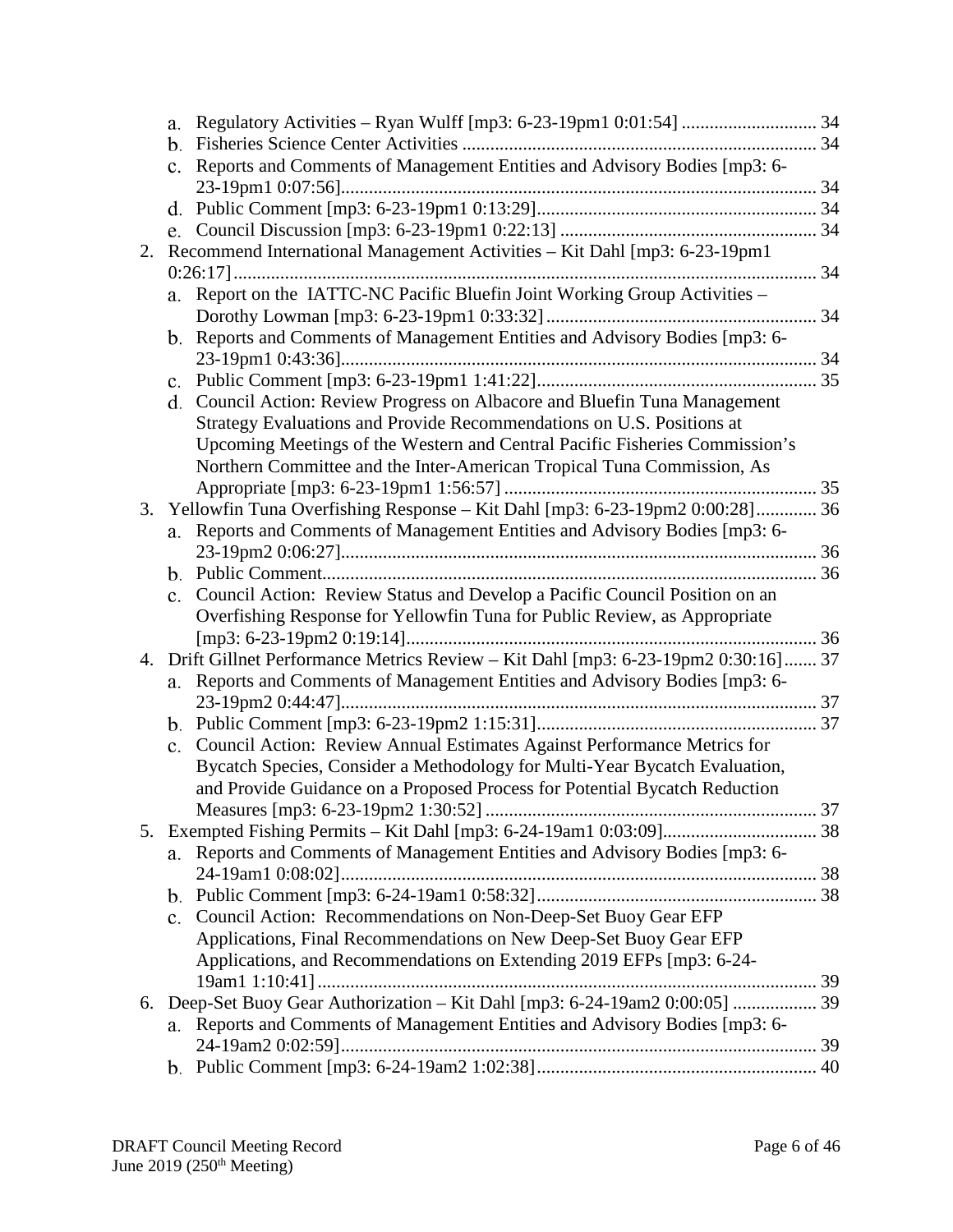| c. Council Action: Review the Range of Alternatives and Updated Analyses on |  |
|-----------------------------------------------------------------------------|--|
| Deep-Set Buoy Gear Authorization and Provide Guidance [mp3: 6-24-19am2      |  |
|                                                                             |  |
|                                                                             |  |
|                                                                             |  |
|                                                                             |  |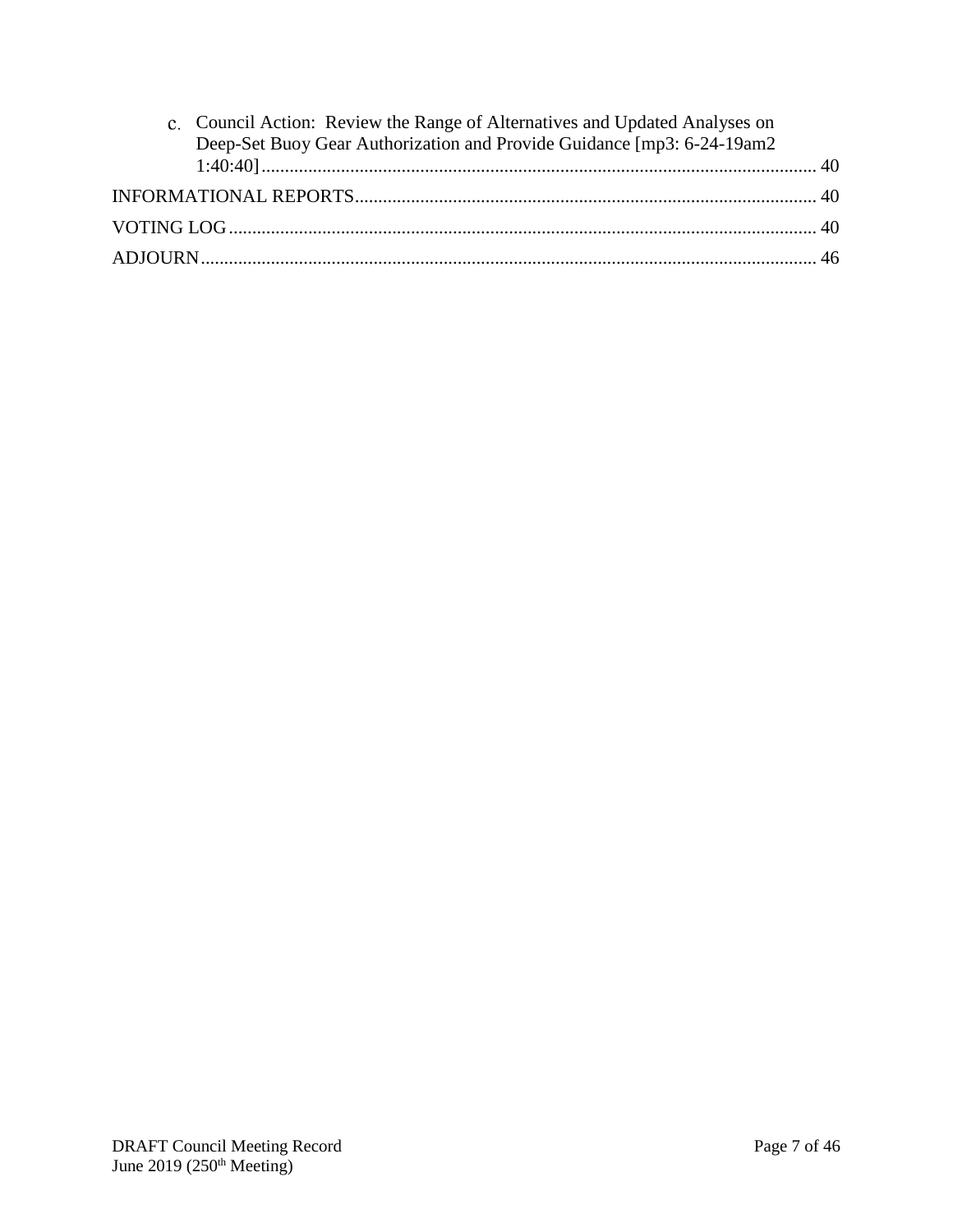# <span id="page-7-0"></span>**INTRODUCTION**

This document contains or identifies the various elements, documents, and sources comprising the complete and official record of Council meeting discussions and actions. In addition to the Meeting Summary, which follows this introductory section (see #7 below), it includes information or references that serve as the functional detailed minutes for this Council meeting as required by §302(i)(2)(E) of the Magnuson-Stevens Act. The full record is maintained at the Council office, is available on the Council website [\(http://www.pcouncil.org/\)](http://www.pcouncil.org/) or upon request from the Council office, and consists of the following:

- 1. **Meeting Notice and Proposed Agenda** These documents are available on the Council Website prior to and following each meeting at<http://www.pcouncil.org/>.
- 2. **Attendance Records** These documents are available for the Council meeting and each advisory body meeting by request from the Council office.
- 3. **All Documents, Reports, and Presentations for Council Consideration** These items include (1) all documents produced or received for the meeting briefing book, validated by a label assigned by the Council Secretariat and distributed to Council Members; (2) written public comments received at the Council meeting in accordance with agenda labeling requirements; and (3) electronic material or handout materials used in presentations to Council Members during the open session. They are available from links in the Meeting Summary of this document or at [http://www.pcouncil.org/council-operations/council-meetings/past](http://www.pcouncil.org/council-operations/council-meetings/past-meetings/)[meetings/.](http://www.pcouncil.org/council-operations/council-meetings/past-meetings/)
- 4. **Council Decisions Summary Document –** This document is distributed shortly after each Council meeting. It provides very brief descriptions of most key Council decisions and is available at<http://www.pcouncil.org/resources/archives/council-meeting-decisions/> and also provided by agenda item in the Meeting Summary of this document.
- 5. **Draft or Final Decision Documents Finalized after the Council Meeting** Documents such as Environmental Impact Statements or Environmental Assessments are available on the Council website as they are completed.
- 6. **Gavel-to-Gavel Audio Recordings and Summary Transcripts** These recordings contain the testimony, presentations, discussions, and actions occurring at the meeting and are labeled by date and time (e.g., 04-11-15am1) and have been annotated as to the time on the recording for the start of each agenda line item to help facilitate review. For additional reference, verbatim transcripts of Council Actions are available on the Council website. The recordings and transcripts may be accessed from the links contained within the Meeting Summary of this document or at [http://www.pcouncil.org/council-operations/council-meetings/past-meetings/.](http://www.pcouncil.org/council-operations/council-meetings/past-meetings/)
- 7. **Meeting Summary** (immediately follows this section) The Meeting Summary lists, in agenda item order, the briefing book documents, reports, presentations, and Council motions and actions, including a brief summary from the Council Decisions Summary Document for each agenda item. It constitutes the meeting record formally approved by the Council. The agenda heading for each agenda item, and most listed documents, serve as internet links to the actual briefing book documents. Internet links in brackets (e.g.,[\[mp3: 11-11-14pm1](ftp://ftp.pcouncil.org/pub/R1411_November_2014_Recordings/11-14-14pm1Copy.mp3) @01:21:15]) refer to the audio recording and elapsed time on the recording at which the agenda item was initiated. Links to the audio recordings are annotated by agenda item and may also be accessed at [http://www.pcouncil.org/council-operations/council-meetings/past-meetings/.](http://www.pcouncil.org/council-operations/council-meetings/past-meetings/)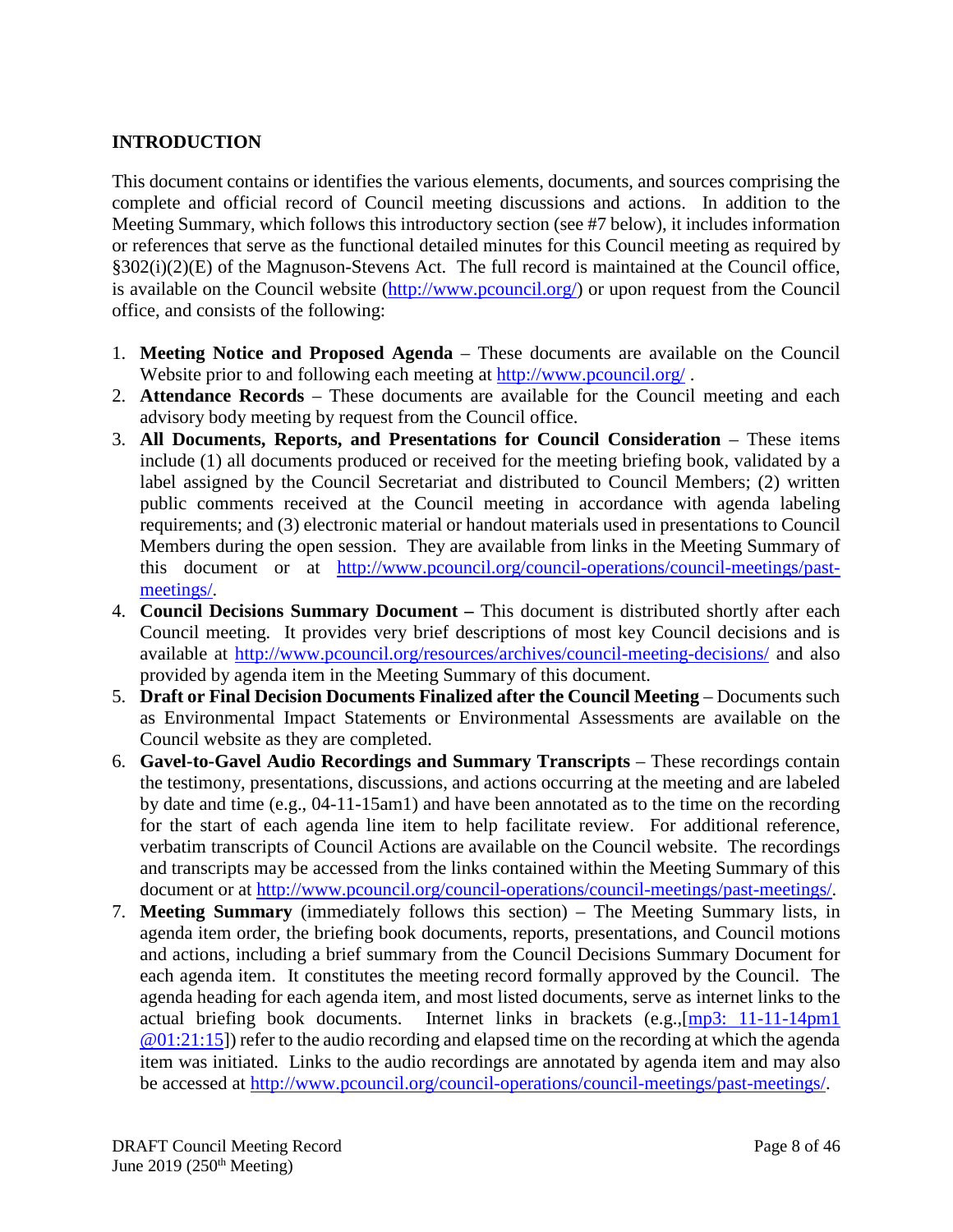8. **Voting Log –** The voting log lists, in Agenda order, the summarized Council motions and actions for each agenda item that took place during the meeting.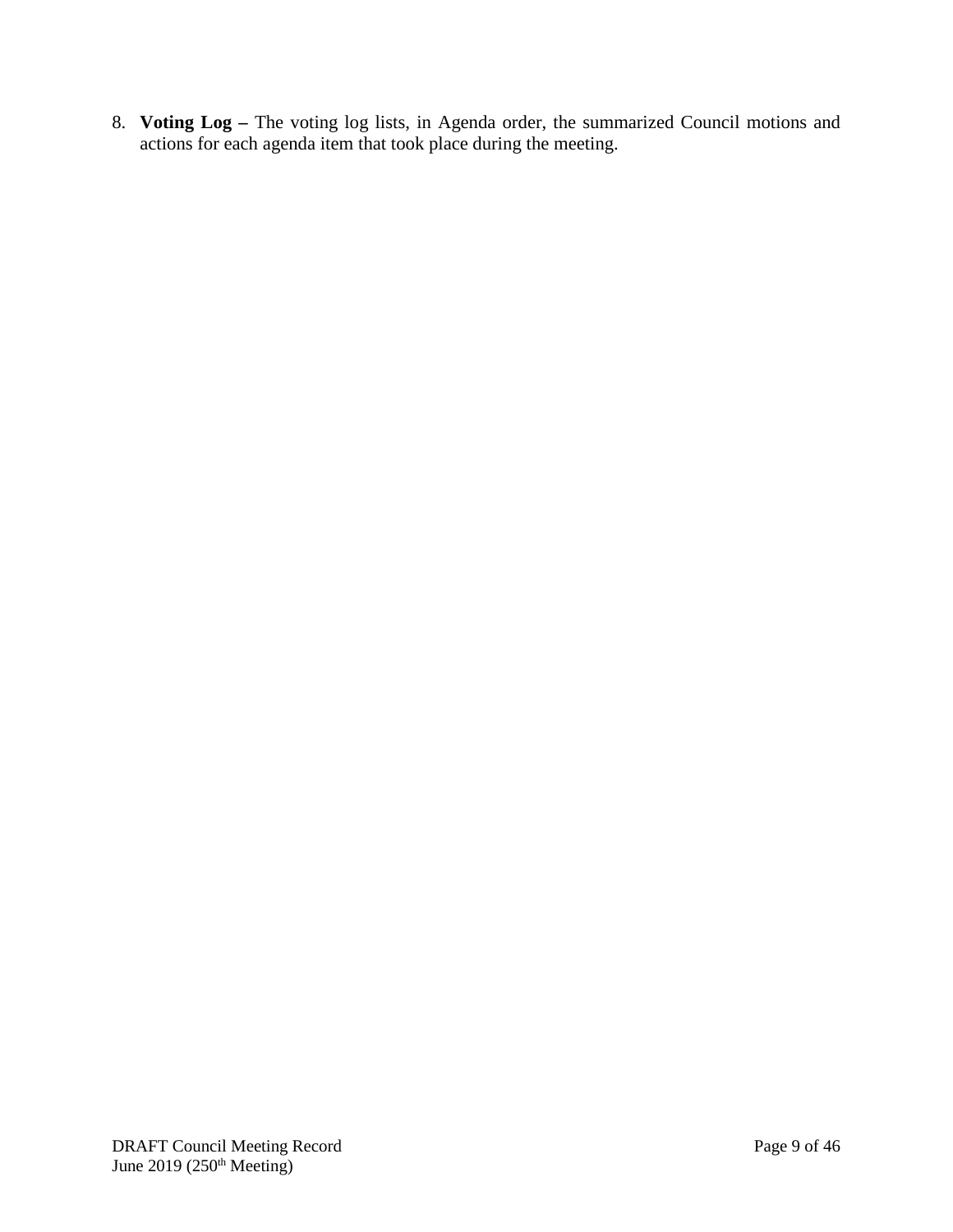#### <span id="page-9-0"></span>**MEETING SUMMARY**

#### <span id="page-9-1"></span>**Call to Order [\[mp3: 6-20-19am1](ftp://ftp.pcouncil.org/pub/R1906_June_2019_Recordings/6-20-19am1Copy.mp3) 0:00:28]**

#### **1. Opening Remarks – Phil Anderson, Chair**

<span id="page-9-2"></span>Mr. Phil Anderson, Council Chair, called the 250th meeting of the Pacific Fishery Management Council (Council) to order at 9:00 a.m. on June 20, 2019. A closed session was held before this open session to discuss litigation and personnel matters.

#### <span id="page-9-3"></span>**2. Roll Call – Chuck Tracy [\[mp3: 6-20-19am1](ftp://ftp.pcouncil.org/pub/R1906_June_2019_Recordings/6-20-19am1Copy.mp3) 0:06:26]**

#### **Council Members present during the meeting week**:

| Council Members present utiling the inceting week. |                                                       |
|----------------------------------------------------|-------------------------------------------------------|
| <b>National Marine Fisheries Service:</b>          | Mr. Frank Lockhart, designee                          |
|                                                    | Mr. Ryan Wulff, designee                              |
|                                                    | Ms. Kelly Ames, designee                              |
|                                                    | Ms. Aja Szumylo, designee                             |
|                                                    | Ms. Susan Bishop, designee                            |
| Alaska State Official:                             | Ms. Rachel Baker (nonvoting designee)                 |
| <b>Washington State Official:</b>                  | Mr. Kyle Adicks, designee                             |
|                                                    | Ms. Michele Culver, designee                          |
|                                                    | Mr. Corey Niles, designee                             |
| <b>Washington Obligatory:</b>                      | Mr. Rich Lincoln                                      |
| Oregon State Official:                             | Dr. Caren Braby, designee                             |
|                                                    | Mr. Chris Kern, designee                              |
|                                                    | Ms. Maggie Sommer, designee                           |
| Oregon Obligatory:                                 | Ms. Christa Svensson                                  |
| California State Official:                         | Ms. Marci Yaremko, designee                           |
|                                                    | Mr. Brett Kormos, designee                            |
|                                                    | Mr. John Ugoretz, designee                            |
|                                                    | Ms. Briana Brady, designee                            |
| California Obligatory:                             | Mr. Robert Dooley                                     |
| Idaho State Official:                              | Mr. Peter Hassemer, designee                          |
| Idaho Obligatory:                                  | Mr. Herb Pollard                                      |
| Tribal Official:                                   | Mr. Joseph Oatman                                     |
| At-Large:                                          | Mr. Phil Anderson, Chair                              |
|                                                    | Mr. Louis Zimm                                        |
|                                                    | Mr. Brad Pettinger                                    |
|                                                    | Mr. Marc Gorelnik, Vice-Chair                         |
| <b>Pacific States Marine Fisheries</b>             |                                                       |
| Commission:                                        | Dr. David Hanson, Parliamentarian, nonvoting designee |
| U.S. Coast Guard:                                  | LCDR Scott McGrew, nonvoting designee                 |
|                                                    | Mr. Chris German, nonvoting designee                  |
|                                                    | LCDR Lee Crusius, nonvoting designee                  |
| U.S. Fish and Wildlife Service:                    | Mr. John Netto, nonvoting designee                    |
| <b>Absent from the Meeting:</b>                    |                                                       |
| U.S. State Department:                             | Mr. David Hogan, nonvoting designee                   |
|                                                    |                                                       |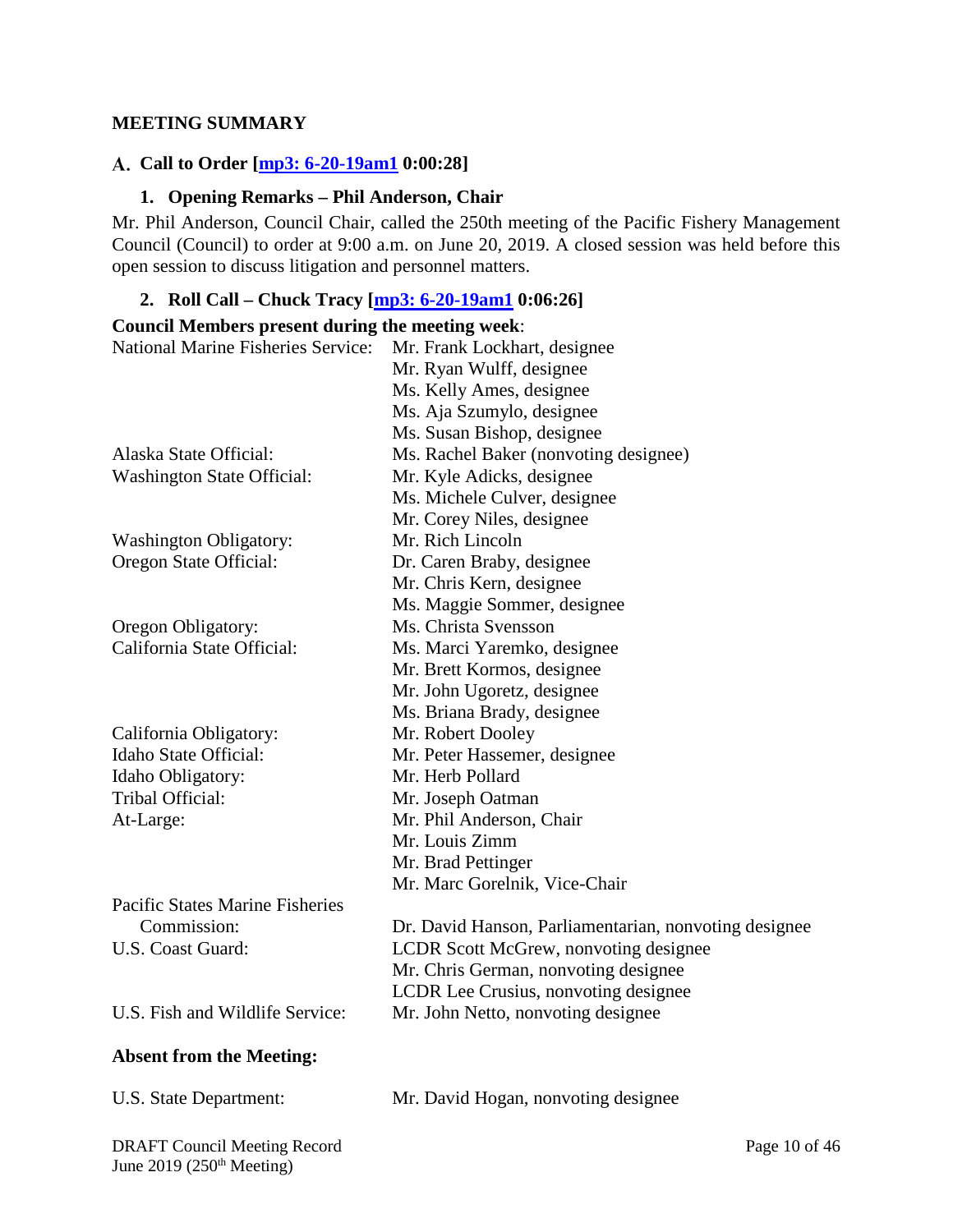# <span id="page-10-0"></span>**3. [Executive Director's Report](https://www.pcouncil.org/wp-content/uploads/2019/05/A3__SitSum_EDsRpt_JUN2019BB.pdf) – Chuck Tracy [\[mp3: 6-20-19am1](ftp://ftp.pcouncil.org/pub/R1906_June_2019_Recordings/6-20-19am1Copy.mp3) 0:07:45]**

Mr. Tracy introduced the Informational Reports and called the Council's attention to [Informational](https://www.pcouncil.org/wp-content/uploads/2019/05/IR2_SaMTAAC-Report-to-Council_June2019BB.pdf)  [Report 2:](https://www.pcouncil.org/wp-content/uploads/2019/05/IR2_SaMTAAC-Report-to-Council_June2019BB.pdf) Sablefish Management and Trawl Allocation Attainment Committee Progress Report to the Council (June 2019) as it may need discussion under Agenda Item D.10.

### <span id="page-10-1"></span>**4. Agenda – Phil Anderson [\[mp3: 6-20-19am1](ftp://ftp.pcouncil.org/pub/R1906_June_2019_Recordings/6-20-19am1Copy.mp3) 0:12:33]**

#### **Council Action: Approve Agenda**

<span id="page-10-2"></span>**Motion 1 [\[mp3: 6-20-19am1](ftp://ftp.pcouncil.org/pub/R1906_June_2019_Recordings/6-20-19am1Copy.mp3) 0:12:53]**: Adopt [Agenda Item A.4,](https://www.pcouncil.org/wp-content/uploads/2019/05/A4__Detailed_Agenda_June2019_wQR.MapJUN2019BB.pdf) June 19-25, 2019 Council Meeting Agenda.

Herb Pollard/Pete Hassemer (Motion carried unanimously)

#### <span id="page-10-3"></span>**Open Comment Period**

#### <span id="page-10-4"></span>**1. [Comments on Non-Agenda Items](https://www.pcouncil.org/wp-content/uploads/2019/05/B1__SitSum_June2019BB.pdf) – Chuck Tracy [\[mp3: 6-20-19am1](ftp://ftp.pcouncil.org/pub/R1906_June_2019_Recordings/6-20-19am1Copy.mp3) 0:17:32]**

#### **Reports and Comments of Management Entities and Advisory Bodies**

<span id="page-10-5"></span>[Agenda Item B.1.a, NMFS Report 1:](https://www.pcouncil.org/wp-content/uploads/2019/05/B1a_NMFS_Rpt1_June2019BB.pdf) Report on the WCR Web Transition and Quick Guide [Agenda Item B.1.a, Supplemental NMFS Presentation 1:](https://www.pcouncil.org/wp-content/uploads/2019/06/B1a_Sup_NMFS_PPT1_Council-presentation-6.10.2019-330PM_June2019BB.pdf) West Coast Geographic Strategic

Planning Presentation to Pacific Fishery Management Council (*Kristen Koch*) [Agenda Item B.1.a, Supplemental CPSAS Report 1](https://www.pcouncil.org/wp-content/uploads/2019/06/B1a_Sup_CPSAS_Rpt_1_JUN2019BB.pdf)

#### **Public Comment [\[mp3: 6-20-19am1](ftp://ftp.pcouncil.org/pub/R1906_June_2019_Recordings/6-20-19am1Copy.mp3) 0:47:57] & [\[mp3: 6-20-19am2](ftp://ftp.pcouncil.org/pub/R1906_June_2019_Recordings/6-20-19am2Copy.mp3) 0:00:19]**

<span id="page-10-6"></span>[Agenda Item B.1.b, Public Comments \(](https://pfmc.psmfc.org/Meeting/Details/783?agendaID=4418)*Electronic Only*)

Diane Pleschner-Steele, California Wetfish Producers Association presented [Agenda Item B.1.b,](ftp://ftp.pcouncil.org/pub/Briefing%20Books/Briefing_Books/BB_06_2019/B_Open_Comment_Period_Jun2019/B1b_Sup_Public_PPT1_Diane_PS_June%202019BB.mp4)  [Supplemental Public Presentation 1:](ftp://ftp.pcouncil.org/pub/Briefing%20Books/Briefing_Books/BB_06_2019/B_Open_Comment_Period_Jun2019/B1b_Sup_Public_PPT1_Diane_PS_June%202019BB.mp4) Diane Pleschner-Steele Video (*large mp4 file*) Peter Guglielmo Vince Torre, Tri-Marine Fish Company Corbin Hanson Rick Bramhall, Oceana & Audubon Society Tom Schiff Peter Halmay, San Diego Fisherman's Work Group Barry Cohen Steve Fitz, California Groundfish Collective Heather Mann, Midwater Trawlers Association & Brent Paine, United Catcher Boats Geoff Shester, Oceana presented [Agenda Item B.1.b, Supplemental Public Presentation 2:](https://www.pcouncil.org/wp-content/uploads/2019/06/B1b_Sup_Public_PPT2_oceana-pelagic-longlineB1-6-20-19a_June2019BB.pdf) Oceana Courtney Preis, Oceana Lizbeth Vrquiza, Oceana Alison Bucher, Oceana April Gallardo, Oceana Katie Jalette, Oceana Kaily Wakefield, Surfrider Foundation Mandy Sackett, Surfrider Foundation Mary Morrison, Oceana Mark Helvey, California Pelagic Fisheries Forum Susan Sheakley, Sea and Sage Audubon Robert Kurz, CCA- Cal & Theresa Labriola, Wild Oceans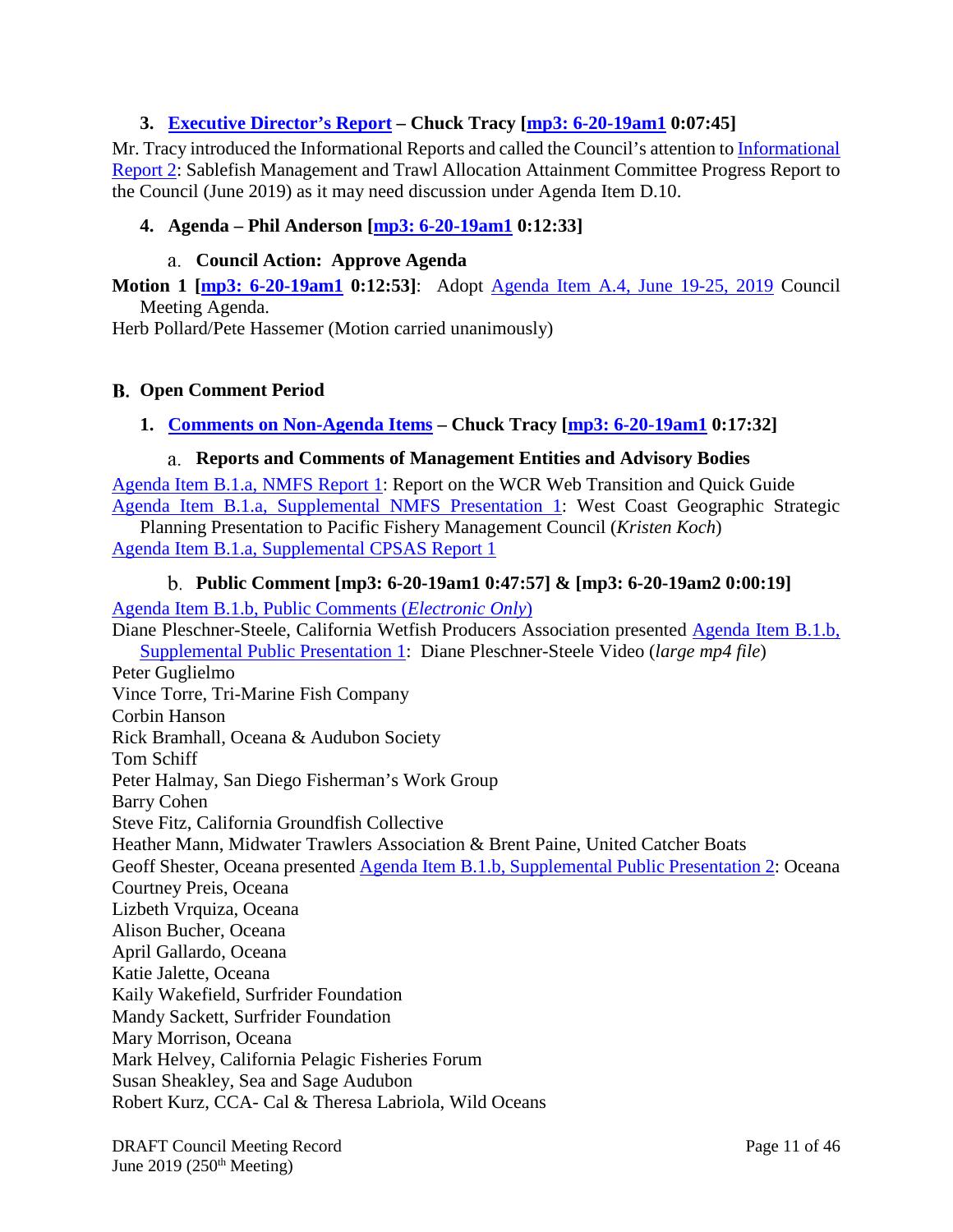Paul Shively, PEW Charitable Trusts Anna Weinsten, Audubon Katie Gherard Sammy Flohr, San Diego Coast Keeper Raechel Kadoya, Soichi Sushi Brian Zach, Scuba Community Megan Flaherty, San Diego Audubon Robert Waller, Audubon San Diego Jeff Tracey Mike Beur, Shark Stewards Kristintia Anding, Blessing Flag Project Dave Rudie, Catalina Offshore John Gibbs Caleb McMahan, Hawaiian Fresh Seafood

<span id="page-11-0"></span>**Council Discussion and Comments as Appropriate [\[mp3: 6-20-19am2](ftp://ftp.pcouncil.org/pub/R1906_June_2019_Recordings/6-20-19am2Copy.mp3) 1:33:58] Motion**: None

#### **Staff Summary**: None

#### <span id="page-11-1"></span>**Habitat**

#### <span id="page-11-2"></span>**1. [Current Habitat Issues](https://www.pcouncil.org/wp-content/uploads/2019/05/C1__SitSum_HabitatIssues_JUN2019BB.pdf) – Jennifer Gilden [\[mp3: 6-20-19pm1](ftp://ftp.pcouncil.org/pub/R1906_June_2019_Recordings/6-20-19pm1Copy.mp3) 0:00:41]**

Agenda Item C.1., Supplemental Attachment 1: Letter to Bureau of Reclamation *(not provided)* [Agenda Item C.1, Supplemental Attachment 2:](https://www.pcouncil.org/wp-content/uploads/2019/06/C1_Sup_Att2_FERC_JordanCove_JUNE2019BB.pdf) Draft letter to FERC, re: Jordan Cove LNG project

- <span id="page-11-3"></span>**[Report of the Habitat Committee](https://www.pcouncil.org/wp-content/uploads/2019/06/C1a_Sup_HC_Rpt1_JUNE2019BB.pdf) – Lance Hebdon [\[mp3: 6-20-19pm1](ftp://ftp.pcouncil.org/pub/R1906_June_2019_Recordings/6-20-19pm1Copy.mp3) 0:02:04]**
- <span id="page-11-4"></span>**Reports and Comments of Management Entities and Advisory Bodies**
- **Public Comment**

<span id="page-11-6"></span><span id="page-11-5"></span>None

#### **Council Action: Consider Habitat Committee Report and Recommendations [\[mp3: 6-20-19pm1](ftp://ftp.pcouncil.org/pub/R1906_June_2019_Recordings/6-20-19pm1Copy.mp3) 0:22:01]**

#### **Motion**: None

**Staff Summary**: The Council directed staff to finalize and send a letter to the Federal Energy Regulatory Commission on the Jordan Cove Liquefied Natural Gas facility [\(Agenda Item C.1,](https://www.pcouncil.org/wp-content/uploads/2019/06/C1_Sup_Att2_FERC_JordanCove_JUNE2019BB.pdf)  [Supplemental Attachment 2\)](https://www.pcouncil.org/wp-content/uploads/2019/06/C1_Sup_Att2_FERC_JordanCove_JUNE2019BB.pdf). The Council also directed the Habitat Committee to prepare two letters for the September briefing book: a letter to the Bureau of Reclamation on the Central Valley Project Biological Assessment, and one to the U.S. Forest Service on forest management standards for riparian zone management related to the Jordan Cove project.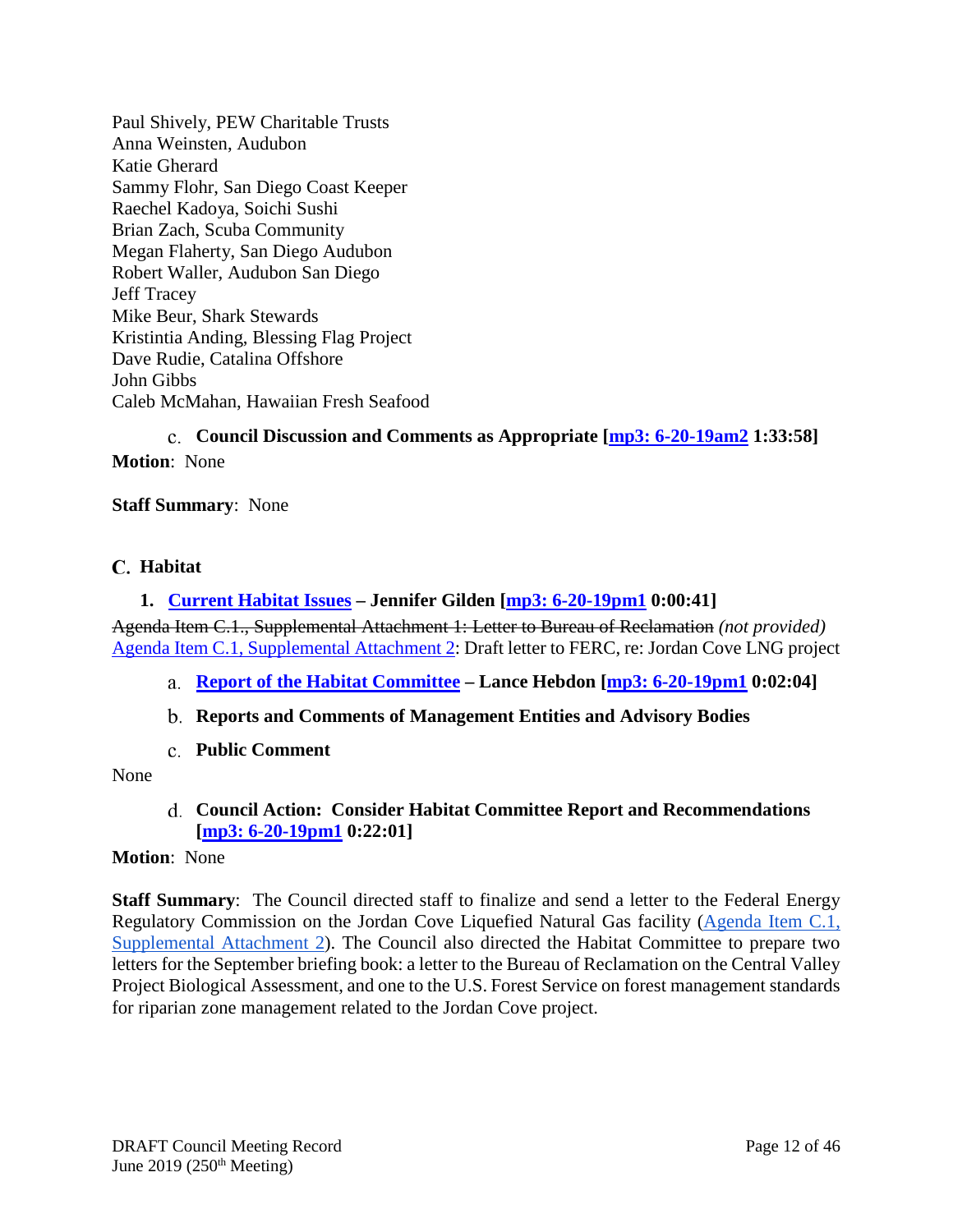### <span id="page-12-0"></span>**Administrative Matters**

<span id="page-12-1"></span>**1. [Council Coordination Committee Meeting Report](https://www.pcouncil.org/wp-content/uploads/2019/05/D1__SitSum_CCC-Update_JUNE2098BB.pdf) – Chuck Tracy [\[mp3: 6-20-](ftp://ftp.pcouncil.org/pub/R1906_June_2019_Recordings/6-20-19pm1Copy.mp3) [19pm1](ftp://ftp.pcouncil.org/pub/R1906_June_2019_Recordings/6-20-19pm1Copy.mp3) 0:48:45]**

[Agenda Item D.1, Attachment 1:](https://www.pcouncil.org/wp-content/uploads/2019/05/D1_Att1_CCCagenda_JUN2019BB.pdf) Final Agenda, Council Coordination Committee Meeting, Charleston, South Carolina, May 14-16, 2019

<span id="page-12-2"></span>[Agenda Item D.1, Supplemental Attachment 2:](https://www.pcouncil.org/wp-content/uploads/2019/06/D1_Sup_Att2_CCCreport_JUN2019BB.pdf) Meeting Report, Council Coordination Committee; May 14-16, 2019

# **Reports and Comments of Management Entities and Advisory Bodies**

**Public Comment [\[mp3: 6-20-19pm1](ftp://ftp.pcouncil.org/pub/R1906_June_2019_Recordings/6-20-19pm1Copy.mp3) 1:12:47]**

<span id="page-12-4"></span><span id="page-12-3"></span>Mike Conroy

**Council Action: Consider Report on the Council Coordination Committee Meeting [\[mp3: 6-20-19pm1](ftp://ftp.pcouncil.org/pub/R1906_June_2019_Recordings/6-20-19pm1Copy.mp3) 1:18:12]**

**Motion**: None

**Staff Summary**: None

- <span id="page-12-6"></span><span id="page-12-5"></span>**2. [Update on Implementation of the Modernizing Recreational Fisheries Management](https://www.pcouncil.org/wp-content/uploads/2019/05/D2__SitSum_ModernFishAct_JUN2019BB.pdf)  [Act of 2018](https://www.pcouncil.org/wp-content/uploads/2019/05/D2__SitSum_ModernFishAct_JUN2019BB.pdf) – Jennifer Gilden [\[mp3: 6-20-19pm1](ftp://ftp.pcouncil.org/pub/R1906_June_2019_Recordings/6-20-19pm1Copy.mp3) 1:21:12]**
	- **Reports and Comments of Management Entities and Advisory Bodies [\[mp3: 6-](ftp://ftp.pcouncil.org/pub/R1906_June_2019_Recordings/6-20-19pm1Copy.mp3) [20-19pm1](ftp://ftp.pcouncil.org/pub/R1906_June_2019_Recordings/6-20-19pm1Copy.mp3) 1:22:23]**

[Agenda Item D.2.a, Supplemental NMFS Presentation 1:](https://www.pcouncil.org/wp-content/uploads/2019/06/D2a_Sup_NMFS_PPT1_Modern-Fish-Act-Presentation_for-Councils_5_17_19_June2019BB.pdf) The Modernizing Recreational Fisheries Act of 2018; Overview & Implementation (*Kelly Ames*)

**Public Comment**

<span id="page-12-8"></span><span id="page-12-7"></span>None

**Council Discussion [\[mp3: 6-20-19pm1](ftp://ftp.pcouncil.org/pub/R1906_June_2019_Recordings/6-20-19pm1Copy.mp3) 1:42:57]**

**Motion**: None

**Staff Summary**: None

### <span id="page-12-9"></span>**3. [Legislative Matters](https://www.pcouncil.org/wp-content/uploads/2019/05/D3__SitSum_Legislative_Matters_JUN2019BB.pdf) – Jennifer Gilden [\[mp3: 6-21-19pm1](ftp://ftp.pcouncil.org/pub/R1906_June_2019_Recordings/6-21-19pm1Copy.mp3) 0:53:13]**

[Agenda Item D.3, Attachment 1:](https://www.pcouncil.org/wp-content/uploads/2019/05/D3_Att1_Staff_Summary_Fed_Legislation_JUN2019BB.pdf) Staff Summary of Federal Legislation [Agenda Item D.3, Attachment 2:](https://www.pcouncil.org/wp-content/uploads/2019/05/D3_Att2_CCC_DraftWorkingPaper_ELECTRIC_ONLY_JUN2019BB.pdf) Draft CCC Working Paper (*Electronic Only*) [Agenda Item D.3, Supplemental Attachment 3:](https://www.pcouncil.org/wp-content/uploads/2019/06/D3_Sup_Att3_Cantwell_Ltr_JUN2019BB.pdf) Draft letter to Cantwell re: response request for comment on HR 2236, the Forage Fish Conservation Act

[Agenda Item D.3, Supplemental Attachment 4:](https://www.pcouncil.org/wp-content/uploads/2019/06/D3_Sup_Att4_CantwellForage_JUN2019BB_CAT.final_.pdf) Draft Letter to Senator Cantwell

- <span id="page-12-10"></span>**[Report of the Legislative Committee](https://www.pcouncil.org/wp-content/uploads/2019/06/D3a_Sup_LC_Rpt1_JUNE2019BB.pdf) – Dave Hanson [\[mp3: 6-21-19pm1](ftp://ftp.pcouncil.org/pub/R1906_June_2019_Recordings/6-21-19pm1Copy.mp3) 1:03:20]**
- <span id="page-12-11"></span>**Reports and Comments of Management Entities and Advisory Bodies [\[mp3: 6-](ftp://ftp.pcouncil.org/pub/R1906_June_2019_Recordings/6-21-19pm1Copy.mp3) [21-19pm1](ftp://ftp.pcouncil.org/pub/R1906_June_2019_Recordings/6-21-19pm1Copy.mp3) 0:54:07] & [\[mp3: 6-21-19pm1](ftp://ftp.pcouncil.org/pub/R1906_June_2019_Recordings/6-21-19pm1Copy.mp3) 1:18:03]**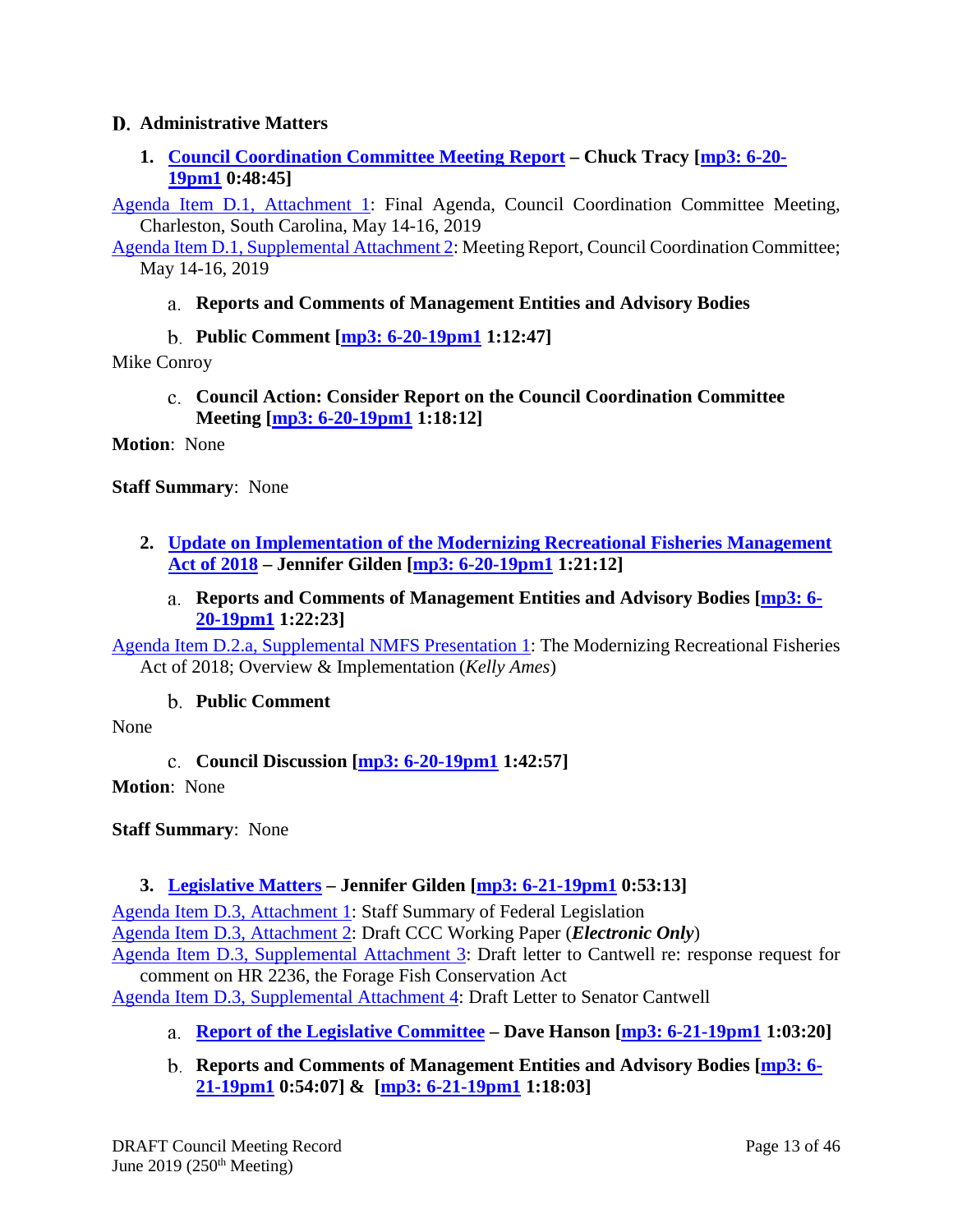[Agenda Item D.3.b, Supplemental CPSMT Report 1](https://www.pcouncil.org/wp-content/uploads/2019/06/D3b_Sup_CPSMT_Rpt1_JUN2019BB.pdf) [Agenda Item D.3.b, Supplemental CPSAS Report 1](https://www.pcouncil.org/wp-content/uploads/2019/06/D3b_Sup_CPSAS_Rpt1_JUN2019BB.pdf)

# **Public Comment [\[mp3: 6-21-19pm1](ftp://ftp.pcouncil.org/pub/R1906_June_2019_Recordings/6-21-19pm1Copy.mp3) 1:20:04]**

<span id="page-13-1"></span><span id="page-13-0"></span>[Agenda Item D.3.c, Public Comments \(](https://pfmc.psmfc.org/Meeting/Details/783?agendaID=4422)*Electronic Only*) Ben Enticknap, Oceana

### **Council Action: Consider Legislative Committee Report and Recommendations [\[mp3: 6-21-19pm1](ftp://ftp.pcouncil.org/pub/R1906_June_2019_Recordings/6-21-19pm1Copy.mp3) 1:22:55] & [\[mp3: 6-25-19am1](ftp://ftp.pcouncil.org/pub/R1906_June_2019_Recordings/6-25-19am1Copy.mp3) 0:02:52]**

#### **Motion**: None

**Staff Summary**: The Council approved the draft language proposed for the Council Coordinating Committee working paper consensus positions. The Council also approved a letter to Senator Maria Cantwell on House Bill 2236, the Forage Fish Conservation Act, in response to the Senator's request for comment.

# <span id="page-13-2"></span>**4. [Allocation Review Procedures –](https://www.pcouncil.org/wp-content/uploads/2019/05/D4__Sit_Sum_Allocation_JUN2019BB.pdf) Final Action – Jim Seger**

[Agenda Item D.4, Attachment 1:](https://www.pcouncil.org/wp-content/uploads/2019/05/D4_Att1_ProcDir_TriggerCriteria_01-119-01_JUN2019.pdf) Procedural Directive 01-119-01: Criteria for Initiating Fisheries Allocation Reviews (Council Coordinating Committee Allocation Workgroup Guidance Document)

[Agenda Item D.4, Attachment 2:](https://www.pcouncil.org/wp-content/uploads/2019/05/D4_Att2_May2019COP27_AllocationRev_JUN2019.pdf) Draft Council Operating Procedure 27, Process for Initiating Allocation Reviews

### **Reports and Comments of Management Entities and Advisory Bodies**

<span id="page-13-4"></span><span id="page-13-3"></span>[Agenda Item D.4.a, Supplemental GMT Report 1](https://www.pcouncil.org/wp-content/uploads/2019/06/D4a_Sup_GMT_Rpt1_JUNE2019BB.pdf) [Agenda Item D.4.a, Supplemental GAP Report 1](https://www.pcouncil.org/wp-content/uploads/2019/06/D4a_Sup_GAP_Rpt1_JUN2019BB.pdf)

### **Public Comment**

### **Council Action: Final Adoption of Criteria for Triggering an Allocation Review, Including Council Operating Procedure 27**

- <span id="page-13-5"></span>**Motion 7**: Council adopt draft Council Operating Procedure 27 entitled Process for Initiating Allocation Reviews as presented in Agenda Item D.4, Attachment 2 with the following modification:
	- Replace the  $2<sup>nd</sup>$  and  $3<sup>rd</sup>$  sentence of the first paragraph of the section on procedure with the following:

For allocations that are not already specified in an FMP/CSP (periodic reviews) or required by court order, the Council will consider public interest requests before it undertakes a review. Taking public interest into account the Council will evaluate the need for the review and, if a need is identified, integrate the associated tasks and timelines into its workload planning process.

• With this change, the entirety of the paragraph would read as follows:

In general, allocation reviews, and especially revisions, are often time consuming and contentious, and once established should not be altered without good cause and adequate Council/agency capacity. For allocations that are not already specified in an FMP/CSP (periodic reviews) or required by court order, the Council will consider public interest requests before it undertakes a review. Taking public interest into account the Council will evaluate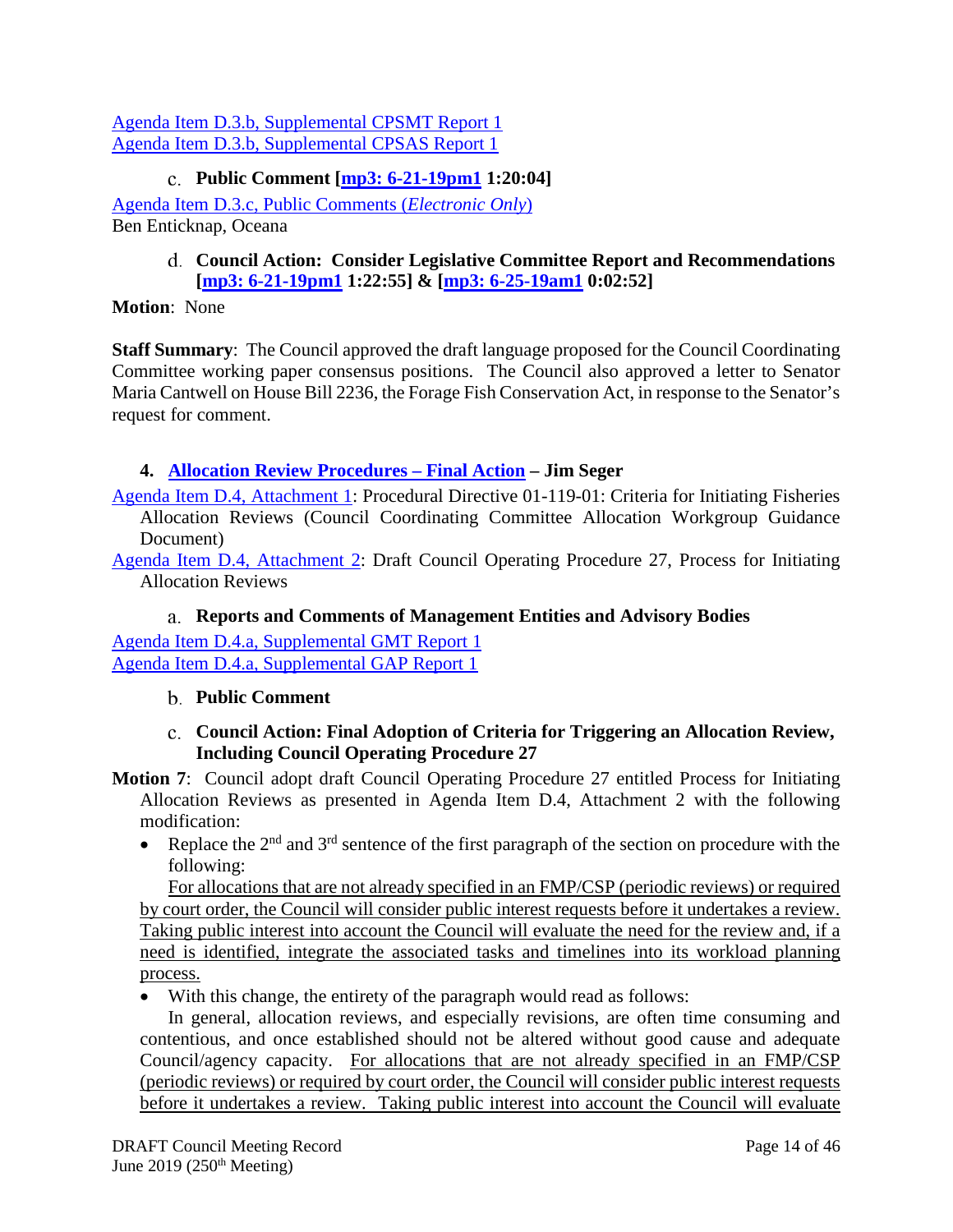the need for the review and, if a need is identified, integrate the associated tasks and timelines into its workload planning process. For limited access privilege programs (LAPPs) that have periodic reviews specified, the Council will consider the need for review of allocations that are part of the LAPP during the initial scoping process for the LAPP review. However, new or revised allocations that are adopted as part of an FMP or FMP amendment may include other procedural pathways for future allocation review(s).

Phil Anderson/Herb Pollard (Motion 7 carried unanimously)

**Staff Summary**: The Council adopted as final [Council Operating Procedure 27,](https://www.pcouncil.org/wp-content/uploads/2019/05/D4_Att2_May2019COP27_AllocationRev_JUN2019.pdf) modifying the second and third sentences of the first paragraph under "Procedure," in order to better portray the relationship between public comment and determination of the need for and Council capacity to engage in a review.

# <span id="page-14-0"></span>**5. [Phased-In Approaches to Changing Catch Limits](https://www.pcouncil.org/wp-content/uploads/2019/05/D5__SitSum_CatchLimitsPolicy_JUNE2019BB.pdf) - Scoping – John DeVore [\[mp3: 6-](ftp://ftp.pcouncil.org/pub/R1906_June_2019_Recordings/6-22-19am2Copy.mp3) [22-19am2](ftp://ftp.pcouncil.org/pub/R1906_June_2019_Recordings/6-22-19am2Copy.mp3) 0:00:07]**

<span id="page-14-1"></span>[Agenda Item D.5, Attachment 1: Excerpt of Section 600.310\(f\) from the National Standard 1](https://www.pcouncil.org/wp-content/uploads/2019/05/D5_Att1_NS1_Excerpt_JUNE2019BB.pdf)  **[Guidelines](https://www.pcouncil.org/wp-content/uploads/2019/05/D5_Att1_NS1_Excerpt_JUNE2019BB.pdf)** 

#### **Reports and Comments of Management Entities and Advisory Bodies [\[mp3: 6-](ftp://ftp.pcouncil.org/pub/R1906_June_2019_Recordings/6-22-19am2Copy.mp3) [22-19am2](ftp://ftp.pcouncil.org/pub/R1906_June_2019_Recordings/6-22-19am2Copy.mp3) 0:07:29]**

[Agenda Item D.5.a, NMFS Report 1:](https://www.pcouncil.org/wp-content/uploads/2019/05/D5a_NMFS_RPT1_Phased-in-HCRs_JUNE2019BB.pdf) National Marine Fisheries Service Report on Phased-In Approaches to Changing Harvest Limits: Scoping

[Agenda Item D.5.a, Supplemental NMFS Presentation 1:](https://www.pcouncil.org/wp-content/uploads/2019/06/D5a_Sup_NMFS_PPT1_Szumylo_JUN2019BB.pdf) Phased-in Approaches to Changing Harvest Limits (*Szumylo*)

[Agenda Item D.5.a, Supplemental NMFS Presentation 2:](https://www.pcouncil.org/wp-content/uploads/2019/06/D5a_Sup_NMFS_PPT2_Hastie_JUN2019BB.pdf) Phased in Approaches to Changing Catch Limits National Standard 1 – Technical Guidance (*Hastie*)

[Agenda Item D.5.a, Supplemental ODFW Report 1:](https://www.pcouncil.org/wp-content/uploads/2019/06/D5a_Sup_ODFW_Rpt1_Jun2019BB.pdf) Phased-In Approaches to Changing Harvest Control Limits: Scoping

[Agenda Item D.5.a, Supplemental GMT Report 1](https://www.pcouncil.org/wp-content/uploads/2019/06/D5a_Sup_GMT_Rpt1_JUNE2019BB.pdf) [Agenda Item D.5.a, Supplemental GAP Report 1](https://www.pcouncil.org/wp-content/uploads/2019/06/D5a_Sup_GAP_Rpt1_JUNE2019BB.pdf) [Agenda Item D.5.a, Supplemental CPSMT Report 1](https://www.pcouncil.org/wp-content/uploads/2019/06/D5a_Sup_CPSMT_Rpt1_June2019BB.pdf)

### **Public Comment**

<span id="page-14-3"></span><span id="page-14-2"></span>None

# **Council Action: Review the Impacts of Revised Sigma Values and Scope the Potential Benefits of Phased-In Changes to Catch Limits [\[mp3: 6-22-19am3](ftp://ftp.pcouncil.org/pub/R1906_June_2019_Recordings/6-22-19am3Copy.mp3) 0:00:32] & [\[mp3: 6-22-19pm1](ftp://ftp.pcouncil.org/pub/R1906_June_2019_Recordings/6-22-19pm1Copy.mp3) 0:00:07]**

**Motion 9 [\[mp3: 6-22-19pm1](ftp://ftp.pcouncil.org/pub/R1906_June_2019_Recordings/6-22-19pm1Copy.mp3) 0:06:40]**: Council take the following actions for groundfish stocks:

- 1. Further explore Approaches 4 (case-by-case phase-in), 5 (phase-in), and 6 (adjust maximum P\*) as described in Agenda Item D.5.a, NMFS Report 1, as alternative approaches to the default acceptable biological catch (ABC) control rule for groundfish stocks
- 2. Consider using criteria to determine which groundfish stocks are eligible for deviation from the default ABC control rule. Suggested criteria could include: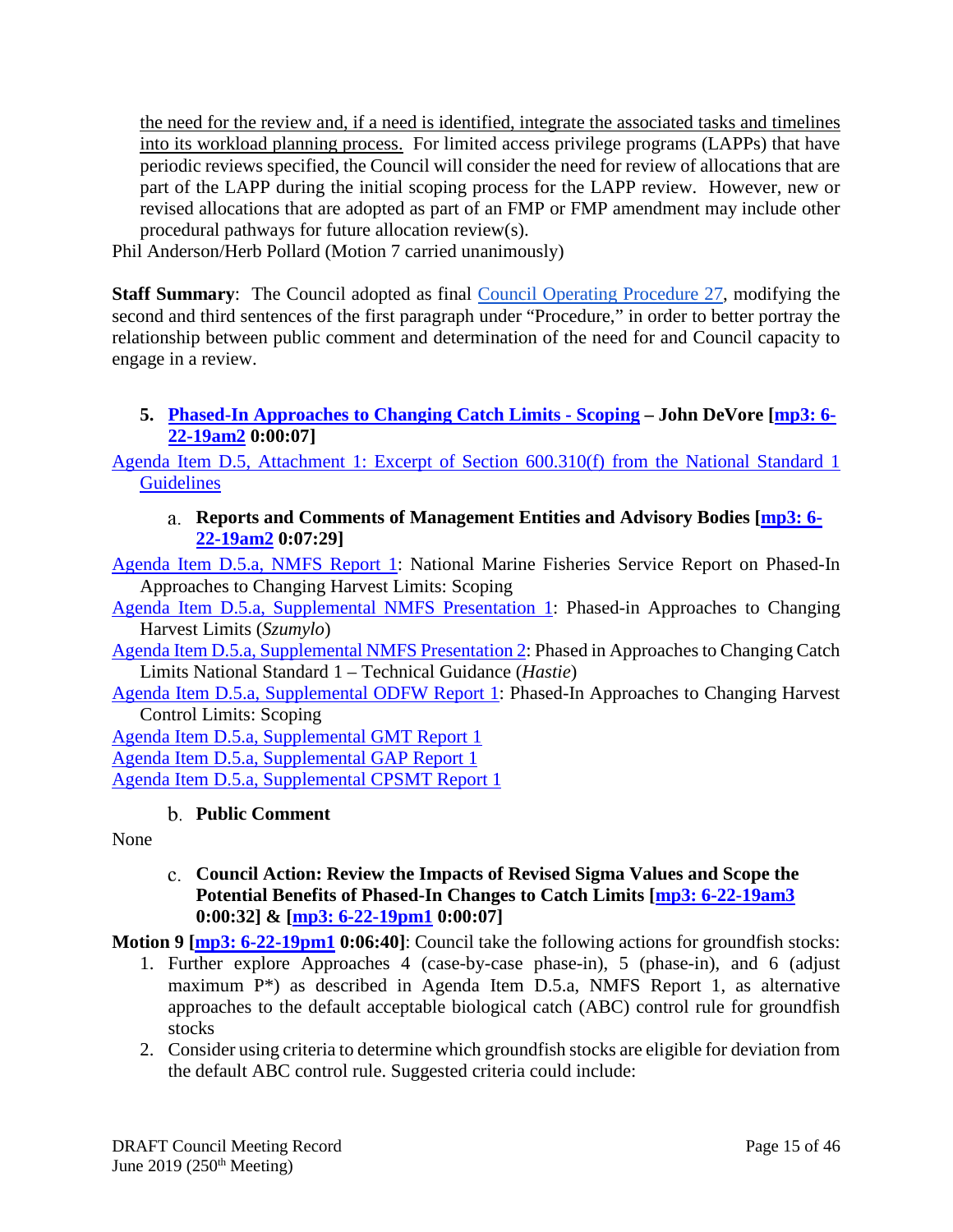- a. Stock status (depletion) consider whether to have different approaches for healthy stocks (e.g., stocks with depletion levels  $\geq$  B40), precautionary zone (e.g., rockfish stocks between B25 and B40), overfished, and/or for stocks with a status trend that has continually declined over time
- b. Stock category consider whether to have different eligibility for Category 1 and Category 2 stocks
- c. Stock complexes consider whether and how to apply alternative approaches to stocks managed as part of a complex
- d. Attainment consider whether to have a minimum average level of attainment of annual catch limits
- 3. Consider placing a limit on the frequency of using alternative approaches, such as:
	- a. Deviation from the default ABC control rule cannot apply to a specific stock for two consecutive biennial cycles (i.e., full application of the default ABC control rule would occur in year 3)
- 4. Consider the following additional process steps:
	- a. Re-run the 10-year projections based on the most recent stock assessment for stocks with proposed alternative approaches to assess the risk of overfishing and evaluate the effect on stock status
	- b. Require sufficient time for deviations from the default ABC control rule be evaluated relative to Council criteria, risk of overfishing, and 10-year effect on stock status
	- c. Provide specificity on the calculation method (e.g., sigma and P\* calculation) and values (e.g., if sigma phase-in used on combination with maximum  $P^*$  of 0.45, what the sigma values are) used for review and approval by the Scientific and Statistical Committee (SSC) prior to Council final adoption
- 5. For the 2021-2022 biennial cycle, include the following steps in the Council process:
	- a. September 2019 Council consider approving items 1-4 for public review and identify a preliminary list of stocks to apply alternative approaches to
	- b. November 2019 Council select a preliminary preferred alternative (PPA) for items 1-4 and list of stocks
	- c. April 2020 SSC provide ABC recommendations for the stocks identified in the PPA, and Council select final preferred alternative (FPA) for items 1-4 and list of stocks
- 6. Direct the SSC to review, discuss, and provide recommendations on items 1-5 at the September 2019 meeting

Michele Culver/Rich Lincoln (Motion 9 carried, Ms. Yaremko abstained)

**Staff Summary**: The Council decided to further consider new approaches to phase in more conservative catch limits for groundfish stocks to mitigate short-term negative economic impacts when new analyses indicate significant reductions in catch limits. Such new approaches include a three-year phase-in of new ABCs as allowed in the National Standard 1 guidelines and the potential of basing interim ABCs over a limited period on overfishing probabilities (P\*s) larger than the current maximum of 0.45 (see [NMFS Report 1\)](https://www.pcouncil.org/wp-content/uploads/2019/05/D5a_NMFS_RPT1_Phased-in-HCRs_JUNE2019BB.pdf).

The Council is requesting comment on these new harvest control rules (HCRs) in September, particularly. The criteria for implementing these new HCRs, a time limit for the duration of the phase-in period (or frequency of their use), the types of analyses needed to assess the risk of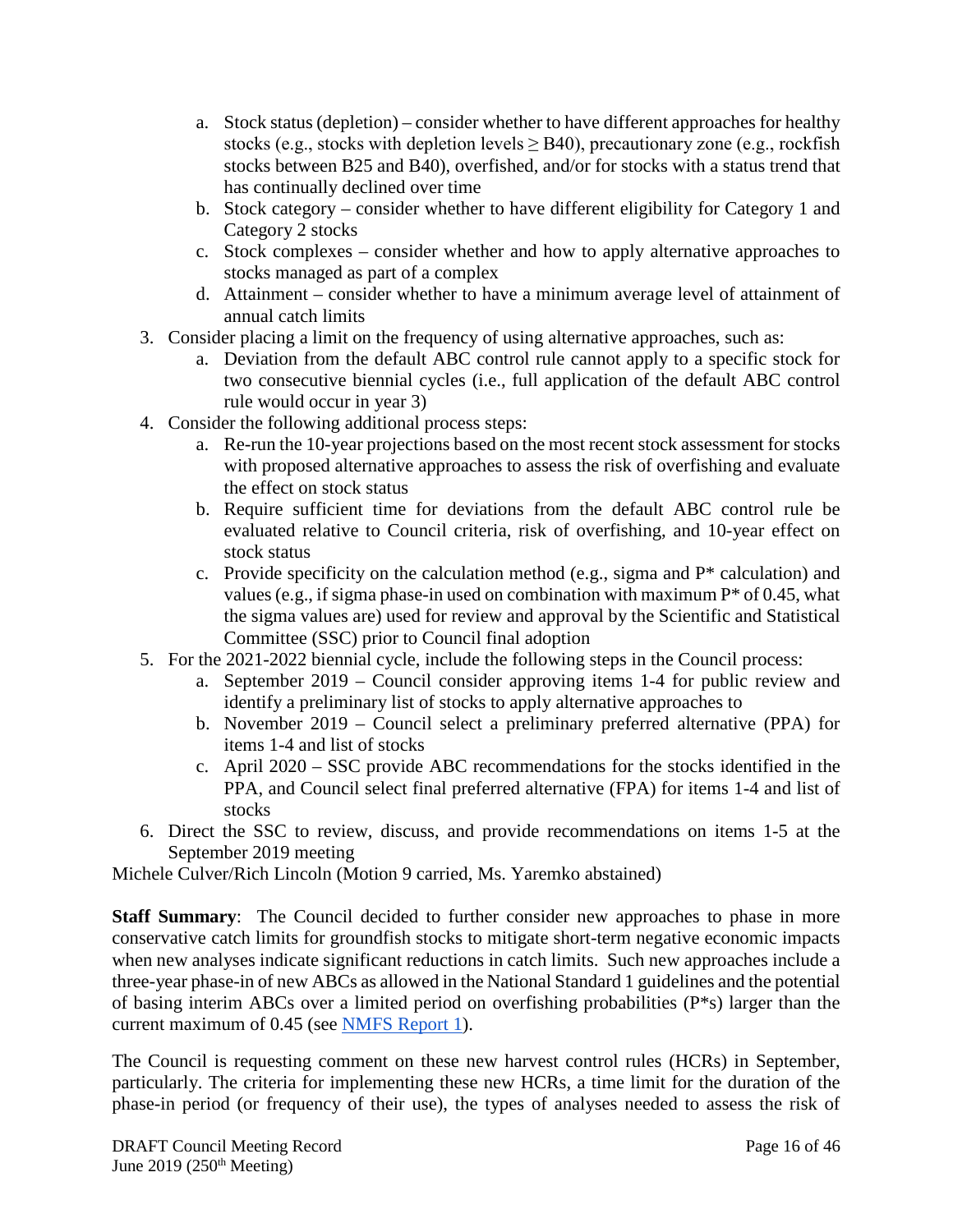overfishing, and the preferred timing of a fishery management plan amendment process that synchronizes with the 2021-22 biennial specifications decision-making process. The Council further requested a list of candidate stocks for these alternative HCRs to be reported under the 2021-22 biennial specifications agenda item.

# <span id="page-16-0"></span>**6. [Electronic Monitoring Program Procedural Directive](https://www.pcouncil.org/wp-content/uploads/2019/06/D6__SitSumEM_Proc_Dir_JUNE2018BB.pdf) – Brett Wiedoff [\[mp3: 6-24-](ftp://ftp.pcouncil.org/pub/R1906_June_2019_Recordings/6-24-19pm2Copy.mp3) [19pm2](ftp://ftp.pcouncil.org/pub/R1906_June_2019_Recordings/6-24-19pm2Copy.mp3) 1:33:11]**

**National Marine Fisheries Service Presentation – Brett Alger [\[mp3: 6-24-19pm2](ftp://ftp.pcouncil.org/pub/R1906_June_2019_Recordings/6-24-19pm2Copy.mp3) 1:37:12]**

<span id="page-16-1"></span>[Agenda Item D.6.a, NMFS Report 1:](https://www.pcouncil.org/wp-content/uploads/2019/05/D6a_NMFS_RPT1_ET-Policy_04-115-01_JUNE2018BB.pdf) Revised Electronic Technologies Policy Directive [Agenda Item D.6.a, NMFS Report 2:](https://www.pcouncil.org/wp-content/uploads/2019/05/D6a_NMFS_RPT2_Cost-Allocation_04-115-02_JUNE2018BB.pdf) Final EM Cost Allocation Procedural Directive

[Agenda Item D.6.a, Supplemental NMFS Presentation 1:](https://www.pcouncil.org/wp-content/uploads/2019/06/D6a_Sup_NMFS_PPT1_Alger_JUN2019BB.pdf) Electronic Technologies Policy Development (*Brett Alger, Electronic Technologies Coordinator, Office of Science and Technology*)

### <span id="page-16-2"></span>**Reports and Comments of Management Entities and Advisory Bodies [\[mp3: 6-](ftp://ftp.pcouncil.org/pub/R1906_June_2019_Recordings/6-24-19pm2Copy.mp3) [24-19pm2](ftp://ftp.pcouncil.org/pub/R1906_June_2019_Recordings/6-24-19pm2Copy.mp3) 2:07:50]**

[Agenda Item D.6.b, Supplemental GEMPAC Report 1](https://www.pcouncil.org/wp-content/uploads/2019/06/D6b_Sup_GEMPAC_Rpt1_JUNEBB2019.pdf) [Agenda Item D.6.b, Supplemental GAP Report 1](https://www.pcouncil.org/wp-content/uploads/2019/06/D6b_Sup_GAP_Rpt_1_JUNE2019BB.pdf)

# **Public Comment**

<span id="page-16-4"></span><span id="page-16-3"></span>Tom Schiff, \*\*did not testify\*\*

**Council Action: Review the Procedural Directive and Develop Recommendations to National Marine Fisheries Service [\[mp3: 6-24-19pm2](ftp://ftp.pcouncil.org/pub/R1906_June_2019_Recordings/6-24-19pm2Copy.mp3) 2:10:57]**

**Motion**: None

**Staff Summary**: None

# <span id="page-16-5"></span>**7. [Fiscal Matters](https://www.pcouncil.org/wp-content/uploads/2019/05/D7__SitSum_Fiscal_JUN2019BB.pdf) – Patricia Crouse [\[mp3: 6-25-19am1](ftp://ftp.pcouncil.org/pub/R1906_June_2019_Recordings/6-25-19am1Copy.mp3) 0:11:07]**

[Agenda Item D.7, Supplemental Attachment 1:](https://www.pcouncil.org/wp-content/uploads/2019/06/D7_Sup_Att1_BCAgenda_June2019BB.pdf) Budget Committee Agenda, June 2019 [Agenda Item D.7, Supplemental Attachment 2:](https://www.pcouncil.org/wp-content/uploads/2019/06/D7_Sup_Att2_EDrpttoBC_JUNE2019BB.pdf) Executive Director's Report to the Budget

Committee Agenda, June 2019

- <span id="page-16-6"></span>**[Report of the Budget Committee](https://www.pcouncil.org/wp-content/uploads/2019/06/D7a_Sup_BC_Rpt1_JUN2019BB.pdf) – Pete Hassemer [\[mp3: 6-25-19am1](ftp://ftp.pcouncil.org/pub/R1906_June_2019_Recordings/6-25-19am1Copy.mp3) 0:11:54]**
- <span id="page-16-7"></span>**Reports and Comments of Management Entities and Advisory Bodies**
- <span id="page-16-8"></span>**Public Comment**
- **Council Action: Consider Budget Committee Report and Recommendations [\[mp3: 6-25-19am1](ftp://ftp.pcouncil.org/pub/R1906_June_2019_Recordings/6-25-19am1Copy.mp3) 0:19:49]**

<span id="page-16-9"></span>**Motion 18:** Council adopt the Budget Committee Recommendations as presented in Agenda Item D.7.a, Supplemental Budget Committee Report 1: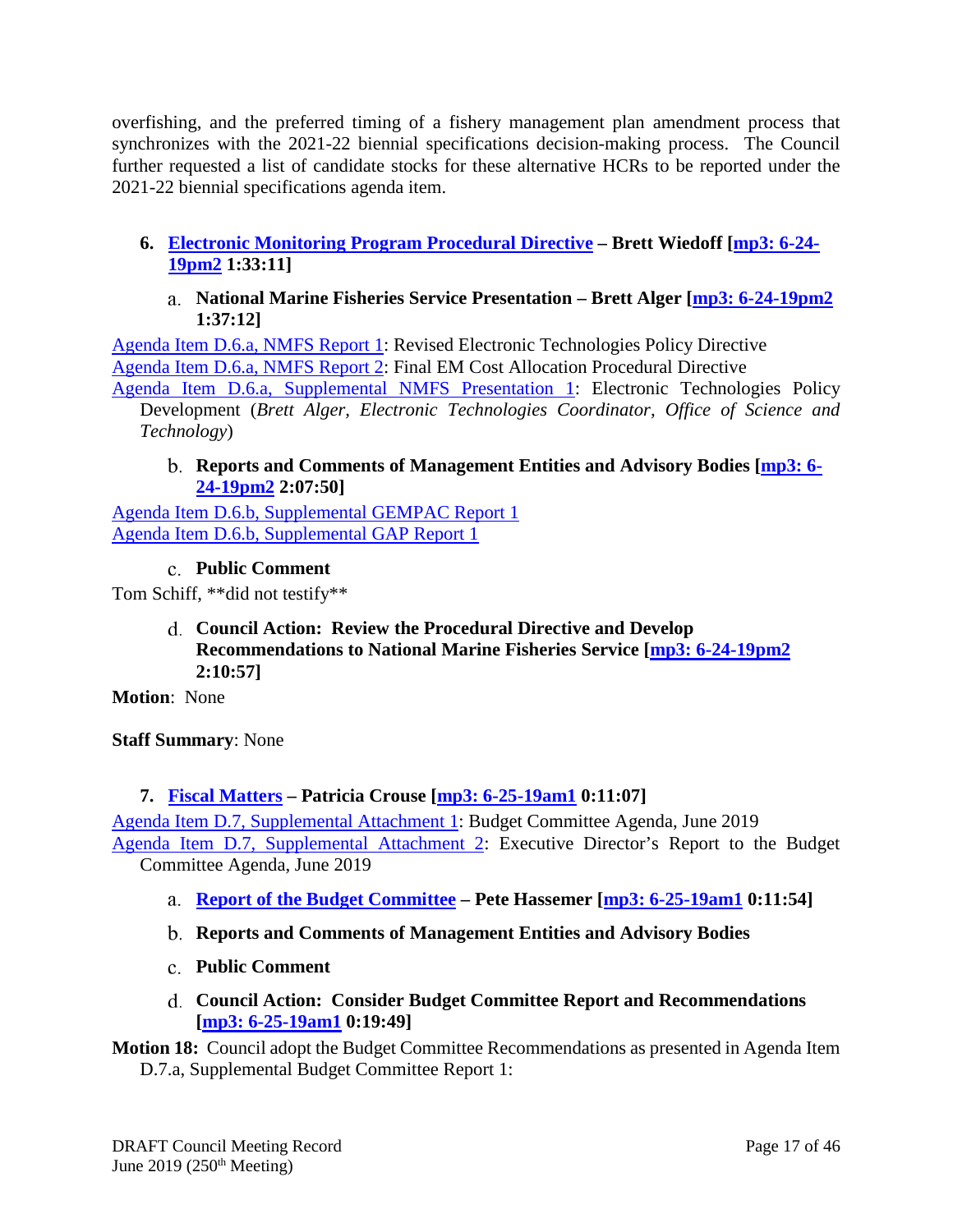- Recommend a Calendar Year 2019 Operational budget of \$5,203,673 as presented in the Executive Directors Report.
- Recommend the Draft Project Narrative and Budget for the 2020-2024 Grant period as presented, but asked Council Staff to modify the language in the narrative to reflect actions that are taken during this Council Meeting.
- Recommend the Staff Proposed Draft Projects for the No-Cost Extension and include any items that come before the Council between now and extension submission.
- Recommend having a November Budget Committee Meeting but have a September meeting only if necessary as identified in the Executive Director's Report.

Herb Pollard/Pete Hassemer (Motion 18 carried unanimously)

**Staff Summary**: Council approved a calendar year 2019 Operational Budget of \$5,203,673, the draft Project Narrative and budget for the 2020-2024 Grant (also identified as the 2020 Provisional budget), and a list of No-Cost Extension Projects. The Budget Committee is next scheduled to meet in November, unless the need for a September meeting arises.

# <span id="page-17-0"></span>**8. [Approval of Council Meeting Record](https://www.pcouncil.org/wp-content/uploads/2019/05/D8__SitSum_MtgRecMar19_and_Apr19_June2019BB.pdf) – Phil Anderson [\[mp3: 6-25-19am1](ftp://ftp.pcouncil.org/pub/R1906_June_2019_Recordings/6-25-19am1Copy.mp3) 0:22:31]**

[Agenda Item D.8, Attachment 1:](https://www.pcouncil.org/wp-content/uploads/2019/05/D8_Att1_CouncilRecord_March2019.pdf) Draft Council Meeting Record: 248th Session of the Pacific Fishery Management Council (March 5-12, 2019)

[Agenda Item D.8, Attachment 2:](https://www.pcouncil.org/wp-content/uploads/2019/05/D8_Att2_CouncilRecord_DRAFT_April2019_JUN2019BB.pdf) Draft Council Meeting Record: 249th Session of the Pacific Fishery Management Council (April 9-16, 2019)

### **Council Action: Approve Previous Council Meeting Record**

<span id="page-17-1"></span>**Motion 19 [\[mp3: 6-25-19am1](ftp://ftp.pcouncil.org/pub/R1906_June_2019_Recordings/6-25-19am1Copy.mp3) 0:23:14]**: Council approve draft March 2019 and April 2019 Council meeting records as shown in Agenda Item D.8, Attachment 1 and Attachment 2. Herb Pollard/Pete Hassemer (Motion 18 carried unanimously)

### **Staff Summary**: None

- <span id="page-17-3"></span><span id="page-17-2"></span>**9. Membership Appointments [and Council Operating Procedures](https://www.pcouncil.org/wp-content/uploads/2019/05/D9__SitSum_ApptsCOPs_JUNE2019BB.pdf) – Mike Burner [\[mp3: 6-25-19am1](ftp://ftp.pcouncil.org/pub/R1906_June_2019_Recordings/6-25-19am1Copy.mp3) 0:24:04]**
	- **Reports and Comments of Management Entities and Advisory Bodies**
	- **Public Comment**

<span id="page-17-5"></span><span id="page-17-4"></span>None

- **Council Action: Elect Council Chair and Vice-Chair, Consider Appointments to Council Committees and Advisory Bodies; Adopt Changes to Council Operating Procedures and Statement of Organization, Practices, and Procedures as Necessary [\[mp3: 6-25-19am1](ftp://ftp.pcouncil.org/pub/R1906_June_2019_Recordings/6-25-19am1Copy.mp3) 0:28:05]**
- **Motion 20 [\[mp3: 6-25-19am1](ftp://ftp.pcouncil.org/pub/R1906_June_2019_Recordings/6-25-19am1Copy.mp3) 0:28:44]**: Council suspend the provision of Council Operating Procedure 1 that states that the Chair may not serve more than two consecutive one-year terms, and that Mr. Phil Anderson serve as Council Chair and Mr. Marc Gorelnik serve as Council Vice-Chair for the 2019-2020 term.

Pete Hassemer/Herb Pollard (Motion 20 carried unanimously)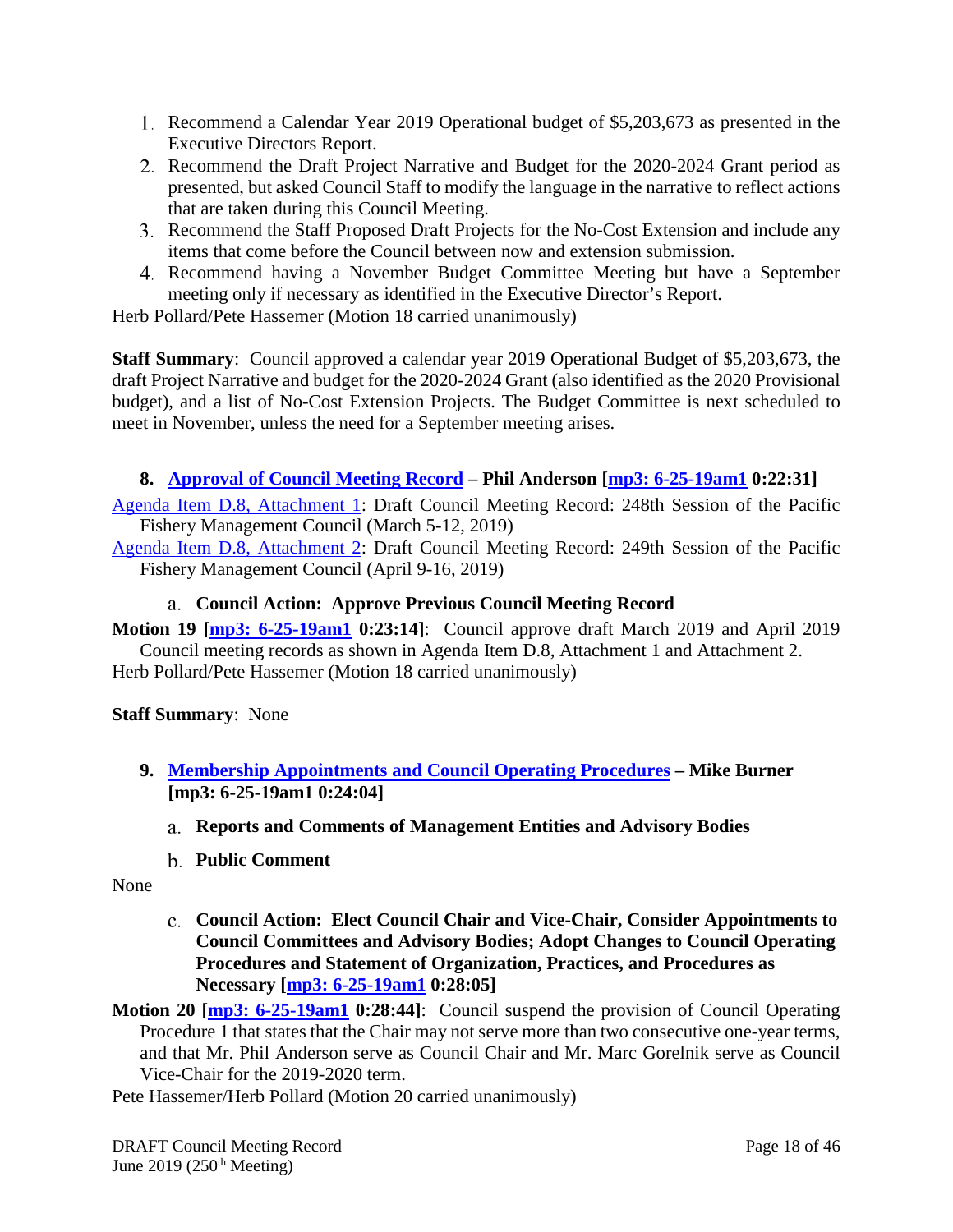- **Motion 21 [\[mp3: 6-25-19am1](ftp://ftp.pcouncil.org/pub/R1906_June_2019_Recordings/6-25-19am1Copy.mp3) 0:32:08]**: Council appoint Ms. Jessica Watson to the vacant Oregon Department of Fish and Wildlife position on the Highly Migratory Species Management Team.
- Maggie Sommer/Christa Svensson (Motion 21 carried unanimously)

**Staff Summary**: The Council suspended the provision of Council Operating Procedure 1 that states that the Chair may not serve more than two consecutive one-year terms, and re-elected Mr. Phil Anderson as Council Chair and Mr. Marc Gorelnik as Council Vice-Chair for the 2019-2020 term.

The Council appointed Ms. Jessica Watson to the vacant Oregon Department of Fish and Wildlife positions on the Highly Migratory Species Management Team and the Ad Hoc Ecosystem Workgroup.

Additionally, the Council appointed Mr. Bob Dooley to the Council Coordination Committee's Council Member Ongoing Development Subcommittee and asked Ms. Christa Svensson to shadow U.S. Commissioner Dorothy Lowman, the Council's representative to the Western and Central Pacific Fisheries Commission, as a means of building understanding and international working relationships.

### <span id="page-18-0"></span>**10. [Future Council Meeting Agenda and Workload Planning](https://www.pcouncil.org/wp-content/uploads/2019/05/D10__SitSum_CMAgendaPlanning_JUNE2019BB.pdf) – Chuck Tracy [\[mp3: 6-](ftp://ftp.pcouncil.org/pub/R1906_June_2019_Recordings/6-25-19am1Copy.mp3) [25-19am1](ftp://ftp.pcouncil.org/pub/R1906_June_2019_Recordings/6-25-19am1Copy.mp3) 0:36:19]**

[Agenda Item D.10, Attachment 1:](https://www.pcouncil.org/wp-content/uploads/2019/05/D10_Att1_YAG_JUNE2019BB.pdf) Pacific Council Workload Planning: Preliminary Year-at-a-Glance Summary

- [Agenda Item D.10,](https://www.pcouncil.org/wp-content/uploads/2019/06/D10_Att2_REVISED_Sept2019_QR_JUNE2019BB_v1.pdf) **REVISED** Attachment 2: Draft Proposed Council Meeting Agenda, September 11-18, 2019, Boise, Idaho
- [Agenda Item D.10.a, Supplemental Attachment 3:](https://www.pcouncil.org/wp-content/uploads/2019/06/D10_Sup_Att3_YAG_JUNE2019BB.pdf) Pacific Council Workload Planning: Preliminary Year-at-a-Glance Summary (v. 06/24/19)
- [Agenda Item D.10.a, Supplemental Attachment 4:](https://www.pcouncil.org/wp-content/uploads/2019/06/D10_Sup_Att4_Sept2019_QR_JUNE2019BB.pdf) Draft Proposed Council Meeting Agenda, September 11-18, 2019, Boise, Idaho (v. 06/25/19)
- [Agenda Item D.10.a, Supplemental Attachment 5:](https://www.pcouncil.org/wp-content/uploads/2019/06/D10_Sup_Att5_candidate_items_JUNE2019BB.pdf) Candidate Items for Future Council Meeting and Workload Planning
- <span id="page-18-1"></span>[Agenda Item D.10.a, Supplemental Attachment 6:](https://www.pcouncil.org/wp-content/uploads/2019/06/D10_Sup_Att6_JEA_Ltr_JUNE2019BB.pdf) Draft letter to Secretary Ross; Re: Need for Secure Joint Enforcement Agreement (JEA) Funding and Budget Line Item

#### **Reports and Comments of Management Entities and Advisory Bodies [\[mp3: 6-](ftp://ftp.pcouncil.org/pub/R1906_June_2019_Recordings/6-25-19am1Copy.mp3) [25-19am1](ftp://ftp.pcouncil.org/pub/R1906_June_2019_Recordings/6-25-19am1Copy.mp3) 0:46:00]**

[Agenda Item D.10.a, Supplemental CCCT Report 1](https://www.pcouncil.org/wp-content/uploads/2019/06/D10a_Sup_CCCT_Rpt1_JUNE2019BB.pdf)

[Agenda Item D.10.a, Supplemental SSC Report 1](https://www.pcouncil.org/wp-content/uploads/2019/06/D10a_Sup_SSC_Rpt1_JUNE2019BB.pdf)

[Agenda Item D.10.a, Supplemental GMT Report 1](https://www.pcouncil.org/wp-content/uploads/2019/06/D10a_Sup_GMT_Rpt1_JUN2019BB.pdf)

[Agenda Item D.10.a, Supplemental GAP Report 1](https://www.pcouncil.org/wp-content/uploads/2019/06/D10a_Sup_GAP_Rpt1_JUNE2019BB.pdf)

[Agenda Item D.10.a, Supplemental CPSMT Report 1](https://www.pcouncil.org/wp-content/uploads/2019/06/D10a_Sup_CPSMT_Rpt1_JUNE2019BB.pdf)

[Agenda Item D.10.a, Supplemental CPSAS Report 1](https://www.pcouncil.org/wp-content/uploads/2019/06/D10a_Sup_CPSAS_Rpt1_JUNE2019BB.pdf)

[Agenda Item D.10.a, Supplemental HMSMT Report 1](https://www.pcouncil.org/wp-content/uploads/2019/06/D10a_Sup_HMSMT_Rpt1_JUNE2019BB.pdf)

[Agenda Item D.10.a, Supplemental HMSAS Report 1](https://www.pcouncil.org/wp-content/uploads/2019/06/D10a_Sup_HMSAS_Rpt1_JUN2019BB.pdf)

[Agenda Item D.10.a, Supplemental EC Report](https://www.pcouncil.org/wp-content/uploads/2019/06/D10a_Sup_EC_Rpt1_JUNEBB2019.pdf) from Washington/Oregon/California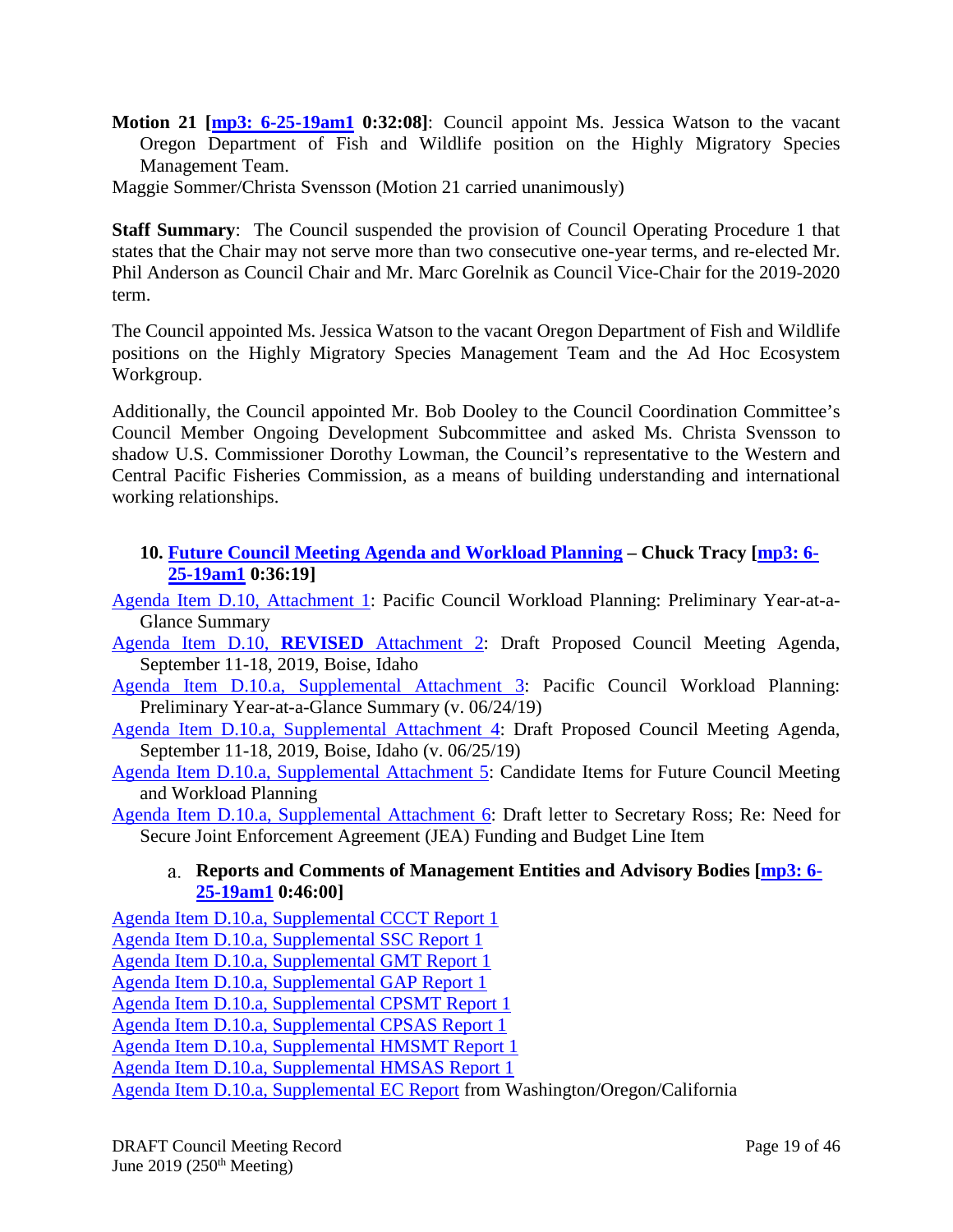# **Public Comment [\[mp3: 6-25-19am2](ftp://ftp.pcouncil.org/pub/R1906_June_2019_Recordings/6-25-19am2Copy.mp3) 0:00:54]**

<span id="page-19-0"></span>Tara Brock, Oceana Jonathan Gonzalez, Pacific Seafood Gilly Lyons, PEW Charitable Trusts

Austen Brown

Mark Helvey, California Pelagic Fisheries Association presented [Agenda Item D.10.b,](https://www.pcouncil.org/wp-content/uploads/2019/06/D10b_Sup_Public_PPT1_Helvey_Future-Agenda-Planning-Presentation-062619_Jun2019BB.pdf)  [Supplemental Public Presentation 1:](https://www.pcouncil.org/wp-content/uploads/2019/06/D10b_Sup_Public_PPT1_Helvey_Future-Agenda-Planning-Presentation-062619_Jun2019BB.pdf) (*Mark Helvey; California Pelagic Fisheries Association*) Lisa Damrosch, California Groundfish Collective

<span id="page-19-1"></span>Dave Rudie, California Pelagic Association

#### **Council Action: Discussion and Guidance on Future Meeting Agenda and Workload Planning [\[mp3: 6-25-19am2](ftp://ftp.pcouncil.org/pub/R1906_June_2019_Recordings/6-25-19am2Copy.mp3) 0:29:36]**

**Motion 22 [\[mp3: 6-25-19am2](ftp://ftp.pcouncil.org/pub/R1906_June_2019_Recordings/6-25-19am2Copy.mp3) 2:14:42]:** Council Recommend that NMFS not issue an EFP to the California Groundfish Collective for 2019, as the Council and its advisors have not had an opportunity to review and comment on the application pursuant to COP 19.

Marci Yaremko/Marc Gorelnik (Motion 22 failed – Mr. Pettinger, Mr. Lincoln, Mr. Dooley, Mr. Zimm, Mr. Wulff, Ms. Svensson, Mr. Pollard, and Mr. Hassemer voted no)

#### <span id="page-19-2"></span>**Staff Summary**: None

#### **Enforcement**

- <span id="page-19-4"></span><span id="page-19-3"></span>**1. [Annual U.S. Coast Guard Fishery Enforcement Report](https://www.pcouncil.org/wp-content/uploads/2019/05/E1__SitSum_USCGAnnualRep_JUN2019BB.pdf) – Jim Seger [\[mp3: 6-20-](ftp://ftp.pcouncil.org/pub/R1906_June_2019_Recordings/6-20-19pm2Copy.mp3) [19pm2](ftp://ftp.pcouncil.org/pub/R1906_June_2019_Recordings/6-20-19pm2Copy.mp3) 0:00:52]**
	- **U.S. Coast Guard Annual West Coast Fishery Enforcement Report – LCDR Scott McGrew [\[mp3: 6-20-19pm2](ftp://ftp.pcouncil.org/pub/R1906_June_2019_Recordings/6-20-19pm2Copy.mp3) 0:01:21]**

[Agenda Item E.1.a, USCG Report 1:](https://www.pcouncil.org/wp-content/uploads/2019/05/E1a_USCG_RPT1_2018Rpt_JUN2019.pdf) U. S. Coast Guard 2018 Report to the Pacific Fishery Management Council, June 2019; Prepared by Thirteenth and Eleventh Coast Guard Districts [Agenda Item E.1.a, Supplemental USCG Presentation 1:](https://www.pcouncil.org/wp-content/uploads/2019/06/E1a_Sup_USCG_PPT1_2018_Presentation-to-PFMC_Final-June2019BB.pdf) U.S. Coast Guard Districts 11 & 13

- <span id="page-19-5"></span>**Reports and Comments of Management Entities and Advisory Bodies [\[mp3: 6-](ftp://ftp.pcouncil.org/pub/R1906_June_2019_Recordings/6-20-19pm2Copy.mp3) [20-19pm2](ftp://ftp.pcouncil.org/pub/R1906_June_2019_Recordings/6-20-19pm2Copy.mp3) 0:27:27]**
- **Public Comment**

#### <span id="page-19-7"></span><span id="page-19-6"></span>None

**Council Action: Consider the U.S. Coast Guard Report [\[mp3: 6-20-19pm2](ftp://ftp.pcouncil.org/pub/R1906_June_2019_Recordings/6-20-19pm2Copy.mp3) 0:27:41]**

#### **Motion**: None

**Staff Summary:** The Council received a [presentation](https://www.pcouncil.org/wp-content/uploads/2019/06/E1a_Sup_USCG_PPT1_2018_Presentation-to-PFMC_Final-June2019BB.pdf) on the [annual U.S. Coast Guard report](https://www.pcouncil.org/wp-content/uploads/2019/05/E1a_USCG_RPT1_2018Rpt_JUN2019.pdf) and requested for September, additional detail on fatal incidents in West Coast recreational fisheries, with particular attention to whether regulatory restrictions contributed to any of the fatalities.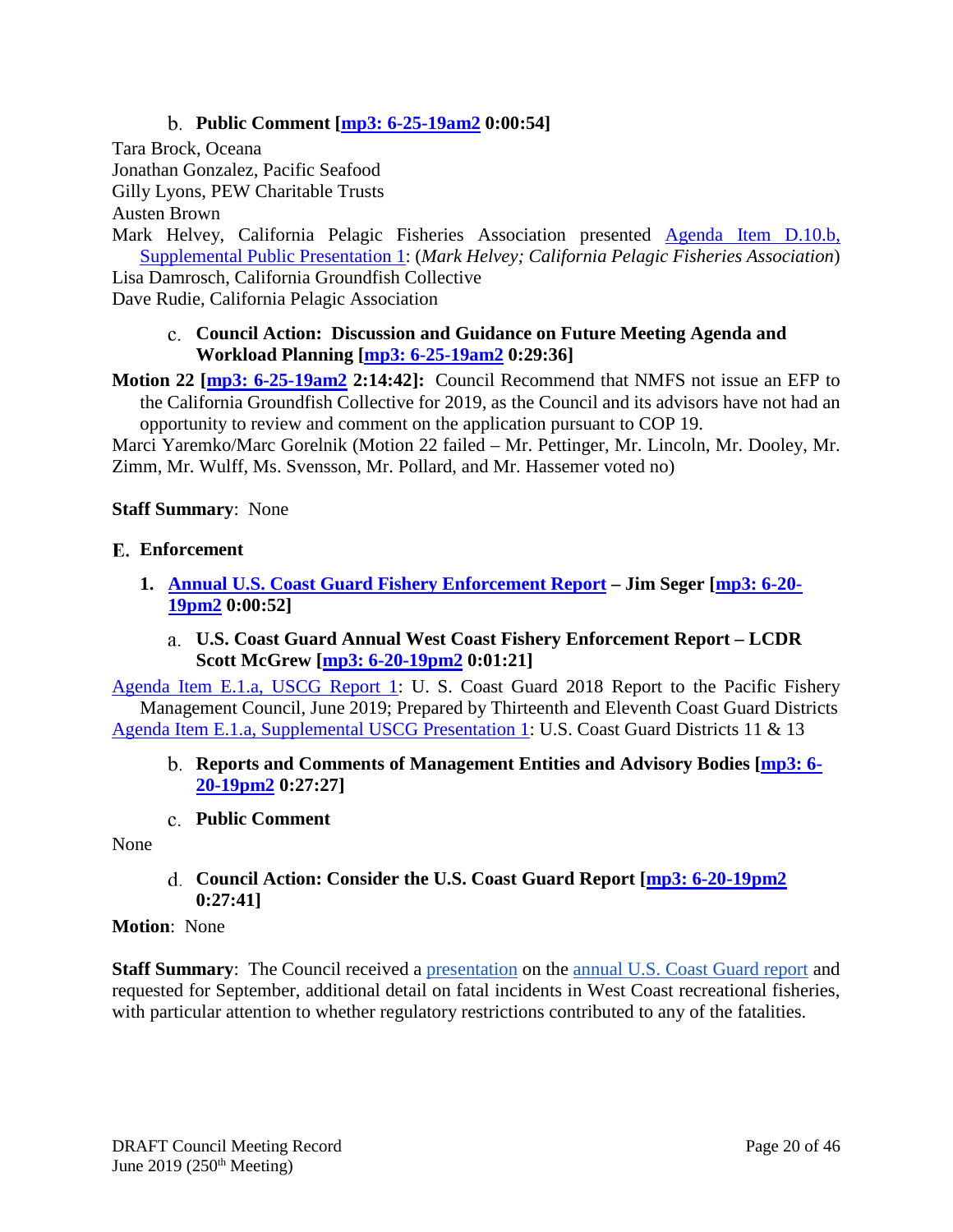### <span id="page-20-0"></span>**Coastal Pelagic Species Management**

# <span id="page-20-1"></span>**1. [National Marine Fisheries Service](https://www.pcouncil.org/wp-content/uploads/2019/05/F1__SitSum_NMFS_Report_Jun2019BB.pdf) (NMFS) Report – Kerry Griffin [\[mp3: 6-20-](ftp://ftp.pcouncil.org/pub/R1906_June_2019_Recordings/6-20-19pm2Copy.mp3) [19pm2](ftp://ftp.pcouncil.org/pub/R1906_June_2019_Recordings/6-20-19pm2Copy.mp3) 0:30:53]**

# **Regulatory Activities – Frank Lockhart [\[mp3: 6-20-19pm2](ftp://ftp.pcouncil.org/pub/R1906_June_2019_Recordings/6-20-19pm2Copy.mp3) 0:31:52]**

<span id="page-20-3"></span><span id="page-20-2"></span>[Agenda Item F.1.a, Supplemental NMFS Report 1:](https://www.pcouncil.org/wp-content/uploads/2019/06/F1a_Sup_NMFS_Rpt1_Jun2019BB.pdf) Regulatory Activities

### **Fisheries Science Center Activities – SWFSC [\[mp3: 6-20-19pm2](ftp://ftp.pcouncil.org/pub/R1906_June_2019_Recordings/6-20-19pm2Copy.mp3) 0:36:31]**

<span id="page-20-4"></span>[Agenda Item F.1.b, Supplemental SWFSC Presentation 1:](https://www.pcouncil.org/wp-content/uploads/2019/06/F1b_Sup_SWFSC_PPT1_Sweetnam_Koch_June2019BB.pdf) SWFSC Activities Center and Coastal Pelagic Species (*Sweetnam and Koch*)

# **Reports and Comments of Management Entities and Advisory Bodies**

# **Public Comment [\[mp3: 6-20-19pm2](ftp://ftp.pcouncil.org/pub/R1906_June_2019_Recordings/6-20-19pm2Copy.mp3) 1:00:59]**

<span id="page-20-5"></span>[Agenda Item F.1.d, Public Comments \(](https://pfmc.psmfc.org/Meeting/Details/783?agendaID=4431)*Electronic Only*)

Ben Enticknap & Geoff Shester presented Agenda Item F.1.d, Supplemental Public Presentation [1:](https://www.pcouncil.org/wp-content/uploads/2019/06/F1d_Sup_Public_PPT1_oceana-sardine6-20-19v2_June2019BB.pdf) Oceana

**Council Discussion [\[mp3: 6-20-19pm2](ftp://ftp.pcouncil.org/pub/R1906_June_2019_Recordings/6-20-19pm2Copy.mp3) 1:13:41]**

<span id="page-20-6"></span>**Motion**: None

**Staff Summary**: None

<span id="page-20-8"></span><span id="page-20-7"></span>**2. [Stock Assessment Prioritization Process](https://www.pcouncil.org/wp-content/uploads/2019/05/F2__SitSum_CPS_StockAssmt_Jun2019BB.pdf) – Kerry Griffin [\[mp3: 6-20-19pm2](ftp://ftp.pcouncil.org/pub/R1906_June_2019_Recordings/6-20-19pm2Copy.mp3) 1:19:15]** [Agenda Item F.2, Attachment 1:](https://www.pcouncil.org/wp-content/uploads/2019/05/F2_Att_1_Staff_Rpt_Jun2019BB.pdf) Staff Summary Report

### **Reports and Comments of Management Entities and Advisory Bodies [\[mp3: 6-](ftp://ftp.pcouncil.org/pub/R1906_June_2019_Recordings/6-20-19pm2Copy.mp3) [20-19pm2](ftp://ftp.pcouncil.org/pub/R1906_June_2019_Recordings/6-20-19pm2Copy.mp3) 1:19:26]**

[Agenda Item F.2.a, Supplemental SSC](https://www.pcouncil.org/wp-content/uploads/2019/06/F2a_Sup_SSC_RPT1_JUNE2019BB.pdf) Report 1 [Agenda Item F.2.a, Supplemental REVISED CPSMT Report 1](https://www.pcouncil.org/wp-content/uploads/2019/06/F2a_Sup_CPSMT_REVISED_Rpt1_Jun2019BB.pdf) [Agenda Item F.2.a, Supplemental CPSMT Report 2](https://www.pcouncil.org/wp-content/uploads/2019/06/F2a_Sup_CPSMT_Rpt2_Jun2019BB.pdf) [Agenda Item F.2.a, Supplemental CPSAS Report 1](https://www.pcouncil.org/wp-content/uploads/2019/06/F2a_Sup_CPSAS_RPT1_JUNE2019BB.pdf)

**Public Comment [\[mp3: 6-20-19pm2](ftp://ftp.pcouncil.org/pub/R1906_June_2019_Recordings/6-20-19pm2Copy.mp3) 1:46:49]**

<span id="page-20-9"></span>[Agenda Item F.2.b, Public Comments \(](https://pfmc.psmfc.org/Meeting/Details/783?agendaID=4432)*Electronic Only*) Gilly Lyons, PEW Charitable Trusts Geoff Shester, Oceana

> <span id="page-20-10"></span>**Council Action: Consider an Assessment Prioritization Process for Coastal Pelagic Species Stocks and Review the Quality and Quantity of Data to Support an Assessment of the Central Subpopulation of Northern Anchovy [**[mp3: 6-21-](ftp://ftp.pcouncil.org/pub/R1906_June_2019_Recordings/6-21-19am1Copy.mp3) [19am1](ftp://ftp.pcouncil.org/pub/R1906_June_2019_Recordings/6-21-19am1Copy.mp3) **0:03:17]**

**Motion 2 [\[mp3: 6-21-19am1](ftp://ftp.pcouncil.org/pub/R1906_June_2019_Recordings/6-21-19am1Copy.mp3) 0:10:06]**: Council:

1. Adopt the recommendation by the Coastal Pelagic Species Management Team (CPSMT) as described in Agenda Item F.2.a, Supplemental CPSMT Report 2 to schedule a CPS stock assessment prioritization process as a biennial November agenda item to begin in November 2020 and select the CPS stock(s) to be assessed in 2021 and 2022. This process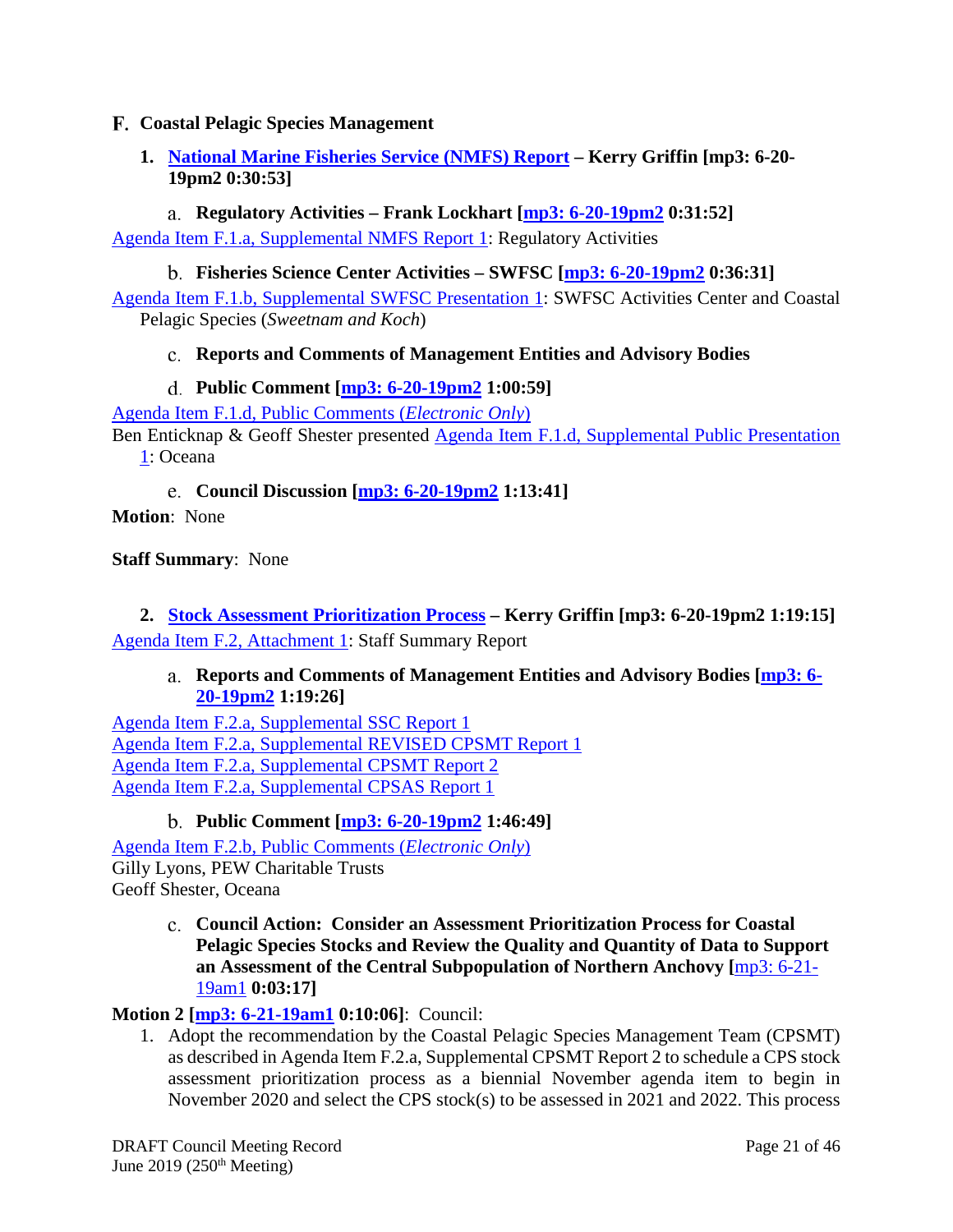would not use a ranking matrix approach, but would include Council deliberations for CPS stock assessments on a biennial cycle with advice provided by the SSC, Council advisory bodies, management agencies, and the public relative to data quantity and quality and assessment resources.

- 2. Adopt the following recommendations from the SSC as described in Agenda Item F.2.a, Supplemental SSC Report 1:
	- a. Provide flexibility in the process to allow for revisions in the intervening year given new information because CPS are subject to rapid fluctuations in abundance and fisheries catch.
	- b. Consider how selection of stock assessment priorities may affect survey design and potentially compromise the long-term integrity and value of resulting abundance indices.
- 3. In 2020, conduct a model-based integrated assessment for the Central Subpopulation of Northern Anchovy (CSNA) as the highest priority. If resources are available for a benchmark assessment on Pacific sardine in addition to CSNA, this would not preclude assessing both stocks in 2020.

Michele Culver/Rich Lincoln

**Amendment 1 [\[mp3: 6-21-19am1](ftp://ftp.pcouncil.org/pub/R1906_June_2019_Recordings/6-21-19am1Copy.mp3) 0:31:31]:** Make the following changes in the first bullet, "strike 2021 and" and change the third bullet to: "In 2020, conduct a benchmark assessment on Pacific sardine and, in 2021 conduct a model-based integrated assessment for the Central Subpopulation of Northern Anchovy (CSNA)."

Frank Lockhart/Bob Dooley (Amendment 1 carried unanimously) (Motion 2, as amended, carried unanimously)

**Staff Summary**: The Council adopted a biennial stock assessment prioritization process for use in 2020 to inform stock assessment priorities beginning in 2022. This process will include sufficient flexibility to allow for revisions in the intervening year based on new information. The new process is also intended to guide stock assessment priorities, survey design, and the long-term integrity and value of abundance indices. The Council also recommends a benchmark assessment for Pacific sardine in 2020 and a model-based assessment of the CSNA in 2021.

- <span id="page-21-0"></span>**3. [Pacific Mackerel Assessment, Harvest Specifications,](https://www.pcouncil.org/wp-content/uploads/2019/05/F3__SitSum_Mackerel_Jun2019BB.pdf) and Management Measures – [Final Action](https://www.pcouncil.org/wp-content/uploads/2019/05/F3__SitSum_Mackerel_Jun2019BB.pdf) – Kerry Griffin [\[mp3: 6-21-19am1](ftp://ftp.pcouncil.org/pub/R1906_June_2019_Recordings/6-21-19am1Copy.mp3) 0:36:33]**
- [Agenda Item F.3, Attachment 1:](https://www.pcouncil.org/wp-content/uploads/2019/05/F3_Att1_Mackerel_Stock-Assessment_Full_Electric_Only_Jun2019BB.pdf) Stock Assessment Report: Pacific Mackerel Stock Assessment for U.S. Management in the 2019-20 and 2020-2021 Fishing Years (*Full Report Electronic Only*)

<span id="page-21-1"></span>[Agenda Item F.3, Attachment 2:](https://www.pcouncil.org/wp-content/uploads/2019/05/F3_Att2_STAR_Panel_Rpt_Jun2019BB.pdf) STAR Panel Report

**Reports and Comments of Management Entities and Advisory Bodies [**[mp3: 6-](ftp://ftp.pcouncil.org/pub/R1906_June_2019_Recordings/6-21-19am1Copy.mp3) [21-19am1](ftp://ftp.pcouncil.org/pub/R1906_June_2019_Recordings/6-21-19am1Copy.mp3) **0:39:17]**

[Agenda Item F.3.a, Supplemental SSC Report 1](https://www.pcouncil.org/wp-content/uploads/2019/06/F3a_Sup_SSC_Rpt1_JUNE2019BB.pdf) [Agenda Item F.3.a, Supplemental CPSMT Report 1](https://www.pcouncil.org/wp-content/uploads/2019/06/F3a_Sup_CPSMT_Rpt1_Jun2019BB.pdf) [Agenda Item F.3.a, Supplemental CPSAS Report 1](https://www.pcouncil.org/wp-content/uploads/2019/06/F3a_Sup_CPSAS_Rpt1_Jun2019BB.pdf)

<span id="page-21-2"></span>**Public Comment [**[mp3: 6-21-19am1](ftp://ftp.pcouncil.org/pub/R1906_June_2019_Recordings/6-21-19am1Copy.mp3) **1:00:33]**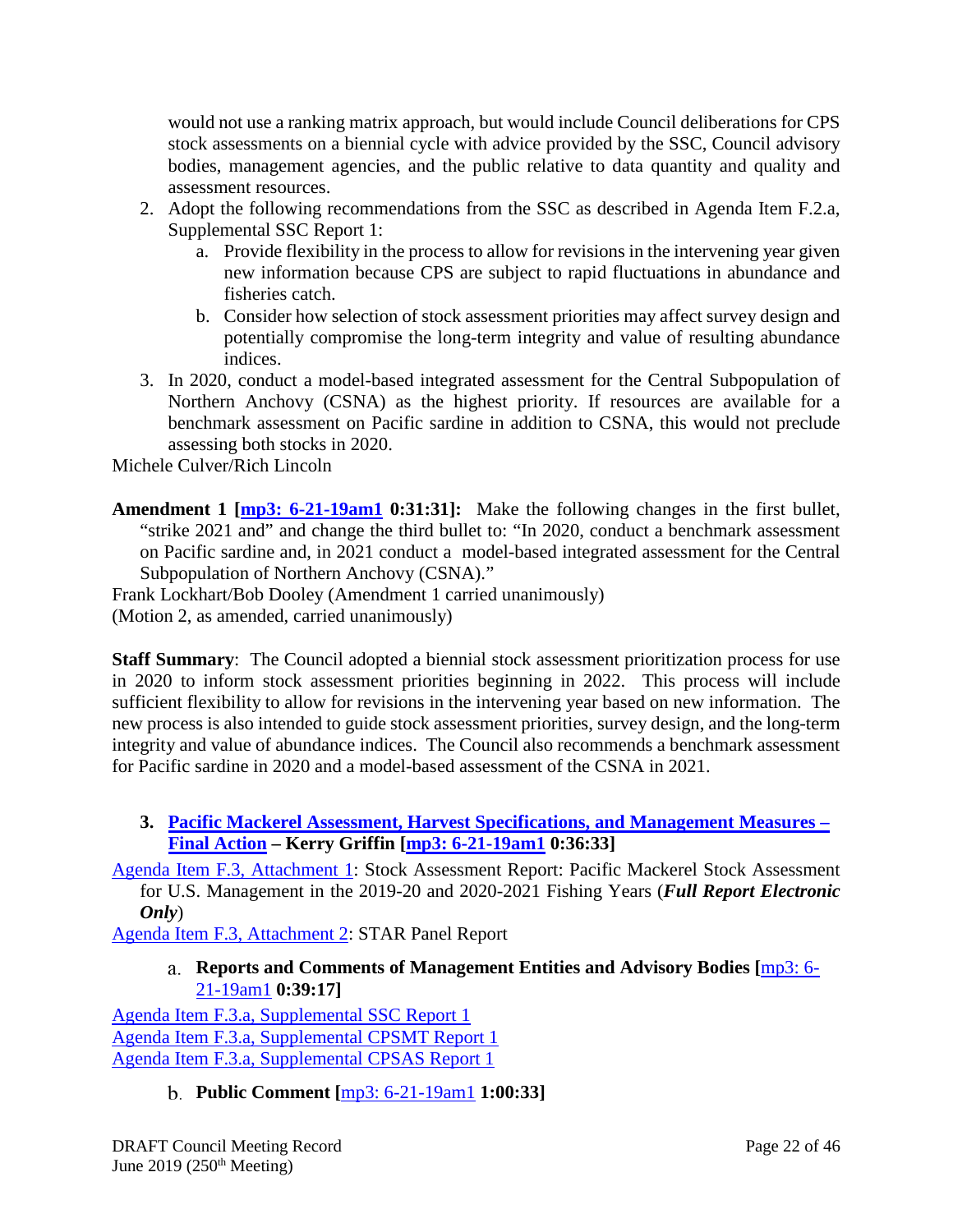#### [Agenda Item F.3.b, Public Comments \(](https://pfmc.psmfc.org/Meeting/Details/783?agendaID=4433)*Electronic Only*)

<span id="page-22-0"></span>Geoff Shester, Oceana

**Council Action: Adopt Final Harvest Specifications and Management Measures for the 2019-2020 and 2020-2021 Fisheries [\[mp3: 6-21-19am1](ftp://ftp.pcouncil.org/pub/R1906_June_2019_Recordings/6-21-19am1Copy.mp3) 1:07:08]**

**Motion 3 [\[mp3: 6-21-19am1](ftp://ftp.pcouncil.org/pub/R1906_June_2019_Recordings/6-21-19am1Copy.mp3) 1:08:18]**: Council:

- 1. Approve the Pacific Mackerel stock assessment for U.S. management in 2019-2020 and 2020-2021 (June 2019, Agenda Item F.3, Attachment 1).
- 2. Adopt Tables 1 and 2 in Supplemental CPSMT Report 1 (June 2019, Agenda Item F.3).
- 3. If the ACT is met, adopt a 45 percent incidental landing allowance when Pacific Mackerel are landed with other CPS, with an exception that up to 3 mt of Pacific Mackerel per landing could be landed in non-CPS fisheries.

Briana Brady/Louis Zimm (Motion 3 carried unanimously)

**Staff Summary**: The Council adopted the 2019 Pacific mackerel stock assessment, reference points, and management measures for the 2019-2020 and the 2020-2021 Pacific mackerel fishing seasons. These include the harvest specifications below and the following management measures: the directed fishery will close if it reaches the annual catch target and shift to an incidental-only fishery for the remainder of the fishing year with a 45 percent incidental landing allowance when Pacific mackerel are landed with other coastal pelagic species (CPS) and no more than 3 mt of Pacific mackerel per landing in non-CPS fisheries.

|  |  | Table 1. 2019-2020 Pacific Mackerel Harvest Specifications |  |  |  |  |  |  |
|--|--|------------------------------------------------------------|--|--|--|--|--|--|
|--|--|------------------------------------------------------------|--|--|--|--|--|--|

| <b>Biomass</b>     | 71,099 |
|--------------------|--------|
| <b>OFL</b>         | 14,931 |
| $ABC0.45$ (Tier 2) | 13,169 |
| $ACL$ (=ABC)       | 13,169 |
| HG                 | 11,109 |
| <b>ACT</b>         | 10,109 |
| Incidental         | 1,000  |

### **Table 2. 2020-2021 Pacific Mackerel Harvest Specifications**

| <b>Biomass</b> | 56,058 |
|----------------|--------|
| OFL.           | 11,772 |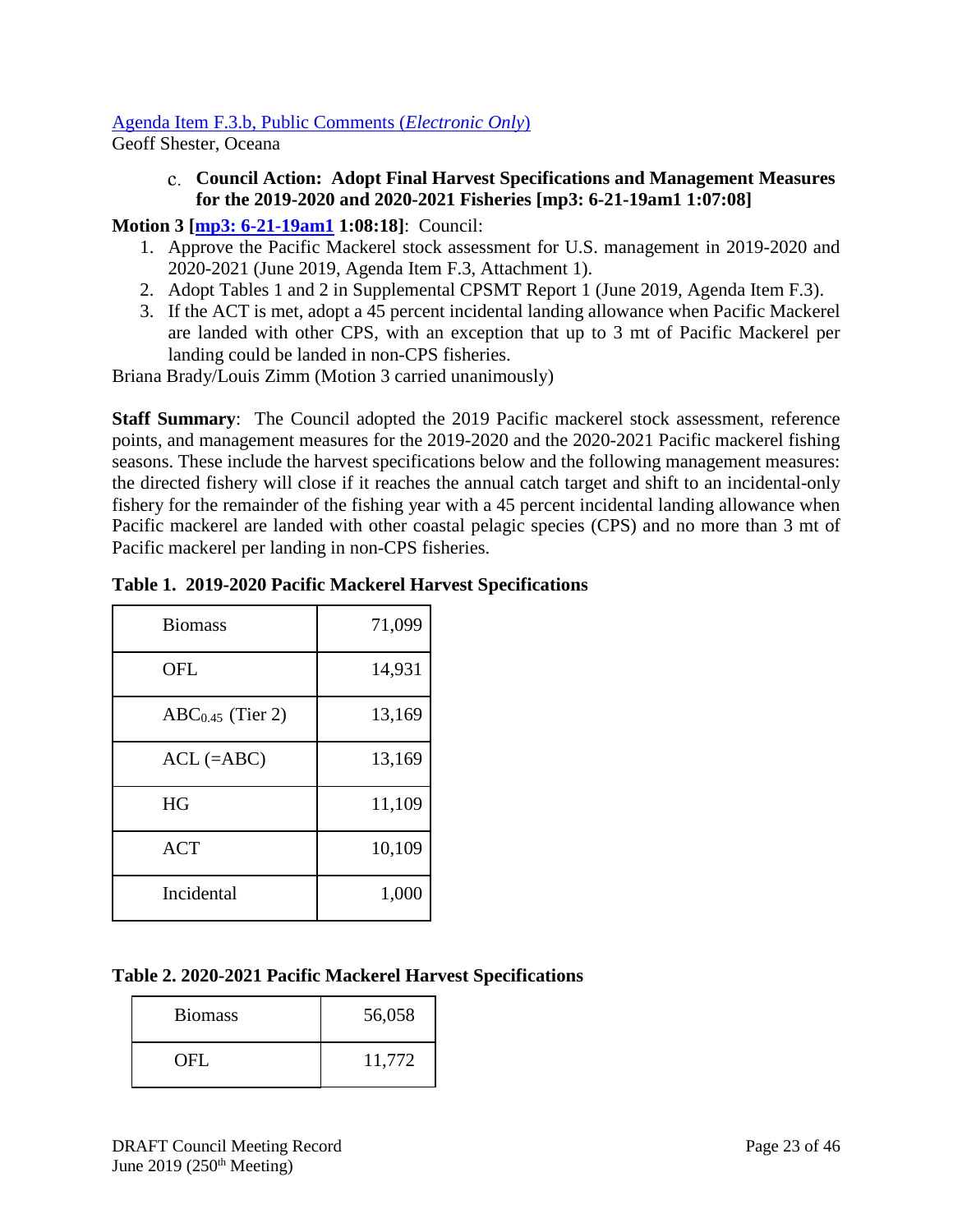| $ABC0.45$ (Tier 2) | 10,289 |
|--------------------|--------|
| $ACL$ (=ABC)       | 10.289 |
| HG                 | 7,950  |
| <b>ACT</b>         | 6,950  |
| Incidental         | 1,000  |

- <span id="page-23-1"></span><span id="page-23-0"></span>**4. [Review of Management Categories](https://www.pcouncil.org/wp-content/uploads/2019/05/F4__SitSum_Rvw_Mgmt_Categories_Jun2019BB.pdf) – Kerry Griffin [\[mp3: 6-21-19am2](ftp://ftp.pcouncil.org/pub/R1906_June_2019_Recordings/6-21-19am2Copy.mp3) 0:00:18]**
	- **Reports and Comments of Management Entities and Advisory Bodies [**[mp3: 6-](ftp://ftp.pcouncil.org/pub/R1906_June_2019_Recordings/6-21-19am2Copy.mp3) [21-19am2](ftp://ftp.pcouncil.org/pub/R1906_June_2019_Recordings/6-21-19am2Copy.mp3) **0:03:07]**

[Agenda Item F.4.a, Supplemental REVISED CPSMT Report 1](https://www.pcouncil.org/wp-content/uploads/2019/06/F4a_Sup_CPSMT_REVISED_Rpt1_Jun2019BB.pdf) [Agenda Item F.4.a, Supplemental CPSAS Report 1](https://www.pcouncil.org/wp-content/uploads/2019/06/F4a_Sup_CPSAS_Rpt1_Jun2019BB.pdf)

**Public Comment [**[mp3: 6-21-19am2](ftp://ftp.pcouncil.org/pub/R1906_June_2019_Recordings/6-21-19am2Copy.mp3) **0:29:20]**

<span id="page-23-2"></span>[Agenda Item F.4.b, Public Comments \(](https://pfmc.psmfc.org/Meeting/Details/783?agendaID=4434)*Electronic Only*)

Geoff Shester, Oceana, presented [Agenda Item F.4.b, Supplemental Public Presentation 1:](https://www.pcouncil.org/wp-content/uploads/2019/06/F4b_Sup_Public_PPT1_Oceana_F4-6-21-19_June2019BB.pdf) Oceana Megan Flaherty, San Diego Audubon, presented [Agenda Item F.4.b, Supplemental Public](https://www.pcouncil.org/wp-content/uploads/2019/06/F4b_Sup_Public_PPT2_SanDiegoAudubon_Flaherty_PFMC_northernanchovy_21June19_June2019BB.pdf)  [Presentation 2:](https://www.pcouncil.org/wp-content/uploads/2019/06/F4b_Sup_Public_PPT2_SanDiegoAudubon_Flaherty_PFMC_northernanchovy_21June19_June2019BB.pdf) San Diego Audubon

Susan Sheakley, Sea and Sage Audubon

<span id="page-23-3"></span>Gilly Lyons, PEW Charitable Trusts

**Council Action: Review Existing Management Categories, the Draft Purpose and Need Statement, a Proposed Process and Timeline, and the Workload Associated with Revising Management Categories [**[mp3: 6-21-19am2](ftp://ftp.pcouncil.org/pub/R1906_June_2019_Recordings/6-21-19am2Copy.mp3) **1:06:44]**

**Motion 4 [\[mp3: 6-21-19am2](ftp://ftp.pcouncil.org/pub/R1906_June_2019_Recordings/6-21-19am2Copy.mp3) 1:15:26]:** Council direct the CPSMT to prepare draft revisions to the CPS FMP in a manner that retains the management approaches for the CPS management unit stocks and describes how each stock is managed in a stock-specific manner, rather than through use of a categorical assignment. Specifically, the intent is to remove references to the named management categories, but not to revise the manner in which the CPS stocks are managed. Should the Council wish to consider whether and how to change the way specific CPS stocks are managed, then that could be a separate item for future consideration.

Michele Culver/Maggie Sommer (Motion carried unanimously)

**Staff Summary**: The Council asked the CPS Management Team to produce a revised CPS Fishery Management Plan that removes the Active and Monitored management categories, and, instead, provides individual descriptions of the management of each CPS stock. The Council is tentatively scheduled to consider a draft Fishery Management Plan revision at the June 2020 meeting.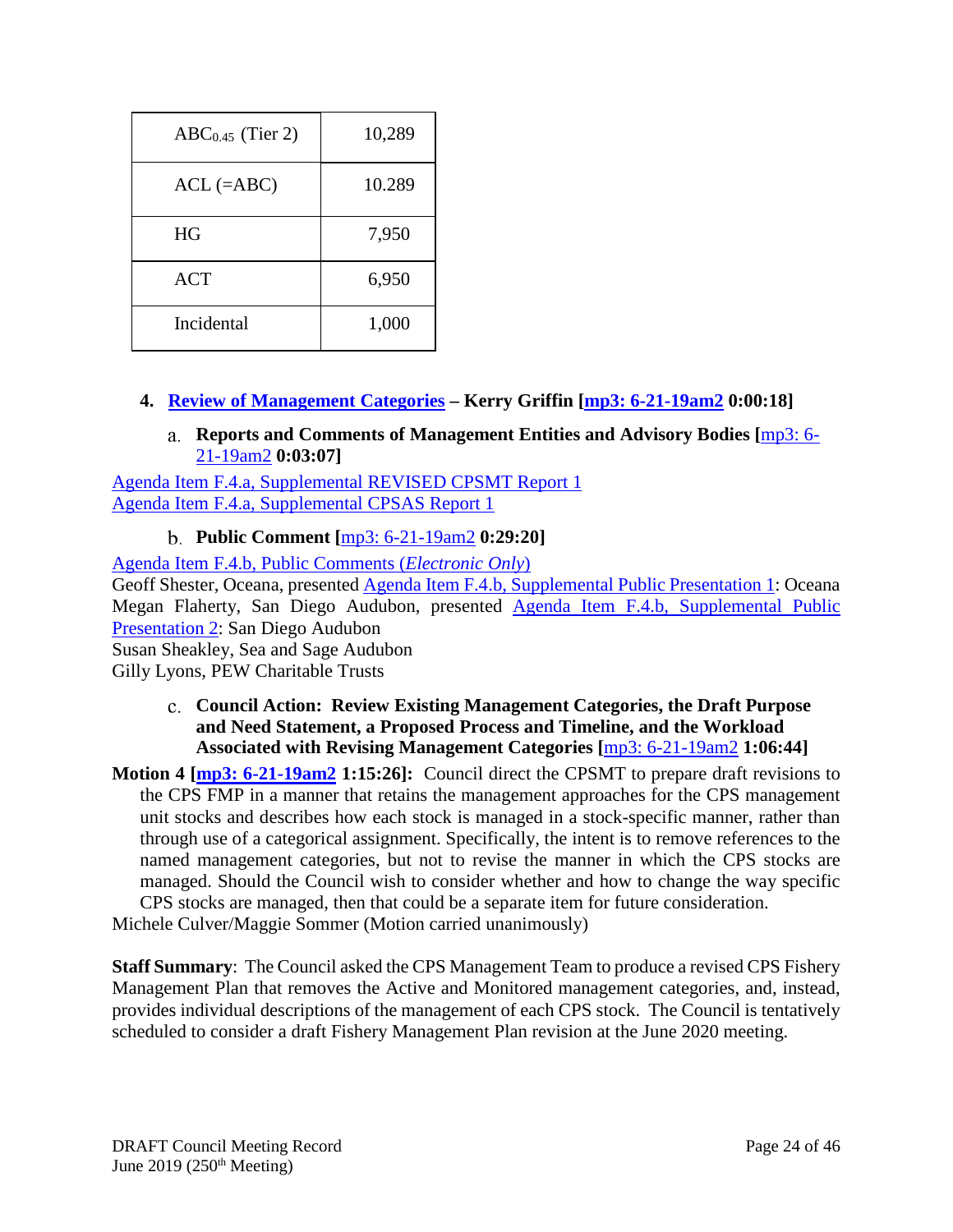#### <span id="page-24-0"></span>**Salmon Management**

#### <span id="page-24-1"></span>**1. [Rebuilding Plans](https://www.pcouncil.org/wp-content/uploads/2019/05/G1__SitSum_SalRebuilding_JUN2019BB.pdf) – Robin Ehlke [\[mp3: 6-21-19am3](ftp://ftp.pcouncil.org/pub/R1906_June_2019_Recordings/6-21-19am3Copy.mp3) 0:00:16]**

[Agenda Item G.1, Attachment 1:](https://www.pcouncil.org/wp-content/uploads/2019/05/G1_ATT1_KRFC_Electric_Only_JUN2019BB.pdf) Draft Salmon Rebuilding Plan – Klamath River Fall Chinook (*Electronic Only*)

[Agenda Item G.1, Attachment 2:](https://www.pcouncil.org/wp-content/uploads/2019/05/G1_ATT2_SRFC_Electric_Only_JUN2019BB.pdf) Draft Salmon Rebuilding Plan – Sacramento River Fall Chinook (*Electronic Only*)

[Agenda Item G.1, Attachment 3:](https://www.pcouncil.org/wp-content/uploads/2019/05/G1_ATT3_JDF_Electric_Only_JUN2019BB.pdf) Draft Salmon Rebuilding Plan – Strait of Juan de Fuca Coho (*Electronic Only*)

[Agenda Item G.1, Attachment 4:](https://www.pcouncil.org/wp-content/uploads/2019/05/G1_ATT4_QR_Electric_Only_JUN2019BB.pdf) Draft Salmon Rebuilding Plan – Queets River Coho (*Electronic Only*)

<span id="page-24-2"></span>[Agenda Item G.1, Attachment 5:](https://www.pcouncil.org/wp-content/uploads/2019/05/G1_ATT5_SNO_Electric_Only_JUN2019BB.pdf) Draft Salmon Rebuilding Plan – Snohomish River Coho (*Electronic Only*)

**Reports and Comments of Management Entities and Advisory Bodies [\[mp3: 6-](ftp://ftp.pcouncil.org/pub/R1906_June_2019_Recordings/6-21-19am3Copy.mp3) [21-19am3](ftp://ftp.pcouncil.org/pub/R1906_June_2019_Recordings/6-21-19am3Copy.mp3) 0:04:08]**

[Agenda Item G.1.a, Supplemental SSC Report 1](https://www.pcouncil.org/wp-content/uploads/2019/06/G1a_Sup_SSC_Rpt1_JUNE2019BB.pdf) [Agenda Item G.1.a, Supplemental STT Report 1](https://www.pcouncil.org/wp-content/uploads/2019/06/G1a_Sup_STT_Rpt1_JUN2019BB.pdf) [Agenda Item G.1.a, Supplemental SAS Report 1](https://www.pcouncil.org/wp-content/uploads/2019/06/G1a_Sup_SAS_Rpt1_JUN2019BB.pdf)

**Public Comment**

<span id="page-24-4"></span><span id="page-24-3"></span>None

- **Council Action – Review Rebuilding Plans and Consider Adopting Final Plans for Sacramento River and Klamath River Fall Chinook and Preliminary Plans for Strait of Juan de Fuca, Queets River, and Snohomish River Coho for Public Review [\[mp3: 6-21-19am3](ftp://ftp.pcouncil.org/pub/R1906_June_2019_Recordings/6-21-19am3Copy.mp3) 0:20:40]**
- **Motion 5 [\[mp3: 6-21-19am3](ftp://ftp.pcouncil.org/pub/R1906_June_2019_Recordings/6-21-19am3Copy.mp3) 0:22:40]:** Council adopt the Klamath River and Sacramento River fall Chinook Rebuilding Plans as final, adopt Recommendation 1 in both plans establishing the default rebuilt criterion consistent with the FMP for these stocks, and adopt Alternative I, Status Quo Control Rule from Recommendation 2, as the preferred alternative management strategy for recommendation to the U.S. Secretary of Commerce as presented in Agenda Item G.1, Attachments 1 and 2.

Brett Kormos/Bob Dooley (Motion 5 carried unanimously)

**Motion 6 [\[mp3: 6-21-19am3](ftp://ftp.pcouncil.org/pub/R1906_June_2019_Recordings/6-21-19am3Copy.mp3) 0:038:23]:** Council adopt the Strait of Juan de Fuca coho, Queets River coho, and Snohomish River coho rebuilding plans as presented in Agenda Item G.1, Attachments 3, 4, and 5 respectively as drafts for public review.

Kyle Adicks/Rich Lincoln (Motion 6 carried unanimously)

**Staff Summary**: The Council adopted rebuilding plans for Sacramento River fall Chinook and Klamath River fall Chinook choosing Alternative I (status quo) as the final preferred alternative for both plans for recommendation to the U.S. Secretary of Commerce. The Council also adopted three coho salmon rebuilding plans (Strait of Jaun de Fuca, Queets River, and Snohomish River) as drafts for public review with plans to finalize them at the September Council meeting.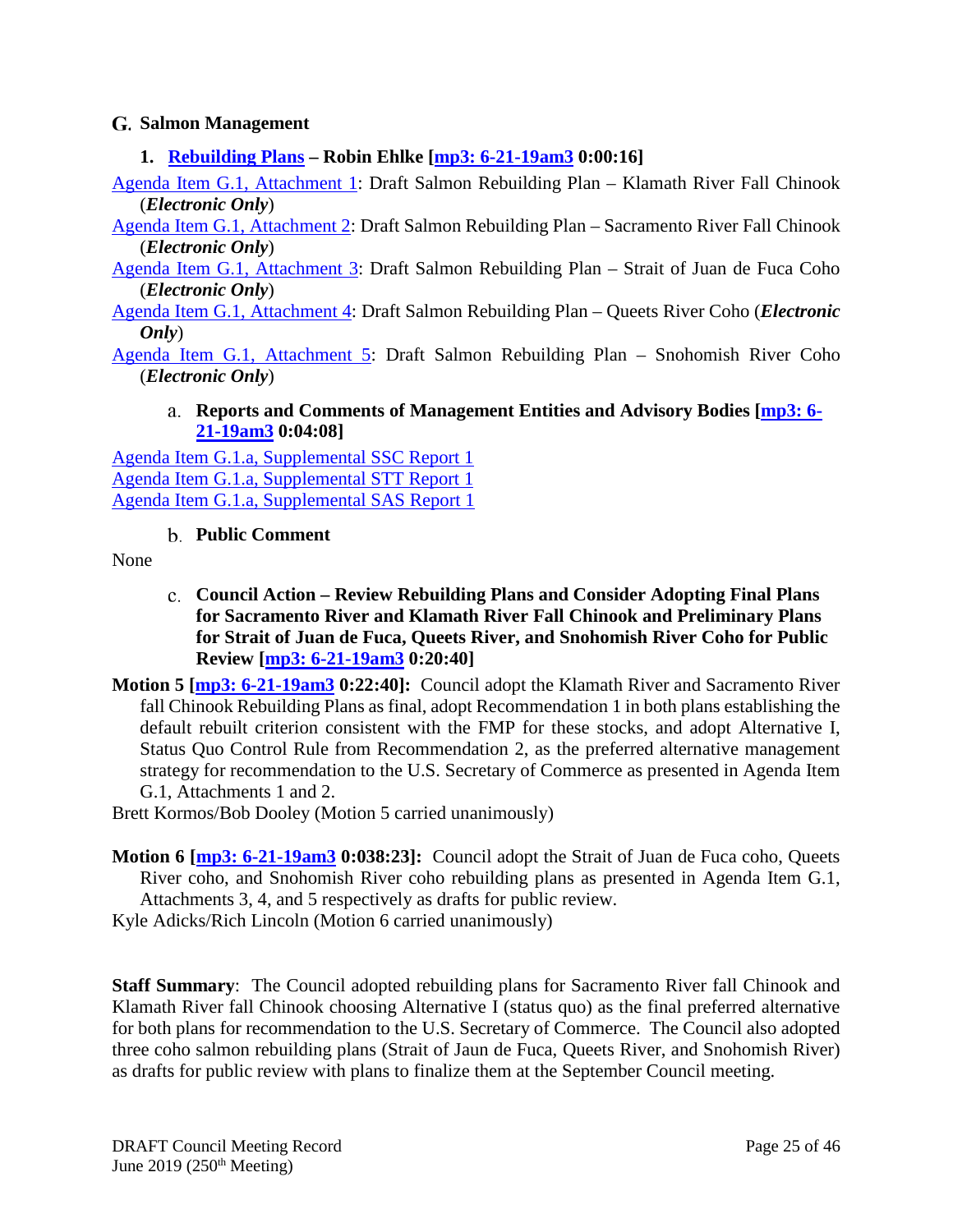<span id="page-25-0"></span>**2. [Southern Resident Killer Whale Endangered Species Act Consultation Progress](https://www.pcouncil.org/wp-content/uploads/2019/05/G2__SitSum_SRKW_JUN2019BB.pdf)  [Report](https://www.pcouncil.org/wp-content/uploads/2019/05/G2__SitSum_SRKW_JUN2019BB.pdf) – Robin Ehlke [\[mp3: 6-21-19pm1](ftp://ftp.pcouncil.org/pub/R1906_June_2019_Recordings/6-21-19pm1Copy.mp3) 0:00:08]**

<span id="page-25-1"></span>[Agenda Item G.2, Attachment 1:](https://www.pcouncil.org/wp-content/uploads/2019/05/G2_ATT1_Reinitiation-Request-Memo_JUN2019BB.pdf) NMFS re-initiation letter

**Reports and Comments of Management Entities and Advisory Bodies [**[mp3: 6-](ftp://ftp.pcouncil.org/pub/R1906_June_2019_Recordings/6-21-19pm1Copy.mp3) [21-19pm1](ftp://ftp.pcouncil.org/pub/R1906_June_2019_Recordings/6-21-19pm1Copy.mp3) **0:03:16]**

<span id="page-25-2"></span>[Agenda Item G.2.a, Supplemental SRKWW Report 1](https://www.pcouncil.org/wp-content/uploads/2019/06/G2a_Sup_SRKWW_Rpt1_JUN2019BB.pdf)

**Public Comment [**[mp3: 6-21-19pm1](ftp://ftp.pcouncil.org/pub/R1906_June_2019_Recordings/6-21-19pm1Copy.mp3) **0:14:24]**

[Agenda Item G.2.b, Public Comments \(](https://pfmc.psmfc.org/Meeting/Details/783?agendaID=4436)*Electronic Only*) Verner Wilson, Friends of the Earth Ben Enticknap, Oceana, presented [Agenda Item G.2.b, Supplemental Public Presentation 1:](https://www.pcouncil.org/wp-content/uploads/2019/06/G2b_Sup_Public_PPT1_Oceana_Enticknap_orca_salmon_June2019BB.pdf)

<span id="page-25-3"></span>(Oceana)

**Council Action – Review Progress of the Ad Hoc Southern Resident Killer Whale Workgroup, and Provide Guidance on the Preliminary Risk Assessment Criteria and Methods, Proposed Schedule, and Future Analyses [**[mp3: 6-21-](ftp://ftp.pcouncil.org/pub/R1906_June_2019_Recordings/6-21-19pm1Copy.mp3) [19pm1](ftp://ftp.pcouncil.org/pub/R1906_June_2019_Recordings/6-21-19pm1Copy.mp3) **0:38:41]**

**Motion**: None

**Staff Summary**: None

#### <span id="page-25-4"></span>**Pacific Halibut Management**

<span id="page-25-5"></span>**1. [Commercial Directed Fishery Transition Process and Workshop Planning](https://www.pcouncil.org/wp-content/uploads/2019/05/H1__SitSum_Halibut_JUN2019BB.pdf) – Robin Ehlke [\[mp3: 6-22-19am1](ftp://ftp.pcouncil.org/pub/R1906_June_2019_Recordings/6-22-19am1Copy.mp3) 0:01:37]**

<span id="page-25-6"></span>[Agenda Item H.1, Attachment 1:](https://www.pcouncil.org/wp-content/uploads/2019/05/H1_ATT1-_JUN2019BB_052419.pdf) Workgroup Report on the Commercial Directed Fishery: Transition Process and Workshop Planning

**Reports and Comments of Management Entities and Advisory Bodies [\[mp3: 6-](ftp://ftp.pcouncil.org/pub/R1906_June_2019_Recordings/6-22-19am1Copy.mp3) [22-19am1](ftp://ftp.pcouncil.org/pub/R1906_June_2019_Recordings/6-22-19am1Copy.mp3) 0:06:05]**

<span id="page-25-7"></span>[Agenda Item H.1.a, Supplemental GAP Report 1](https://www.pcouncil.org/wp-content/uploads/2019/06/H1a_Sup_GAP_Rpt1_JUNE2019BB.pdf)

**Public Comment**

<span id="page-25-8"></span>[Agenda Item H.1.b, Public Comments \(](https://pfmc.psmfc.org/Meeting/Details/783?agendaID=4437)*Electronic Only*)

**Council Action: Consider a Process for Transitioning Management Authority of the Commercial Directed Fishery from the International Pacific Halibut Commission to the Council and Provide Guidance on the Purpose and Scope of a Future Stakeholder Workshop on Regulatory Alternatives for the 2020 Fishery [\[mp3: 6-22-19am1](ftp://ftp.pcouncil.org/pub/R1906_June_2019_Recordings/6-22-19am1Copy.mp3) 0:20:37]**

#### **Motion 8 [\[mp3: 6-22-19am1](ftp://ftp.pcouncil.org/pub/R1906_June_2019_Recordings/6-22-19am1Copy.mp3) 0:48:21]**: Council:

- 1. Indicate the Council's commitment to transition the management of the 2A directed commercial halibut fishery from the International Pacific Halibut Commission (IPHC) to the Council.
- 2. Request that IPHC continue to issue licenses for the 2A halibut fisheries, including the directed commercial halibut fishery for 2020 and 2021, at a minimum, to provide the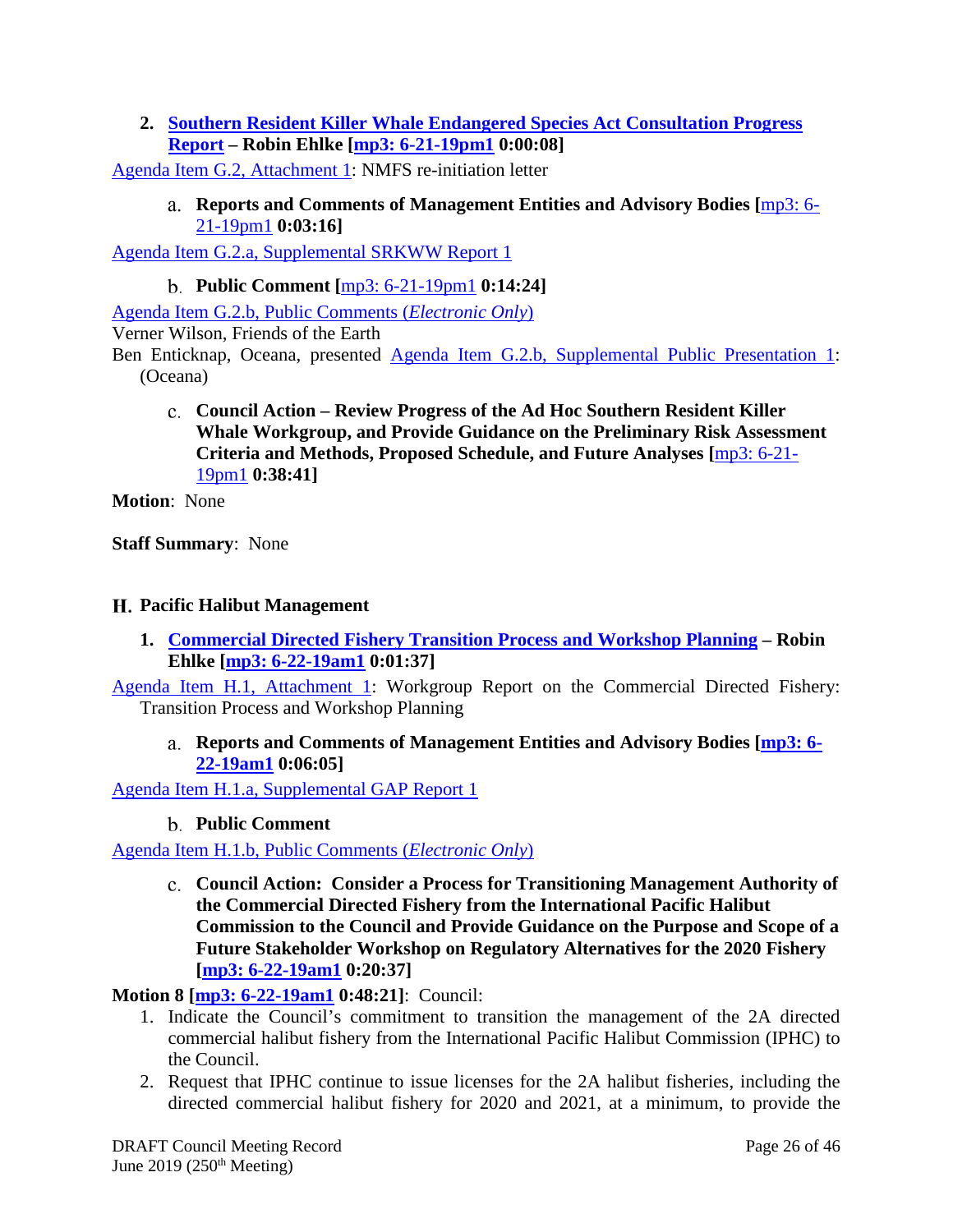Council and National Marine Fisheries Service (NMFS) sufficient time for the Council to develop and consider alternatives relative to permitting and regulating the commercial directed halibut fishery and for NMFS to promulgate implementing regulations, as appropriate.

- 3. Request the IPHC enter into a data sharing arrangement for the IPHC 2A halibut licensing system and the commercial directed halibut fishery logbook data to facilitate the Council's management of the fishery.
- 4. Signal to commercial directed halibut fishery participants the Council's intent to not consider any major changes (e.g., limited entry, incidental fishery only) to the management structure of the fishery for the next few years, but would focus on ensuring the management infrastructure is in place.
- 5. Utilize the Council's September/November Catch Sharing Plan process to solicit and consider annual directed commercial halibut fishery regulations within the existing season structure (i.e., an open access fishery managed by fishing periods and vessel limits) beginning in 2019 for 2020 regulations. During the transition period, these proposed regulations would be transmitted from the Council to IPHC in November for the IPHC Interim Meeting and again in January 2020 for the IPHC Annual Meeting.
- 6. Convey the Council's commitment and a summary of the items described here in the form of a letter from the Council Chair to the IPHC Executive Director following this meeting and prior to the IPHC Commissioners' work session scheduled for late September.

Michele Culver/Herb Pollard (Motion 8 carried unanimously)

**Staff Summary**: The Council committed to working closely with the International Pacific Halibut Commission (IPHC) and stakeholders on transitioning the management of the non-Indian commercial directed halibut fishery from the IPHC to the Council and outlined intentions for the management and structure of the fishery in the near future. The Council plans to:

- 1. Request that IPHC continue to issue licenses for the 2A halibut fisheries, including the directed commercial halibut fishery for 2020 and 2021 at a minimum, and to provide sufficient time for the development and promulgation of new permitting regulations.
- 2. Request the IPHC enter into a data sharing arrangement for the IPHC 2A halibut licensing system and the commercial directed halibut fishery logbook data.
- 3. Signal to commercial directed halibut fishery participants the Council's intent to not consider any major changes to the fishery management structure for the next few years.
- 4. Utilize the Council's September/November Catch Sharing Plan process rather than a separate workshop to solicit stakeholder input and consider annual directed commercial halibut fishery regulations within the existing season structure for 2020 regulations.

# <span id="page-26-0"></span>**Groundfish Management**

<span id="page-26-1"></span>**1.** [National Marine Fisheries Service Report](https://www.pcouncil.org/wp-content/uploads/2019/05/I1__SitSum_NMFS_Rpt_JUNE2019BB.pdf) **– Todd Phillips [**[mp3: 6-22-19pm1](ftp://ftp.pcouncil.org/pub/R1906_June_2019_Recordings/6-22-19pm1Copy.mp3) **0:50:19]**

# **Regulatory Activities – Aja Szumylo [\[mp3: 6-22-19pm1](ftp://ftp.pcouncil.org/pub/R1906_June_2019_Recordings/6-22-19pm1Copy.mp3) 0:52:08]**

<span id="page-26-2"></span>[Agenda Item I.1.a, NMFS Report 1:](https://www.pcouncil.org/wp-content/uploads/2019/05/I1a_NMFS_Rpt1_Groundfish_and_Halibut_Notices_JUNE2019BB.pdf) Groundfish and Halibut *Federal Register* Notices [Agenda Item I.1.a, Supplemental NMFS Report 2:](https://www.pcouncil.org/wp-content/uploads/2019/06/I1a_Sup_NMFS_Rpt2_Rulemaklings_JUNE2019BB.pdf) Rulemakings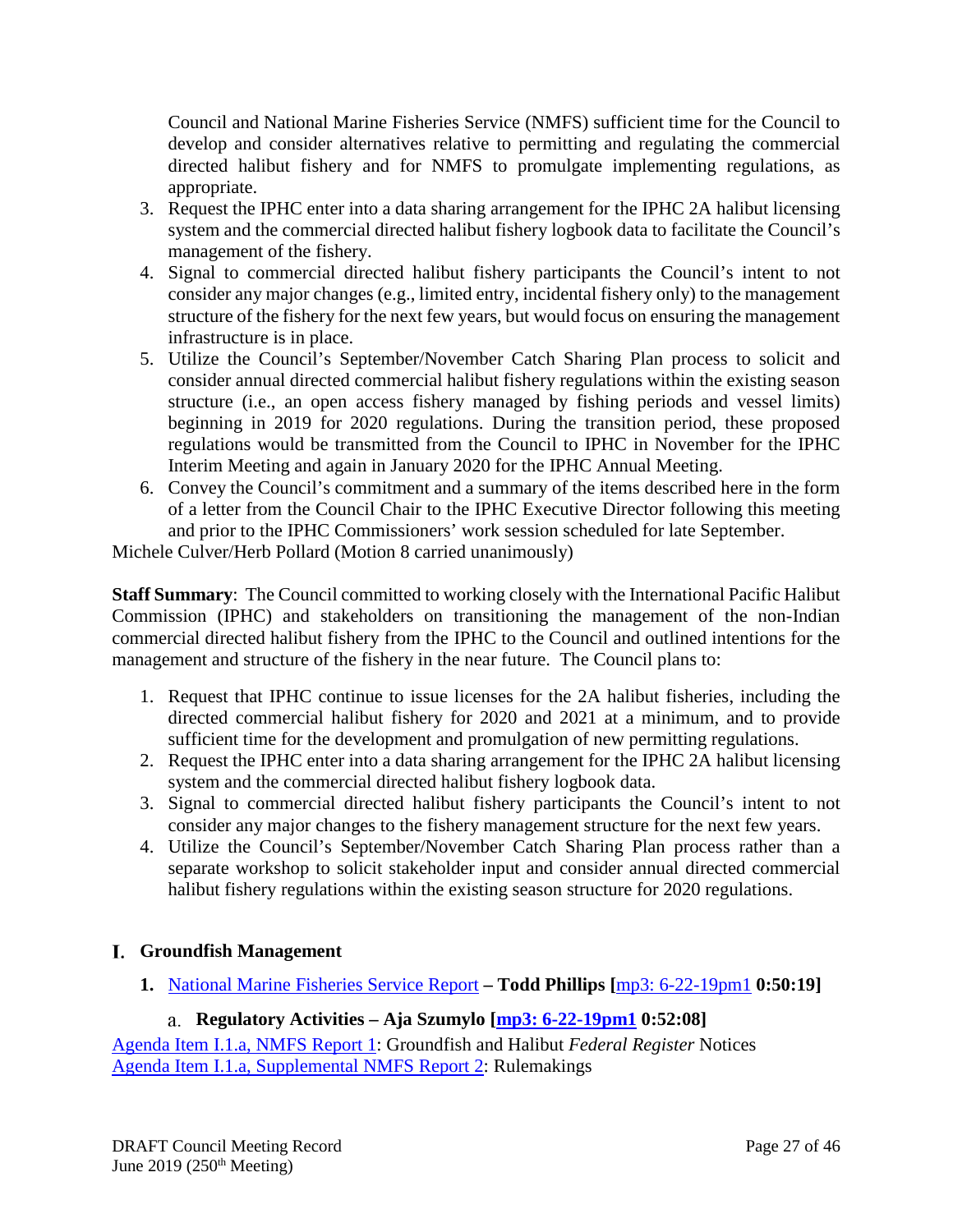[Agenda Item I.1.a, Supplemental NMFS Report 3:](https://www.pcouncil.org/wp-content/uploads/2019/06/I1a_Sup_NMFS_Rpt3_JUN2019BB.pdf) Groundfish Electronic Monitoring Program Implementation Schedule

<span id="page-27-0"></span>**Fisheries Science Center Activities – Jim Hastie [\[mp3: 6-22-19pm1](ftp://ftp.pcouncil.org/pub/R1906_June_2019_Recordings/6-22-19pm1Copy.mp3) 1:00:37]** [Agenda Item I.1.b, Supplemental NMFS NWFSC Presentation 1:](https://www.pcouncil.org/wp-content/uploads/2019/06/I1b_Sup_NMFS_NWFSC_PPT1_Hastie_June2019BB.pdf) Factors Contributing to the Reduction in Vessels Contracted for the 2019 Groundfish Bottom-Trawl Survey (*Hastie*)

# <span id="page-27-1"></span>**Reports and Comments of Management Entities and Advisory Bodies**

**Public Comment [**[mp3: 6-22-19pm1](ftp://ftp.pcouncil.org/pub/R1906_June_2019_Recordings/6-22-19pm1Copy.mp3) **1:36:29]**

<span id="page-27-3"></span><span id="page-27-2"></span>Heather Mann, Midwater Trawlers Cooperative

**Council Discussion [**[mp3: 6-22-19pm1](ftp://ftp.pcouncil.org/pub/R1906_June_2019_Recordings/6-22-19pm1Copy.mp3) **1:51:13]**

**Motion**: None

**Staff Summary**: None

<span id="page-27-4"></span>**2. [Workload and New Management Measure Update](https://www.pcouncil.org/wp-content/uploads/2019/05/I2__SitSum_workload_prioritization_JUNE2019BB_.pdf) – Todd Phillips [\[mp3: 6-22-](ftp://ftp.pcouncil.org/pub/R1906_June_2019_Recordings/6-22-19pm2Copy.mp3) [19pm2](ftp://ftp.pcouncil.org/pub/R1906_June_2019_Recordings/6-22-19pm2Copy.mp3) 0:00:01]**

<span id="page-27-5"></span>[Agenda Item I.2, Attachment 1:](https://www.pcouncil.org/wp-content/uploads/2019/05/I2_Att1_GMT_Priortization_Flow_Chart_JUNE2018BB.pdf) Proposed GMT Workload Prioritization Process

**Reports and Comments of Management Entities and Advisory Bodies [**[mp3: 6-](ftp://ftp.pcouncil.org/pub/R1906_June_2019_Recordings/6-22-19pm2Copy.mp3) [22-19pm2](ftp://ftp.pcouncil.org/pub/R1906_June_2019_Recordings/6-22-19pm2Copy.mp3) **0:06:18]**

[Agenda Item I.2.a, GMT Report 1](https://www.pcouncil.org/wp-content/uploads/2019/05/I2a_GMT_Rpt1_Workload_Prioritization_JUNE2019BB.pdf) [Agenda Item I.2.a, Supplemental GMT Report 2](https://www.pcouncil.org/wp-content/uploads/2019/06/I2a_Sup_GMT_Rpt2_JUN2019BB.pdf) [Agenda Item I.2.a, Supplemental GAP Report 1](https://www.pcouncil.org/wp-content/uploads/2019/06/I2a_Sup_GAP_Rpt1_JUN2019BB.pdf) [Agenda Item I.2.a, Supplemental EC Report 1](https://www.pcouncil.org/wp-content/uploads/2019/06/I2a_Sup_EC_Rpt1_JUN2019BB.pdf) [Agenda Item I.2.a, Supplemental SAS Report 1](https://www.pcouncil.org/wp-content/uploads/2019/06/I2a_Sup_SAS_Rpt1_JUN2019BB.pdf)

**Public Comment [**[mp3: 6-22-19pm2](ftp://ftp.pcouncil.org/pub/R1906_June_2019_Recordings/6-22-19pm2Copy.mp3) **0:58:49]**

<span id="page-27-7"></span><span id="page-27-6"></span>Heather Mann, Midwater Trawlers Cooperative and Dave Smith, F/V Lisa Melinda Kevin Dunn

**Council Action: Review the List of Proposed Projects, Fishery Management Plan Amendments, and New Management Measures, Consider Overall Workload, and Provide Guidance on Priorities and Schedules [**[mp3: 6-22-19pm2](ftp://ftp.pcouncil.org/pub/R1906_June_2019_Recordings/6-22-19pm2Copy.mp3) **1:18:45]**

### **Motion**: None

**Staff Summary:** The Council reviewed the groundfish **workload** list and recommended four new items: [increasing cowcod](https://www.pcouncil.org/wp-content/uploads/2019/06/I2a_Sup_GMT_Rpt2_JUN2019BB.pdf) annual vessel limits for vessels in the California Groundfish Collective, salmon troll vessel VMS [ping rate,](https://www.pcouncil.org/wp-content/uploads/2019/06/I2a_Sup_EC_Rpt1_JUN2019BB.pdf) creation of regulations regarding [conversion rates for dressed](https://www.pcouncil.org/wp-content/uploads/2019/06/I2a_Sup_GAP_Rpt1_JUN2019BB.pdf)  [landings including petrale sole,](https://www.pcouncil.org/wp-content/uploads/2019/06/I2a_Sup_GAP_Rpt1_JUN2019BB.pdf) and [revisiting the shortbelly](https://www.pcouncil.org/wp-content/uploads/2019/06/I2a_Sup_GAP_Rpt1_JUN2019BB.pdf) annual catch limit and accountability measures for 2020. These new items will be considered with existing items on the workload list for potential future prioritization.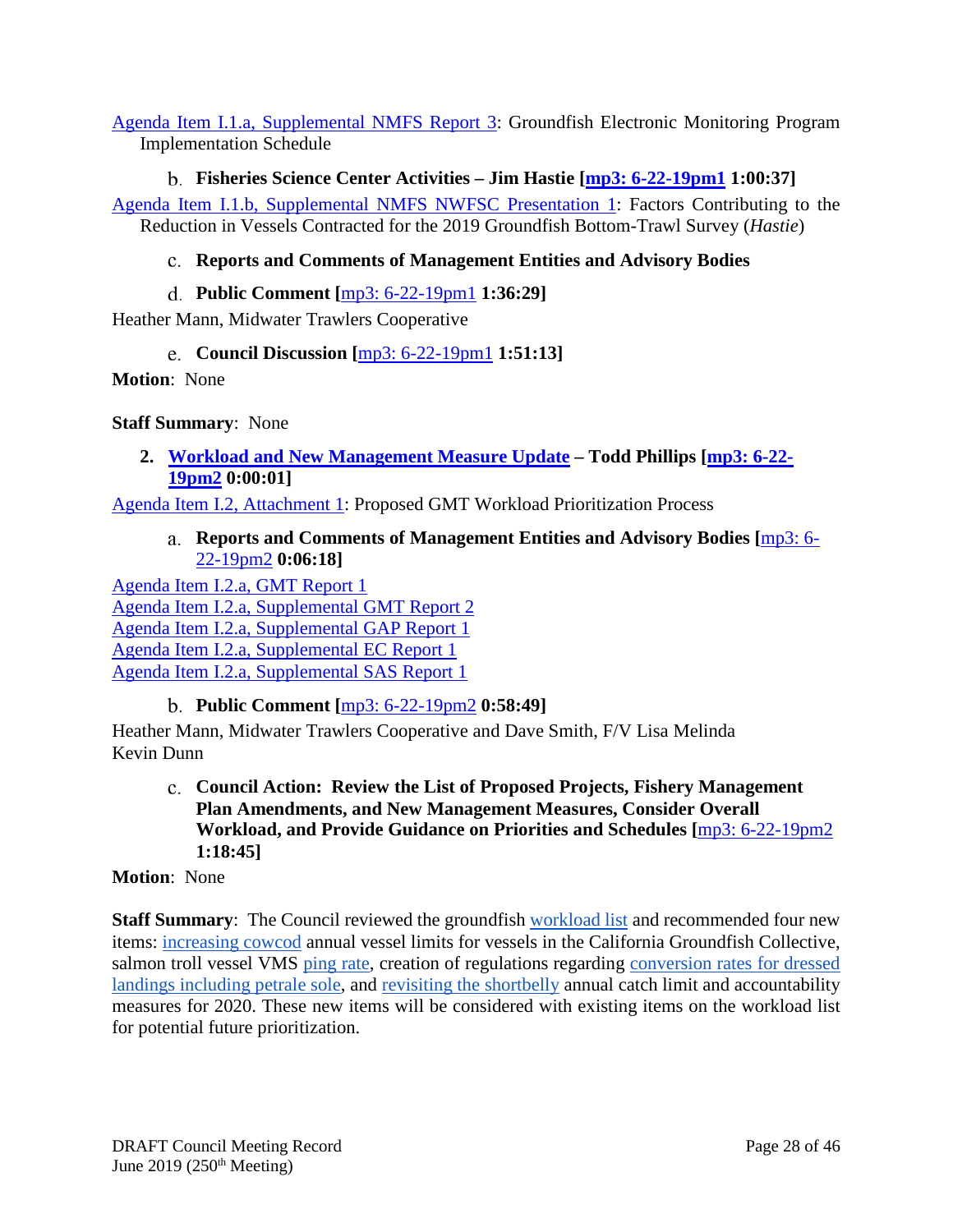<span id="page-28-0"></span>**3.** [Trawl Logbook Requirement](https://www.pcouncil.org/wp-content/uploads/2019/05/I3__SitSum_Trawl-Logbook_JUNE2019BB_.pdf) **– Todd Phillips [**[mp3: 6-22-19pm3](ftp://ftp.pcouncil.org/pub/R1906_June_2019_Recordings/6-22-19pm3Copy.mp3) **0:00:24]**

[Agenda Item I.3, Attachment 1:](https://www.pcouncil.org/wp-content/uploads/2019/05/I3_Att1_Excerpt_PCGFMP_Amend_4_JUNE2019BB.pdf) Excerpt from Pacific Coast Groundfish Fishery Management Plan Amendment 4

[Agenda Item I.3, Attachment 2:](https://www.pcouncil.org/wp-content/uploads/2019/05/I3_Att2_NMFS_Trawl_logbook_regulation_JUNE2019BB.pdf) NMFS Trawl Logbook Program Regulation [Agenda Item I.3, Attachment 3:](https://www.pcouncil.org/wp-content/uploads/2019/05/I3_Att3_Trawl_Log_Sheet_JUNE2019BB.pdf) Trawl Logbook Form [Agenda Item 1.3, Attachment 4:](https://www.pcouncil.org/wp-content/uploads/2019/05/I3_Att4_Excerpt_MSA_Amended_2007_JUNE2019BB.pdf) Excerpt from MSA Sec. 402(a)(1)

### <span id="page-28-1"></span>**Reports and Comments of Management Entities and Advisory Bodies [**[mp3: 6-](ftp://ftp.pcouncil.org/pub/R1906_June_2019_Recordings/6-22-19pm3Copy.mp3) [22-19pm3](ftp://ftp.pcouncil.org/pub/R1906_June_2019_Recordings/6-22-19pm3Copy.mp3) **0:03:10]**

[Agenda Item I.3.a, Supplemental GMT Report 1](https://www.pcouncil.org/wp-content/uploads/2019/06/I3a_Sup_GMT_Rpt1_JUNE2019BB.pdf) [Agenda Item I.3.a, Supplemental GAP Report 1](https://www.pcouncil.org/wp-content/uploads/2019/06/I3a_Sup_GAP_Rpt1_JUN2019BB.pdf)

### **Public Comment**

<span id="page-28-3"></span><span id="page-28-2"></span>None

#### **Council Action: Review the Trawl Logbook Program and Provide Recommendations to NMFS on a Federal Data Collection Program [**[mp3: 6-22-](ftp://ftp.pcouncil.org/pub/R1906_June_2019_Recordings/6-22-19pm3Copy.mp3) [19pm3](ftp://ftp.pcouncil.org/pub/R1906_June_2019_Recordings/6-22-19pm3Copy.mp3) **0:10:50]**

# **Motion 10 [\[mp3: 6-22-19pm3](ftp://ftp.pcouncil.org/pub/R1906_June_2019_Recordings/6-22-19pm3Copy.mp3) 0:14:10]:** Council:

- 1. Reaffirm its intent under Amendment 4 regarding Fishery Data Collection Programs;
- 2. Recommend the National Marine Fisheries Service (NMFS) implement a Federal Trawl Logbook Program; and
- 3. Recommend a Federal Data Collection Program for Trawl Logbooks to NMFS.

Phil Anderson/Marci Yaremko (Motion 10 carried unanimously)

**Staff Summary**: The Council reaffirmed a commitment to State and Federal data collection programs as described in Fishery Management Plan Amendment 4, and approved the implementation of a Federal logbook program for the shorebased IFQ trawl fishery as soon as possible to minimize data loss from California fisheries. The logbooks are anticipated to be part of a new Federal data collection program intended to ensure continued coverage and to streamline potential future data collection programs.

- <span id="page-28-4"></span>**4.** [Groundfish Endangered Species Workgroup Report](https://www.pcouncil.org/wp-content/uploads/2019/05/I4__SitSum_non-Salmon_ESA_Workgroup_JUNE2019BB.pdf) **– Todd Phillips [**[mp3: 6-23-19am1](ftp://ftp.pcouncil.org/pub/R1906_June_2019_Recordings/6-23-19am1Copy.mp3) **0:01:38]**
	- **Reports and Comments of Management Entities and Advisory Bodies [**[mp3: 6-](ftp://ftp.pcouncil.org/pub/R1906_June_2019_Recordings/6-23-19am1Copy.mp3) [23-19am1](ftp://ftp.pcouncil.org/pub/R1906_June_2019_Recordings/6-23-19am1Copy.mp3) **0:06:27]**

<span id="page-28-5"></span>[Agenda Item I.4.a, Groundfish Endangered Species Act Workgroup](https://www.pcouncil.org/wp-content/uploads/2019/05/I4a_Groundfish_Endangered_Species_Workgroup_Report_JUNE2019BB.pdf) Report

[Agenda Item I.4.a, Supplemental NMFS Presentation 1:](https://www.pcouncil.org/wp-content/uploads/2019/06/I4a_Sup_NMFS_PPT1_ESA_WG_Hooper_JUNE2019BB.pdf) Groundfish Endangered Species Workgroup Report (*Brian Hooper*)

- [Agenda Item I.4.a, NMFS Report 1:](https://www.pcouncil.org/wp-content/uploads/2019/05/I4a_NMFS_Rpt1_ELEC_ONLY_DRAFT_FishingEffortReport_JUNE2019BB.pdf) Fishing Effort in the 2002-2017 U.S. Pacific Coast Groundfish Fisheries (*Electronic Only*)
- [Agenda Item I.4.a, NMFS Report 2:](https://www.pcouncil.org/wp-content/uploads/2019/05/I4a_NMFS_Rpt2_ELEC_ONLY_DRAFT_eulachon_bycatch_JUNE2019BB.pdf) Observed and Estimated Bycatch of Eulachon in 2002–2017 U.S. West Coast Groundfish Fisheries (*Electronic Only*)

[Agenda Item I.4.a, NMFS Report 3:](https://www.pcouncil.org/wp-content/uploads/2019/05/I4a_NMFS_Rpt3_ELEC_ONLY_DRAFT_green_sturgeon_JUNE2019BB-.pdf) Observed and Estimated Bycatch of Green Sturgeon in 2002– 2017 U.S. West Coast Groundfish Fisheries (*Electronic Only*)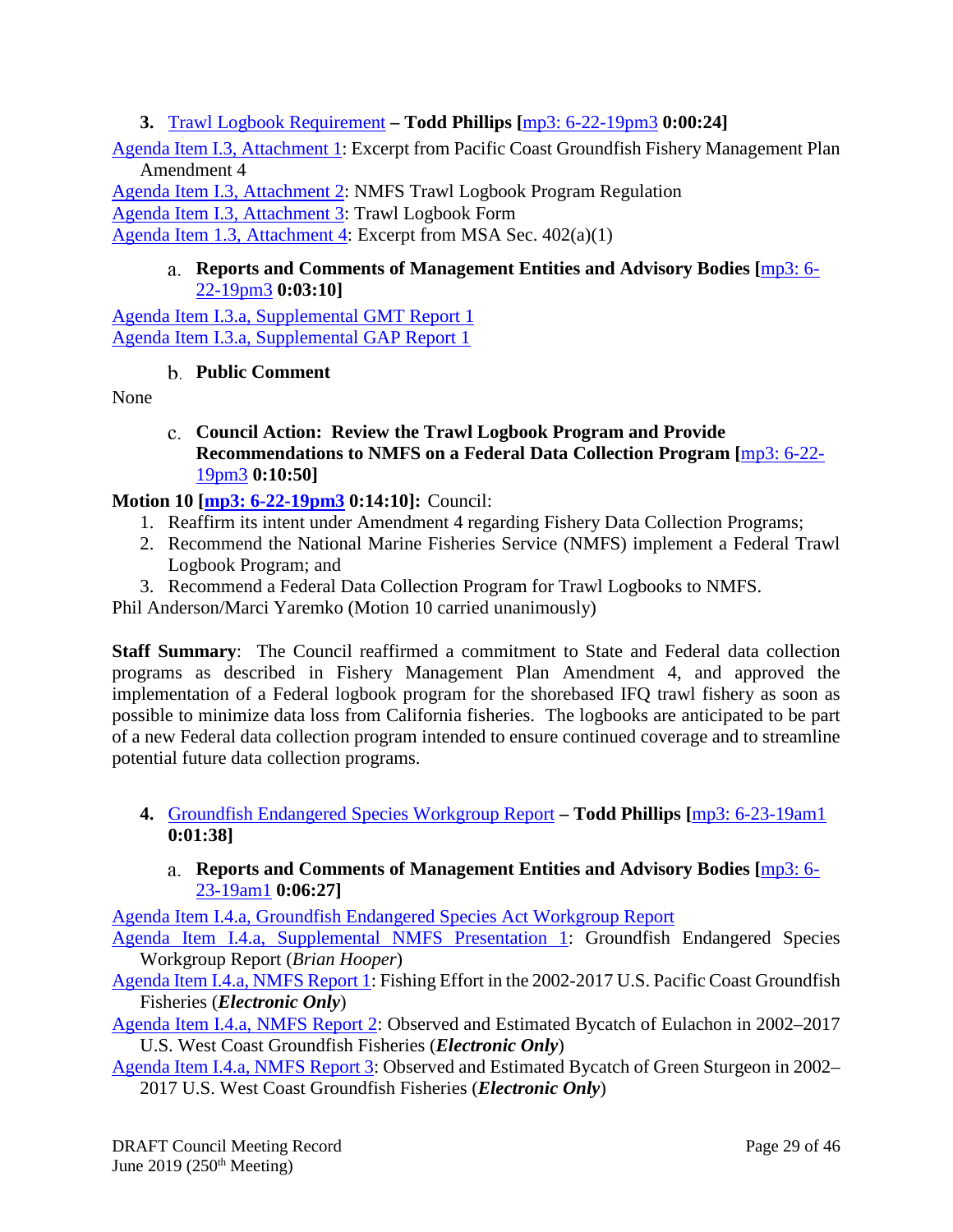[Agenda Item I.4.a, NMFS Report 4:](https://www.pcouncil.org/wp-content/uploads/2019/05/I4a_NMFS_Rpt4_ELEC_ONLY_DRAFT-Humpback_Whale_rpt_JUNE2019BB.pdf) Humpback whale bycatch in 2016 – 2017 in the U.S. West Coast Groundfish Fisheries (*Electronic Only*)

[Agenda Item I.4.a, NMFS Report 5:](https://www.pcouncil.org/wp-content/uploads/2019/05/I4a_NMFS_Rpt5_ELEC_ONLY_DRAFT-Leatherback_Turtle_rpt_JUNE2019BB.pdf) 2018 Leatherback Sea Turtle Estimated Bycatch Reporting Requirements As Set Out In The NMFS Biological Opinion For The Continuing Authorization Of The Pacific Coast Groundfish Fisheries (*Electronic Only*)

[Agenda Item I.4.a, NMFS Report 6:](https://www.pcouncil.org/wp-content/uploads/2019/05/I4a_NMFS_RPT6_ELEC_ONLY_DRAFT_STAL_bycatch_rpt_JUNE2019BB.pdf) Observed and Estimated Bycatch of Short-tailed Albatross in U.S. West Coast Groundfish Fisheries 2016-2017 (*Electronic Only*)

[Agenda Item I.4.a, Supplemental GMT Report 1](https://www.pcouncil.org/wp-content/uploads/2019/06/I4a_Sup_GMT_Rpt1_JUNE2019BB.pdf) [Agenda Item I.4.a, Supplemental GAP Report 1](https://www.pcouncil.org/wp-content/uploads/2019/06/I4a_Sup_GAP_Rpt1_JUN2019BB.pdf)

**Public Comment [**[mp3: 6-23-19am1](ftp://ftp.pcouncil.org/pub/R1906_June_2019_Recordings/6-23-19am1Copy.mp3) **0:30:22]**

<span id="page-29-1"></span><span id="page-29-0"></span>Michele Longo Eder Anna Weinstein, Audubon

> **Council Action: Review Groundfish Endangered Species Workgroup Recommendations and Identify Measures to be Evaluated for the 2021-2022 Biennial Management Period or Other Appropriate Actions [\[mp3: 6-23-19am1](ftp://ftp.pcouncil.org/pub/R1906_June_2019_Recordings/6-23-19am1Copy.mp3) 0:39:53]**

**Motion**: None

**Staff Summary:** The Council received [the biennial report of the Endangered Species Workgroup](https://www.pcouncil.org/wp-content/uploads/2019/05/I4a_Groundfish_Endangered_Species_Workgroup_Report_JUNE2019BB.pdf) (ESWG) and adopted the recommendations therein including a reaffirmation of Council support for a fixed-gear logbook. The Council also discussed adding industry representatives to the Workgroup and intends to work with the Groundfish Advisory Subpanel on potential future appointments.

# <span id="page-29-2"></span>**5. [Endangered Species Act Seabird Mitigation Measures –](https://www.pcouncil.org/wp-content/uploads/2019/05/I5__SitSum_Seabirds_JUN2019BB.pdf) Final Action – Kit Dahl [\[mp3: 6-23-19am2](ftp://ftp.pcouncil.org/pub/R1906_June_2019_Recordings/6-23-19am2Copy.mp3) 0:00:21]**

[Agenda Item I.5, Attachment 1:](https://www.pcouncil.org/wp-content/uploads/2019/05/I5_Att1_STAL-RIR-IRFA_v2_JUN2019BB.pdf) Final Review Draft Regulatory Impact Review/Initial Regulatory Flexibility Analysis for Proposed Regulatory Amendment under the Pacific Groundfish FMP [Agenda Item I.5, Attachment 2:](https://www.pcouncil.org/wp-content/uploads/2019/05/I5_Att2_Depth_Contours_JUN2019BB.pdf) Maps Showing Alternative Depth Contours [Agenda Item I.5, Attachment 3:](https://www.pcouncil.org/wp-content/uploads/2019/05/I5_Att3_Streamer_line-requirements-matrix_JUN2019BBB.pdf) Proposed Seabird Streamer Line Requirements

#### <span id="page-29-3"></span>**Reports and Comments of Management Entities and Advisory Bodies [**[mp3: 6-](ftp://ftp.pcouncil.org/pub/R1906_June_2019_Recordings/6-23-19am2Copy.mp3) [23-19am2](ftp://ftp.pcouncil.org/pub/R1906_June_2019_Recordings/6-23-19am2Copy.mp3) **0:09:22]**

[Agenda Item I.5.a, Supplemental GMT Report 1](https://www.pcouncil.org/wp-content/uploads/2019/06/I5a_Sup_GMT_Rpt1_STAL_JUNE2019BB.pdf) [Agenda Item I.5.a, Supplemental GAP Report 1](https://www.pcouncil.org/wp-content/uploads/2019/06/I5a_Sup_GAP_Rpt1_JUNE2019BB.pdf)

# **Public Comment [**[mp3: 6-23-19am2](ftp://ftp.pcouncil.org/pub/R1906_June_2019_Recordings/6-23-19am2Copy.mp3) **0:38:16]**

<span id="page-29-4"></span>Jeff Miles

Robert Alverson, Fishing Vessels Owner Association

Anna Weinstein, Audubon, presented [Agenda Item I.5.b, Supplemental Public Presentation 1:](https://www.pcouncil.org/wp-content/uploads/2019/06/I5b_Sup_Public_PPT1_Weinstein_6.22.2019_JUN2019BB.pdf) (*Weinstein*)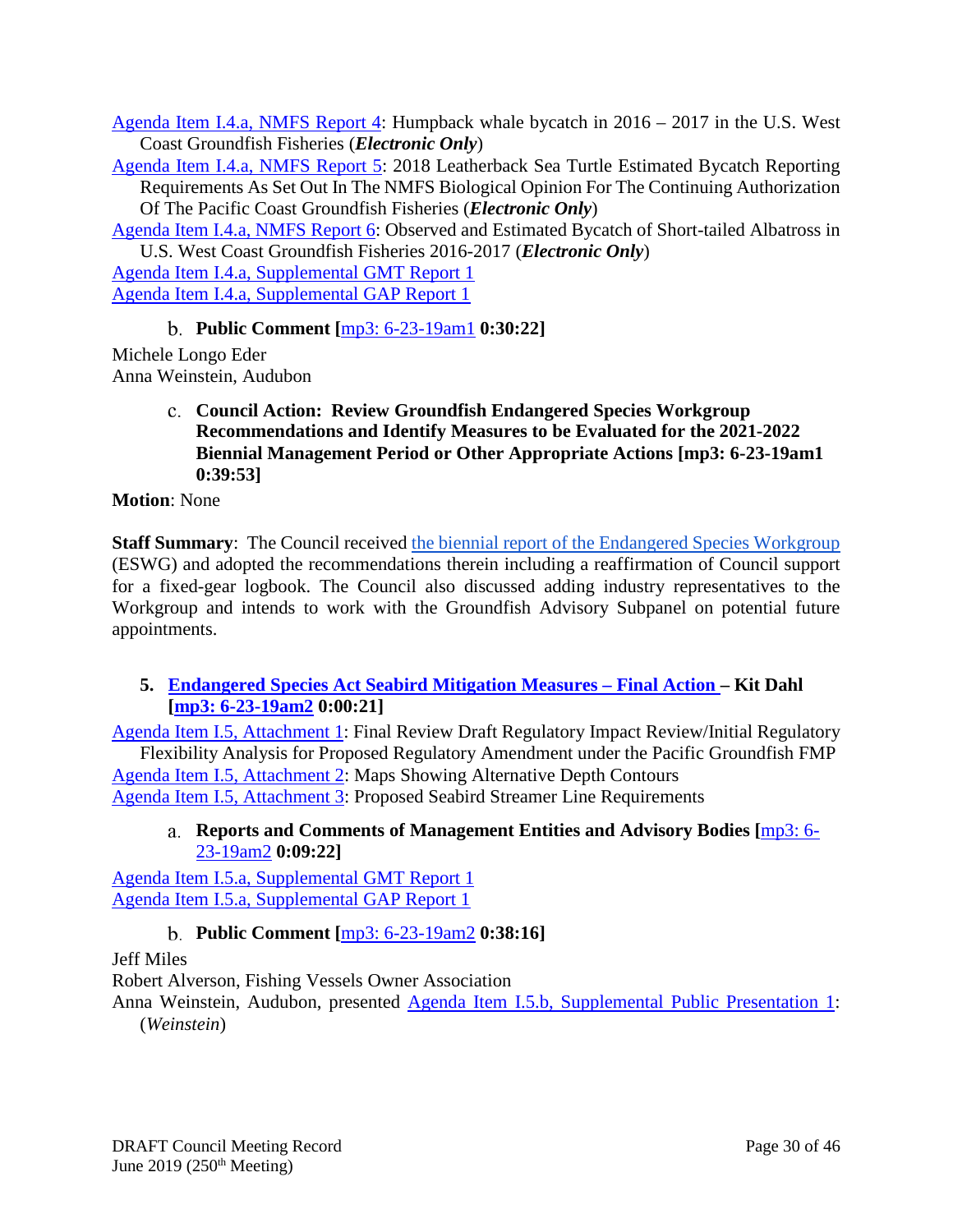<span id="page-30-0"></span>**Council Action: Review Mitigation Measures for Seabird Interactions in Groundfish Fisheries Pursuant to the 2017 United States Fish and Wildlife Service Biological Opinion and Adopt a Final Preferred Alternative [**[mp3: 6-23-](ftp://ftp.pcouncil.org/pub/R1906_June_2019_Recordings/6-23-19am2Copy.mp3) [19am2](ftp://ftp.pcouncil.org/pub/R1906_June_2019_Recordings/6-23-19am2Copy.mp3) **1:07:03]**

#### **Motion 11 [\[mp3: 6-23-19am2](ftp://ftp.pcouncil.org/pub/R1906_June_2019_Recordings/6-23-19am2Copy.mp3) 1:28:24]**: Council adopt the following seabird mitigation measures as final:

Require non-tribal vessels 26 feet and greater length overall (LOA) using bottom longline gear as defined under 50 CFR 660.11 in the limited entry fixed gear, open access fixed gear, and longline vessels under the Shorebased IFQ Program to either use streamer lines according to the Alaska streamer line requirements or deploy gear between one hour after local sunset and one hour before local sunrise when declared into a Federal fishery and fishing in Federal waters. In addition:

When fishing south of 36° N. latitude, vessels would be exempted from the requirement to deploy streamer lines or night set.

For vessels 26-55 feet LOA, deploying streamer lines would be discretionary when a small craft wind advisory or higher is declared in the area where the vessel is fishing.

In addition, encourage continued collaborative research to develop and test enforceable floated mainline gear configurations that can sink within the streamer line zone to reduce seabird interactions.

Maggie Sommer/Christa Svensson (Motion 11 carried unanimously)

### **Motion 12 [\[mp3: 6-23-19am2](ftp://ftp.pcouncil.org/pub/R1906_June_2019_Recordings/6-23-19am2Copy.mp3) 1:49:06]**: Council:

Direct the ESWG to locate and review any new short-tailed albatross telemetry or observer data south of 36° N. latitude at a future meeting (anticipated in 2021), and provide this review in its report back to the Council, for purposes of possibly reconsidering the exemption from the streamer requirement for longline vessels operating south of 36° N. latitude.

Marci Yaremko/Bob Dooley (Motion 12 carried unanimously)

**Staff Summary**: In 2017, the U.S. Fish and Wildlife Service published its Biological Opinion (BiOp) addressing observed take of endangered short-tailed albatross in commercial groundfish longline fisheries and developed recommendations to extend seabird mitigation measures to vessels 26-55 feet LOA. At this meeting, the Council selected its final preferred alternative:

Require non-tribal vessels 26 feet and greater LOA using bottom longline gear as defined under 50 CFR 660.11 in the limited entry fixed gear and open access fixed gear sectors, and longline vessels under the Shorebased IFQ Program to either use streamer lines according to the Alaska streamer line requirements or deploy gear between one hour after local sunset and one hour before local sunrise when declared into a Federal fishery and fishing in Federal waters. In addition:

- When fishing south of 36° N. latitude, vessels would be exempted from the requirement to deploy streamer lines or night set.
- For vessels 26-55 feet LOA, deploying streamer lines would be discretionary when a small craft wind advisory or higher is declared in the area where the vessel is fishing.

In addition, the Council encourages continued collaborative research to develop and test enforceable floated mainline gear configurations that can sink within the streamer line zone to reduce seabird interactions.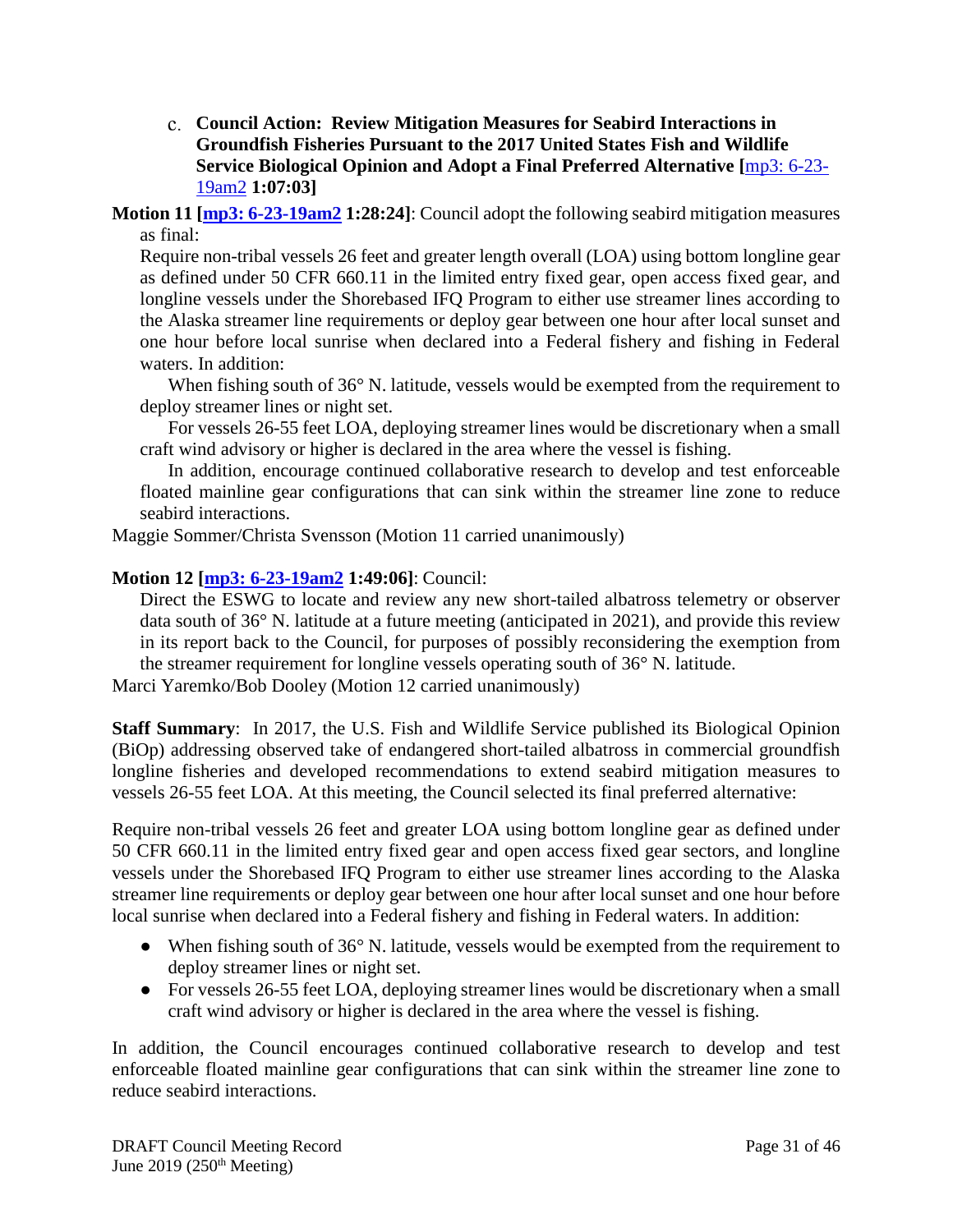<span id="page-31-0"></span>**6. [Biennial Harvest Specifications and Management Measures Process for 2021-2022](https://www.pcouncil.org/wp-content/uploads/2019/05/I6__SitSum_21-22_spex_JUNE2019BB.pdf)  [Fisheries](https://www.pcouncil.org/wp-content/uploads/2019/05/I6__SitSum_21-22_spex_JUNE2019BB.pdf) – John DeVore/Todd Phillips [\[mp3: 6-24-19pm1](ftp://ftp.pcouncil.org/pub/R1906_June_2019_Recordings/6-24-19pm1Copy.mp3) 0:00:10]**

<span id="page-31-1"></span>[Agenda Item I.6, Attachment 1:](https://www.pcouncil.org/wp-content/uploads/2019/05/I6_Att1_Spex_Schedule_JUNE2019BB.pdf) Proposed Schedule for Developing the 2021-2022 Groundfish Harvest Specifications and Management Measures

#### **Reports and Comments of Management Entities and Advisory Bodies [**[mp3: 6-](ftp://ftp.pcouncil.org/pub/R1906_June_2019_Recordings/6-24-19pm1Copy.mp3) [24-19pm1](ftp://ftp.pcouncil.org/pub/R1906_June_2019_Recordings/6-24-19pm1Copy.mp3) **0:04:56]**

[Agenda Item I.6.a, Supplemental GMT Report 1](https://www.pcouncil.org/wp-content/uploads/2019/06/I6a_Sup_GMT_Rpt1_JUNE2019BB.pdf) [Agenda Item I.6.a, Supplemental GAP Report 1](https://www.pcouncil.org/wp-content/uploads/2019/06/I6a_Sup_GAP_Rpt1_JUNE2019BB.pdf)

# **Public Comment [**[mp3: 6-24-19pm1](ftp://ftp.pcouncil.org/pub/R1906_June_2019_Recordings/6-24-19pm1Copy.mp3) **0:22:33]**

<span id="page-31-2"></span>[Agenda Item I.6.b, Public Comments \(](https://pfmc.psmfc.org/Meeting/Details/783?agendaID=4442)*Electronic Only*) Jon Gonzalez, Pacific Seafood Dave Kirt, Port San Luis commercial Fisherman's Association Tom Schiff

- <span id="page-31-3"></span>**Council Action: Initial Scoping of Issues and Adoption of a Process for Developing Harvest Specifications and Management Measures for 2021-2022 Fisheries [**[mp3: 6-24-19pm1](ftp://ftp.pcouncil.org/pub/R1906_June_2019_Recordings/6-24-19pm1Copy.mp3) **0:42:27]**
- **Motion 16 [\[mp3: 6-24-19pm1](ftp://ftp.pcouncil.org/pub/R1906_June_2019_Recordings/6-24-19pm1Copy.mp3) 0:46:03]:** Council adopt a schedule for 2021-2022 groundfish harvest spex and management measures as presented in Agenda Item I.6, Attachment 1, June 2019.

Maggie Sommer/Brad Pettinger (Motion 16 carried unanimously)

**Staff Summary:** The Council adopted a proposed process and schedule for deciding the 2021-22 [groundfish harvest specifications and management measures.](https://www.pcouncil.org/wp-content/uploads/2019/05/I6_Att1_Spex_Schedule_JUNE2019BB.pdf) The Council intends to implement a streamlined decision-making process limited to new harvest specifications and accompanying management measures necessary to attain but not exceed new annual catch limits. Such a streamlined process would allow timely implementation of new specifications and management measures on January 1, 2021 and free up resources to forward other new Council initiatives on a parallel track. The Council is scheduled to continue the process with the adoption of new stock assessments and harvest specifications at the September meeting in Boise, Idaho.

# <span id="page-31-5"></span><span id="page-31-4"></span>**7. [Final Action on Inseason Adjustments](https://www.pcouncil.org/wp-content/uploads/2019/05/I7__SitSum_Inseason_JUNE2019BB.pdf) – Todd Phillips [\[mp3: 6-24-19pm1](ftp://ftp.pcouncil.org/pub/R1906_June_2019_Recordings/6-24-19pm1Copy.mp3) 0:58:48]**

**Reports and Comments of Management Entities and Advisory Bodies [**[mp3: 6-](ftp://ftp.pcouncil.org/pub/R1906_June_2019_Recordings/6-24-19pm1Copy.mp3) [24-19pm1](ftp://ftp.pcouncil.org/pub/R1906_June_2019_Recordings/6-24-19pm1Copy.mp3) **1:01:03]**

[Agenda Item I.7.a, Supplemental NMFS Report 1:](https://www.pcouncil.org/wp-content/uploads/2019/06/I7a_Sup_NMFS_Rpt1_EFP_Informational_JUNE2019BB.pdf) 2019 Trawl Gear EFP [Agenda Item I.7.a, Supplemental GMT Report 1](https://www.pcouncil.org/wp-content/uploads/2019/06/I7a_Sup_GMT_Rpt1_JUNE2019BB.pdf) [Agenda Item I.7.a, Supplemental GAP Report 1](https://www.pcouncil.org/wp-content/uploads/2019/06/I7a_Sup_GAP_Rpt1_JUNE2019BB.pdf)

### **Public Comment [**[mp3: 6-24-19pm2](ftp://ftp.pcouncil.org/pub/R1906_June_2019_Recordings/6-24-19pm2Copy.mp3) **0:00:22]**

<span id="page-31-6"></span>[Agenda Item I.7.b, Public Comments \(](https://pfmc.psmfc.org/Meeting/Details/783?agendaID=4443)*Electronic Only*)

Karl Haflinger, Sea State, presented [Agenda Item I.7.b, Supplemental Public Presentation 1:](https://www.pcouncil.org/wp-content/uploads/2019/06/I7b_Sup_Public_PPT1_Karl_Haflinger-testimony-on-shortbelly-for-inseason-062319_June2019BB.pdf) (*Karl Haflinger, Sea State*)

Heather Mann, Midwater Trawlers Cooperative, presented Agenda Item I.7.b, Supplemental [Public Presentation 2:](https://www.pcouncil.org/wp-content/uploads/2019/06/I7b_Sup_Public_PPT2_Mann_MTC_June2019BB.ppsx) (*Heather Mann, MTC*) and Dan Smith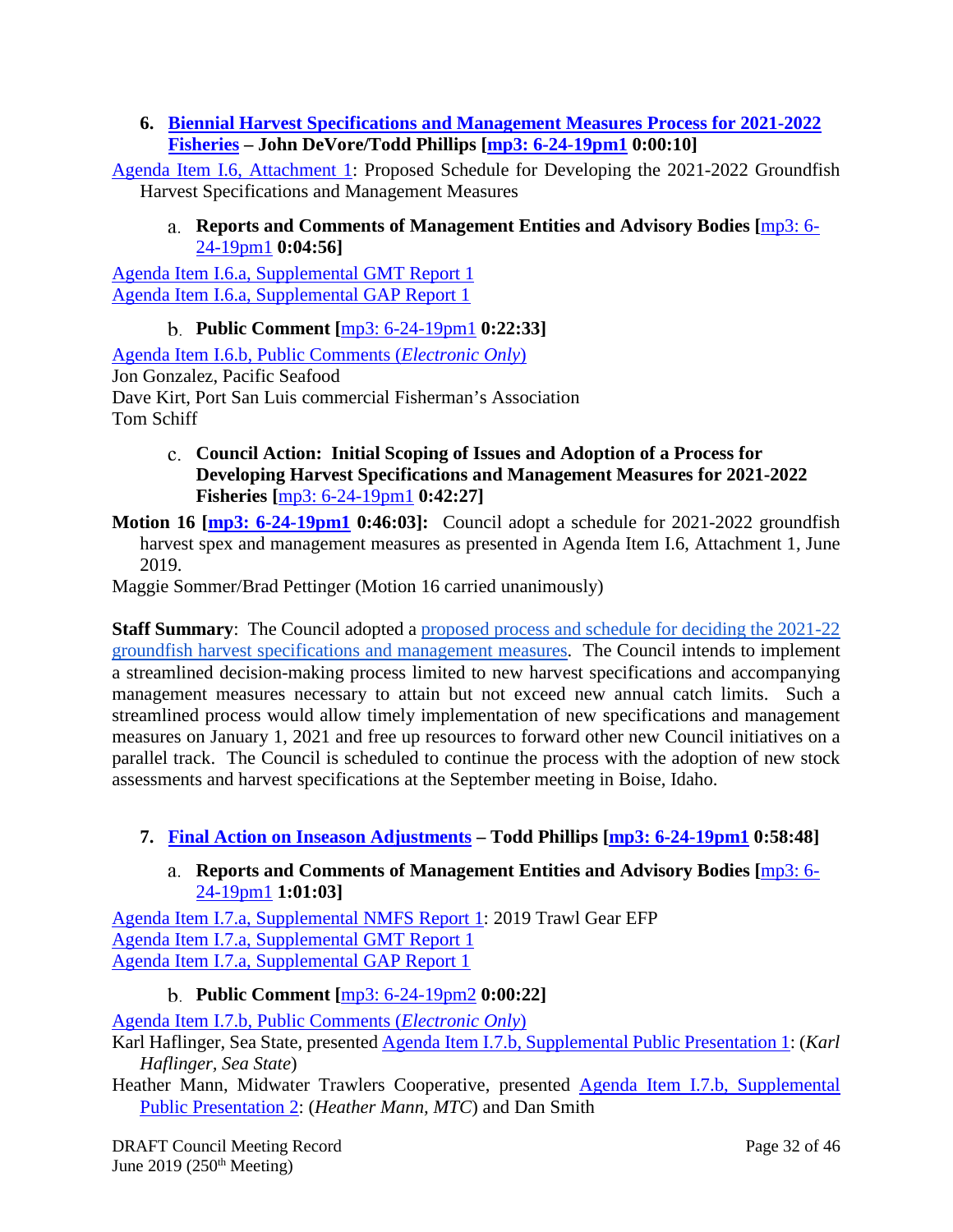Tara Brock, Oceana Sarah Nayani, ASMG Chris Kubiak, CCJCFLC Mike Okoniewski, Pacific Seafood Dan Waldeck, Pacific Whiting Conservation Cooperative Lisa Damrosch, California Groundfish Collective

> <span id="page-32-0"></span>**Council Action: Adopt Final Inseason Adjustments for 2019, as Necessary, to Achieve, but Not Exceed, Annual Catch Limits and Other Management Objectives [**[mp3: 6-24-19pm2](ftp://ftp.pcouncil.org/pub/R1906_June_2019_Recordings/6-24-19pm2Copy.mp3) **0:58:48]**

**Motion 17 [\[mp3: 6-24-19pm2](ftp://ftp.pcouncil.org/pub/R1906_June_2019_Recordings/6-24-19pm2Copy.mp3) 0:59:38]**: Council adopt (utilizing Agenda Item I.7.a, Supplemental GMT Report 1):

- For incidental Pacific halibut retention in the primary sablefish fishery north of Pt. Chehalis:
	- o Alternative 2, 250 lbs dressed weight halibut per 1,000 lbs dressed weight sablefish, plus 2 Pacific halibut
- For limited entry bocaccio trip limits between 40° 10′ N. lat. and 34° 27′ N. lat.: o Alternative 1, 1,500 lbs/2 months
- For big skate trip limits in the trawl IFO fishery:
	- o Alternative 2, 70,000 lbs for Jul-Aug, 20,000 for Sep-Oct, and 20,000 for Nov-Dec
- For sable fish daily trip limits:
	- o Alternative 2 for Open Access North (300 lb/day, or one landing per week up to 1,400 lb, not to exceed 2,800 lb/2 months), and
	- o Alternative 1 for Open Access South (300 lb/day, or one landing per week up to 1,600 lb, not to exceed 4,800 lb/2 months)

Maggie Sommer/Brad Pettinger (Motion 17 carried unanimously)

**Staff Summary**: The Council considered routine inseason actions for groundfish fisheries as well as adjustments to incidental landings of Pacific halibut in the primary sablefish fishery north of Point Chehalis. The Council adopted the recommendations of the [Groundfish Management Te](https://www.pcouncil.org/wp-content/uploads/2019/06/I7a_Sup_GMT_Rpt1_REVISED_JUNE2019BB.pdf)am as follows:

- Recommend increasing incidental Pacific halibut landing allowance to 250 lbs dressed weight halibut per 1,000 lbs dressed weight sablefish, plus 2 Pacific halibut in the primary sablefish fishery north of Point Chehalis.
- Recommend increasing the limited entry bocaccio trip limit for the area between 40° 10′ N. lat. - 34° 27′ N. lat. to 1,500 lbs per 2 months.
- Recommend revised trip limits for big skate in the shorebased IFQ program as shown:

| Jan/Feb | March/Apr                      | May/June     | July/Aug   | Sept/Oct   | Nov/Dec    |
|---------|--------------------------------|--------------|------------|------------|------------|
|         | $5,000$ lbs $\vert 25,000$ lbs | $30,000$ lbs | 70,000 lbs | 20,000 lbs | 20,000 lbs |

- Open Access sablefish recommendations:
	- Open Access North 300 lb/day, or one landing per week up to 1,400 lb, not to exceed 2,800 lb per 2 months.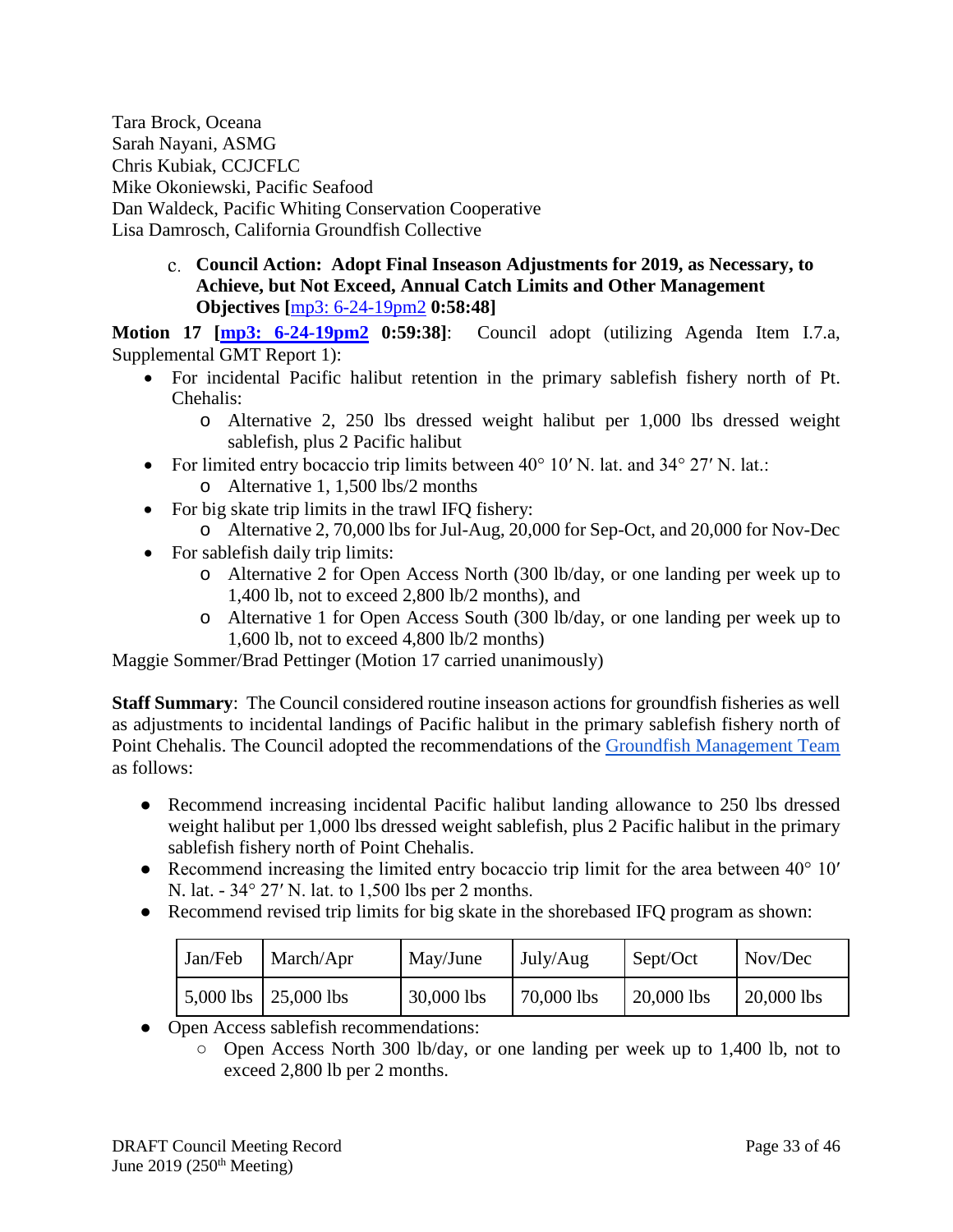○ Open Access South 300 lb per day, or one landing per week up to 1,600 lb, not to exceed 4,800 lb per 2 months.

In addition, the Council discussed the unexpectedly high bycatch of shortbelly rockfish in 2019 and heard from the California Groundfish Collective regarding the potential for annual vessel limits for cowcod to curtail this year's season. The Council did not recommend inseason actions for 2019 to address these two matters, but is anticipated to consider fishery adjustments for 2020 this fall and for the 2021-2022 biennial management process.

# <span id="page-33-0"></span>**Highly Migratory Species Management**

- <span id="page-33-1"></span>**1.** [National Marine Fisheries Service Report](https://www.pcouncil.org/wp-content/uploads/2019/05/J1__SitSum_NMFS_Report_HMS_JUN2019BB.pdf) **– Kit Dahl [**[mp3: 6-23-19pm1](ftp://ftp.pcouncil.org/pub/R1906_June_2019_Recordings/6-23-19pm1Copy.mp3) **0:01:00]**
	- **Regulatory Activities – Ryan Wulff [**[mp3: 6-23-19pm1](ftp://ftp.pcouncil.org/pub/R1906_June_2019_Recordings/6-23-19pm1Copy.mp3) **0:01:54]**

<span id="page-33-3"></span><span id="page-33-2"></span>[Agenda Item J.1.a, NMFS Report 1:](https://www.pcouncil.org/wp-content/uploads/2019/05/J1a_NMFS_Rpt1_JUN2019BB.pdf) Report on Highly Migratory Species Activities

- **Fisheries Science Center Activities**
- **Reports and Comments of Management Entities and Advisory Bodies [**[mp3: 6-](ftp://ftp.pcouncil.org/pub/R1906_June_2019_Recordings/6-23-19pm1Copy.mp3) [23-19pm1](ftp://ftp.pcouncil.org/pub/R1906_June_2019_Recordings/6-23-19pm1Copy.mp3) **0:07:56]**

<span id="page-33-5"></span><span id="page-33-4"></span>[Agenda Item J.1.c, Supplemental HMSAS Report 1](https://www.pcouncil.org/wp-content/uploads/2019/06/J1c_Sup_HMSAS_Rpt1_JUN2019BB.pdf)

**Public Comment [**[mp3: 6-23-19pm1](ftp://ftp.pcouncil.org/pub/R1906_June_2019_Recordings/6-23-19pm1Copy.mp3) **0:13:29]**

[Agenda Item J.1.d, Public Comments \(Electronic Only\)](https://pfmc.psmfc.org/Meeting/Details/783?agendaID=4444) John Harder, Pacific Albacore Trollers Association Tara Brock, PEW Charitable Trusts

**Council Discussion [**[mp3: 6-23-19pm1](ftp://ftp.pcouncil.org/pub/R1906_June_2019_Recordings/6-23-19pm1Copy.mp3) **0:22:13]**

<span id="page-33-6"></span>**Motion**: None

**Staff Summary**: None

<span id="page-33-7"></span>**2.** [Recommend International Management Activities](https://www.pcouncil.org/wp-content/uploads/2019/05/J2__SitSum_InternationalManagement_JUN2019BB.pdf) **– Kit Dahl [**[mp3: 6-23-19pm1](ftp://ftp.pcouncil.org/pub/R1906_June_2019_Recordings/6-23-19pm1Copy.mp3) **0:26:17]**

[Agenda Item J.2, Attachment 1:](https://www.pcouncil.org/wp-content/uploads/2019/05/J2_Att1_SAC-10-INF-L_Report-of-the-North-Pacific-Albacore-Management-Strategy-Evaluation-MSE_JUN2019BB.pdf) Report for the First Round of North Pacific Albacore Management Strategy Evaluation, Document SAC-10 INF-L

[Agenda Item J.2, Attachment 2:](https://www.pcouncil.org/wp-content/uploads/2019/05/J2_Att2_SAC-10-INF-M_Response-to-requests-from-IATTC-WCPFC-NC-Joint-Working-Group_JUN2019BB.pdf) Response to requests from IATTC-WCPFC NC Joint Working Group, ISC PBFWG, Document SAC-10 INF-M

<span id="page-33-8"></span>[Agenda Item J.2, Attachment 3:](https://www.pcouncil.org/wp-content/uploads/2019/05/J2_Att3_WCPFC-NC15-Meeting-Notice_JUN2019BB.pdf) Meeting Notice: Fifteenth Regular Session of the Northern Committee (NC15)

- **Report on the IATTC-NC Pacific Bluefin Joint Working Group Activities – Dorothy Lowman [**[mp3: 6-23-19pm1](ftp://ftp.pcouncil.org/pub/R1906_June_2019_Recordings/6-23-19pm1Copy.mp3) **0:33:32]**
- **Reports and Comments of Management Entities and Advisory Bodies [**[mp3: 6-](ftp://ftp.pcouncil.org/pub/R1906_June_2019_Recordings/6-23-19pm1Copy.mp3) [23-19pm1](ftp://ftp.pcouncil.org/pub/R1906_June_2019_Recordings/6-23-19pm1Copy.mp3) **0:43:36]**

<span id="page-33-9"></span>[Agenda Item J.2.b, Supplemental NMFS Report 1:](https://www.pcouncil.org/wp-content/uploads/2019/06/J2b_Sup_NMFS_Rpt1_June2019BB.pdf) ISC Pacific Bluefin MSE Workshop Outcomes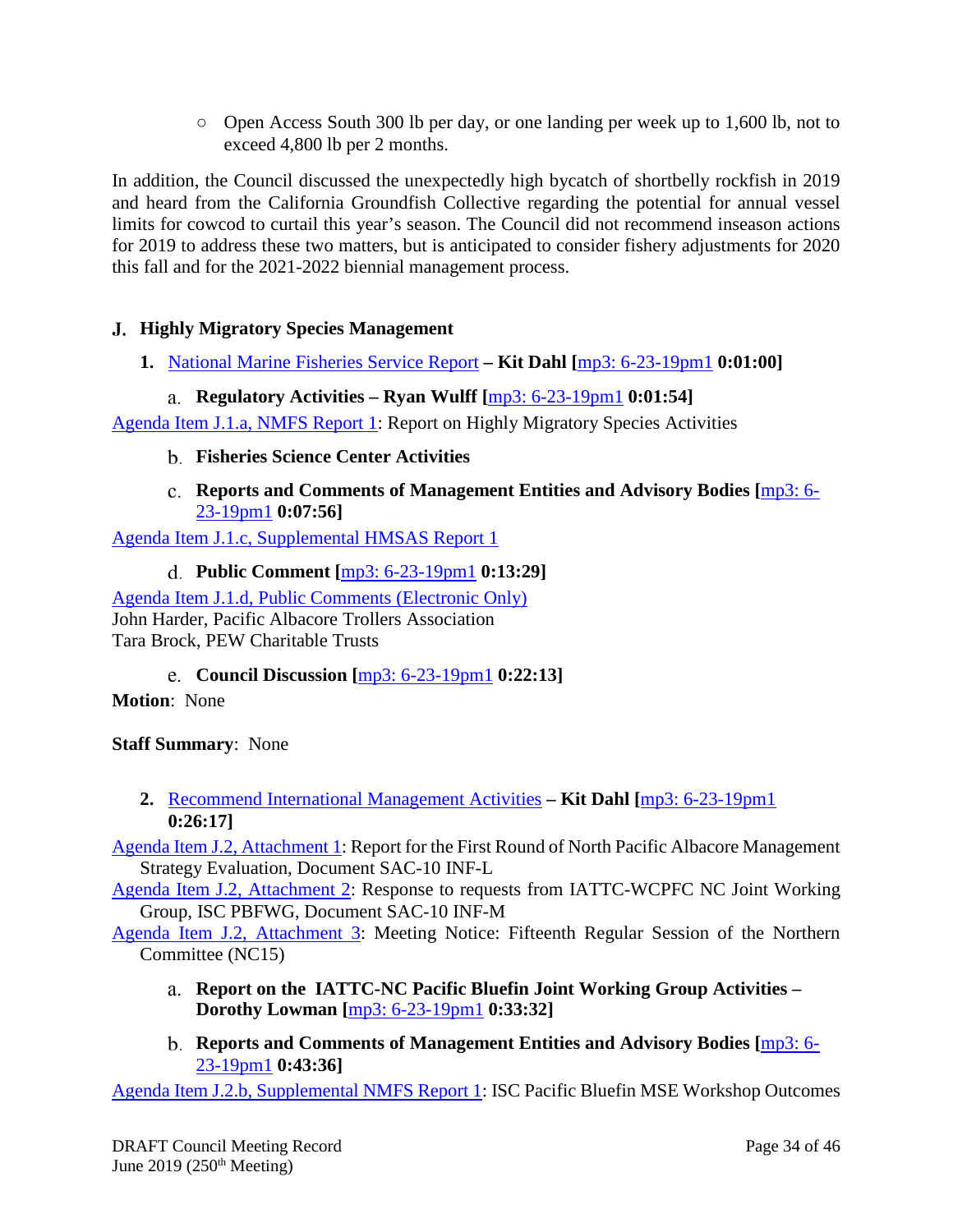[Agenda Item J.2.b, Supplemental NMFS Report 2:](https://www.pcouncil.org/wp-content/uploads/2019/06/J2b_Sup_NMFS_Rpt2_JUNEBB2019.pdf) Summary of Recent RFMO-Related Meetings [Agenda Item J.2.b, Supplemental NMFS Report 3:](https://www.pcouncil.org/wp-content/uploads/2019/06/J2b_Sup_NMFS_Rpt3_JUN2019BB.pdf) Pacific Bluefin Tuna Stakeholder Meeting and

Input to Development of Council Harvest Strategy [Agenda Item J.2.b, Supplemental SWFSC Presentation 1:](https://www.pcouncil.org/wp-content/uploads/2019/06/J2b_Sup_SWFSC_PPT1_TEO_20190623_PFMC_NPALB_MSE_results_workplan_v2_JUN2019BB.pdf) Provisional results of 1st round of MSE

and proposed work plan for North Pacific Albacore (*Teo*)

[Agenda Item J.2.b, Supplemental HMSMT Report 1](https://www.pcouncil.org/wp-content/uploads/2019/06/J2b_Sup_HMSMT_Rpt1_JUN2018BB.pdf)

[Agenda Item J.2.b, Supplemental HMSAS Report 1](https://www.pcouncil.org/wp-content/uploads/2019/06/J2b_Sup_HMSAS_Rpt1_JUN2018BB.pdf)

[Agenda Item J.2.b, Supplemental HMSAS Report 2:](https://www.pcouncil.org/wp-content/uploads/2019/06/J2b_Sup_HMSAS_Rpt2_JUN2018BB.pdf) IATTC DRAFT Resolution (*attachment for Supplemental HMSAS Report 1*)

<span id="page-34-0"></span>Doug Fricke – Summarized the North Pacific Albacore MSE Workshop

**Public Comment [**[mp3: 6-23-19pm1](ftp://ftp.pcouncil.org/pub/R1906_June_2019_Recordings/6-23-19pm1Copy.mp3) **1:41:22]**

[Agenda Item J.2.c, Public Comments \(](https://pfmc.psmfc.org/Meeting/Details/783?agendaID=4445)*Electronic Only*) John Harder, Pacific Albacore Trollers Association Tom Schiff Mike Conroy Peter Flournoy, American Fisherman's Research Foundation

> <span id="page-34-1"></span>**Council Action: Review Progress on Albacore and Bluefin Tuna Management Strategy Evaluations and Provide Recommendations on U.S. Positions at Upcoming Meetings of the Western and Central Pacific Fisheries Commission's Northern Committee and the Inter-American Tropical Tuna Commission, As Appropriate [**[mp3: 6-23-19pm1](ftp://ftp.pcouncil.org/pub/R1906_June_2019_Recordings/6-23-19pm1Copy.mp3) **1:56:57]**

**Motion**: None

**Staff Summary**: The Council reiterated its support of U.S. stakeholder participation in the North Pacific albacore and Pacific bluefin management strategy evaluation processes. Furthermore, these processes should provide equitable opportunity for U.S. stakeholder participation by holding workshops in the U.S. (as well as the Asia-Pacific region) and facilitating U.S. stakeholder participation in meetings outside the U.S.

With regard to the upcoming 94th Inter-American Tropical Tuna Commission (IATTC) meeting (July 22-26), the Council took note of:

- The U.S. proposal to strengthen the existing sea turtle bycatch resolution (C-07-03), recognizing that this would implement mitigation requirements on foreign fleets comparable to measures currently required by U.S. pelagic longline vessels (e.g., circle hooks, finfish bait).
- A proposal presented in <u>Agenda Item I.2.a, Supplemental HMSAS Report 2</u> to address fishing effort by longline vessels fishing for North Pacific albacore in the eastern Pacific Ocean (EPO). While not taking a position on whether the U.S. should submit such a proposal, the Council endorses the goal of this proposal to prevent any substantial increase in fishing effort directed at North Pacific albacore.

The Council supports the appropriate international entity (whether the International Scientific Committee or IATTC) conducting a new assessment of the EPO swordfish stock to better understand current stock status.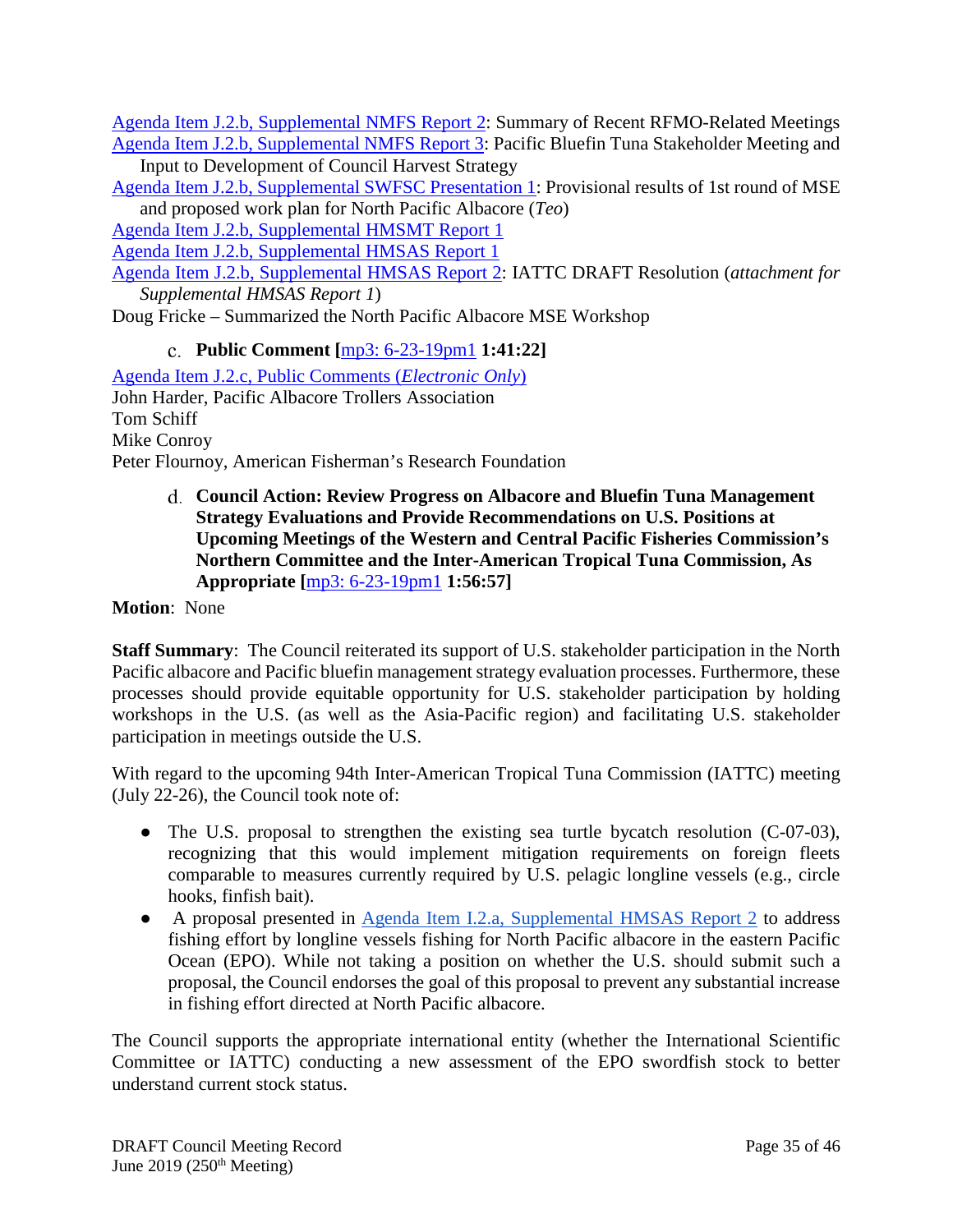The Council agreed to fund travel costs for two Highly Migratory Species (HMS) Management Team (HMSMT) members and four HMS Advisory Subpanel members to attend the Pacific bluefin IATTC Northern Committee Joint Working Group and Northern Committee meetings the week of September 2, 2019 in Portland, Oregon. This will allow advisory bodies to better understand the Regional Fishery Management Organization process and communicate those lessons to the Council.

# <span id="page-35-0"></span>**3.** [Yellowfin Tuna Overfishing Response](https://www.pcouncil.org/wp-content/uploads/2019/05/J3__SitSum_EPO_YFT_overfishing_response_JUN2019BB.pdf) **– Kit Dahl [**[mp3: 6-23-19pm2](ftp://ftp.pcouncil.org/pub/R1906_June_2019_Recordings/6-23-19pm2Copy.mp3) **0:00:28]**

[Agenda Item J.3, Attachment 1:](https://www.pcouncil.org/wp-content/uploads/2019/05/J3_Att1_NMFS_YFT_overfishing_JUN2019BB.pdf) November 2, 2018, Letter to Mr. Phil Anderson from Mr. Barry Thom Notifying Council on EPO Yellowfin Tuna Overfishing

[Agenda Item J.3, Attachment 2:](https://www.pcouncil.org/wp-content/uploads/2019/05/J3_Att2_EPO_YFT_stock_assessment_JUN2019BB.pdf) Status Of Yellowfin Tuna In The Eastern Pacific Ocean In 2018 And Outlook For The Future, Document SAC-10-07

<span id="page-35-1"></span>[Agenda Item J.3, Attachment 3:](https://www.pcouncil.org/wp-content/uploads/2019/05/J3_Att3_SAC-10-08_Yellowfin-tuna-Stock-status-indicators_JUN2019BB.pdf) Stock Status Indicators For Yellowfin Tuna In The Eastern Pacific Ocean, Document SAC-10-08

# **Reports and Comments of Management Entities and Advisory Bodies [**[mp3: 6-](ftp://ftp.pcouncil.org/pub/R1906_June_2019_Recordings/6-23-19pm2Copy.mp3) [23-19pm2](ftp://ftp.pcouncil.org/pub/R1906_June_2019_Recordings/6-23-19pm2Copy.mp3) **0:06:27]**

[Agenda Item J.3.a, NMFS](https://www.pcouncil.org/wp-content/uploads/2019/05/J3a_NMFS_Rpt1_Yellowfin-Tuna-Overfishing-Response_JUN2019BB.pdf) Report 1: Report on Yellowfin Tuna Overfishing Response [Agenda Item J.3.a, Supplemental SSC Report 1](https://www.pcouncil.org/wp-content/uploads/2019/06/J3a_Sup_SSC_Rpt1_JUNE2019BB.pdf) [Agenda Item J.3.a, Supplemental HMSMT Report 1](https://www.pcouncil.org/wp-content/uploads/2019/06/J3a_Sup_HMSMT_Rpt1_JUN2018BB.pdf) [Agenda Item J.3.a, Supplemental HMSAS Report 1](https://www.pcouncil.org/wp-content/uploads/2019/06/J3a_Sup_HMSAS_Rpt1_JUN2019BB.pdf)

# **Public Comment**

<span id="page-35-3"></span><span id="page-35-2"></span>None

**Council Action: Review Status and Develop a Pacific Council Position on an Overfishing Response for Yellowfin Tuna for Public Review, as Appropriate [**[mp3: 6-23-19pm2](ftp://ftp.pcouncil.org/pub/R1906_June_2019_Recordings/6-23-19pm2Copy.mp3) **0:19:14]**

**Motion 13 [\[mp3: 6-23-19pm2](ftp://ftp.pcouncil.org/pub/R1906_June_2019_Recordings/6-23-19pm2Copy.mp3) 0:21:39]**: To address the overfishing status of the EPO stock of yellowfin tuna, pursuant to Section 304(i) MSA, the Council recommends:

- 1. to the Secretary of Commerce, making no changes to domestic fishing regulations at this time, and
- 2. to the Secretary of State and Congress, that tasks intended to improve the assessment model for EPO yellowfin be prioritized among others in the IATTC scientific staff's work plan, including examining sensitivity of the model to the 2018 catch-per-unit-effort longline data and obtaining the necessary additional data to explore spatial and temporal factors (e.g., fleet behavior).

John Ugoretz/Marc Gorelnik (Motion 13 carried unanimously)

**Staff Summary**: On November 2, 2018, National Marine Fisheries Service (NMFS) notified the Council that the EPO stock of yellowfin tuna is subject to overfishing, and the Council must make recommendations within one year of that date to address the status of the stock pursuant to section 304(i) of the Magnuson-Stevens Act within one year. The Council had concerns about the quality or the most recent stock assessment and recognized the small impacts of West Coast fisheries to this stock and recommended no changes to domestic regulations to address the relative impact of fishing vessels of the U.S. at this time. The Council also requested that IATTC scientific staff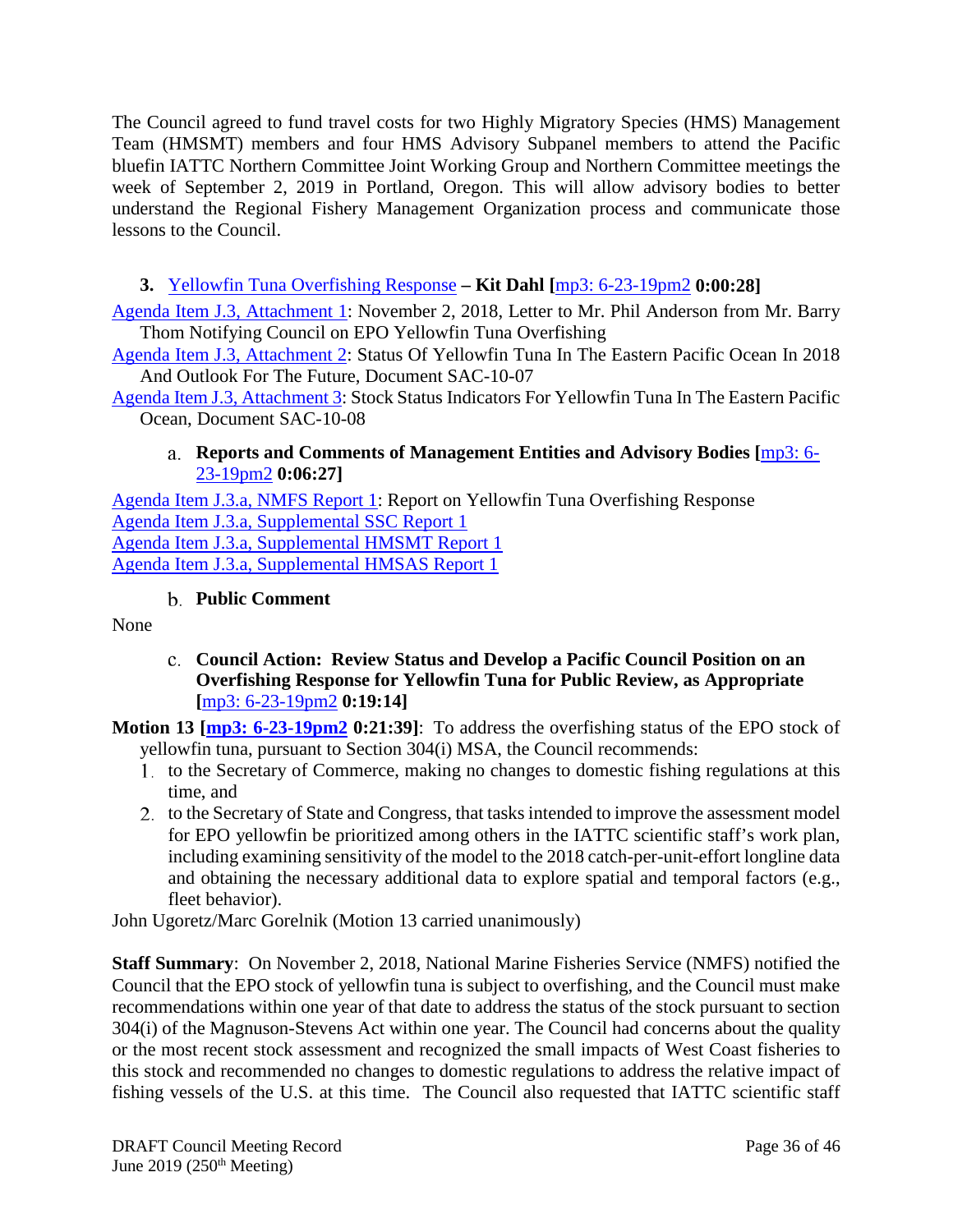prioritize tasks intended to improve the EPO yellowfin benchmark assessment to be completed in 2020, including examining the sensitivity of the model to the 2018 catch-per-unit-effort longline data and obtaining the necessary additional data to explore spatial and temporal factors (e.g., fleet behavior). This recommendation will be submitted to the Secretary of State and Congress.

- <span id="page-36-1"></span><span id="page-36-0"></span>**4. [Drift Gillnet Performance Metrics Review](https://www.pcouncil.org/wp-content/uploads/2019/05/J4__SitSum_DGN_performance_metrics_JUN2019BB.pdf) – Kit Dahl [\[mp3: 6-23-19pm2](ftp://ftp.pcouncil.org/pub/R1906_June_2019_Recordings/6-23-19pm2Copy.mp3) 0:30:16]**
	- **Reports and Comments of Management Entities and Advisory Bodies [**[mp3: 6-](ftp://ftp.pcouncil.org/pub/R1906_June_2019_Recordings/6-23-19pm2Copy.mp3) [23-19pm2](ftp://ftp.pcouncil.org/pub/R1906_June_2019_Recordings/6-23-19pm2Copy.mp3) **0:44:47]**

[Agenda Item J.4.a, Supplemental HMSMT Report 1](https://www.pcouncil.org/wp-content/uploads/2019/06/J4a_Sup_HMSMT_Rpt1_JUNE2019BB.pdf) [Agenda Item J.4.a, Supplemental REVISED HMSMT Presentation 1:](https://www.pcouncil.org/wp-content/uploads/2019/06/J4a_Sup_REVISED_HMSMT_PPT1_Stohs_Drift-Gillnet-Performance-Metrics-Review-June2019BB.pdf) Drift Gillnet Performance Metrics Review (*Stohs*) [Agenda Item J.4.a, Supplemental HMSAS Report 1](https://www.pcouncil.org/wp-content/uploads/2019/06/J4a_Sup_HMSAS_Rpt1_JUN2019BB.pdf)

**Public Comment [**[mp3: 6-23-19pm2](ftp://ftp.pcouncil.org/pub/R1906_June_2019_Recordings/6-23-19pm2Copy.mp3) **1:15:31]**

<span id="page-36-2"></span>[Agenda Item J.4.b, Public Comments \(](https://pfmc.psmfc.org/Meeting/Details/783?agendaID=4447)*Electronic Only*) John Harder, Pacific Albacore Trollers Association Tara Brock, Oceana Gilly Lyons, PEW Charitable Trusts

- <span id="page-36-3"></span>**Council Action: Review Annual Estimates Against Performance Metrics for Bycatch Species, Consider a Methodology for Multi-Year Bycatch Evaluation, and Provide Guidance on a Proposed Process for Potential Bycatch Reduction Measures [**[mp3: 6-23-19pm2](ftp://ftp.pcouncil.org/pub/R1906_June_2019_Recordings/6-23-19pm2Copy.mp3) **1:30:52]**
- **Motion 14 [\[mp3: 6-23-19pm2](ftp://ftp.pcouncil.org/pub/R1906_June_2019_Recordings/6-23-19pm2Copy.mp3) 1:35:46]:** Council adopt the bycatch-per-unit-effort (BPUE) rate approach to evaluating performance in the DGN fishery as proposed by the HMSMT (Agenda Item J.4.a, Supplemental HMSMT Report 1). The Council will task the HMSMT with providing BPUE for the 22 species of interest at the Council's June 2020 meeting. Additionally, the Council will task the HMSMT with reporting any single-year bycatch events with exceptional levels and developing an action line suitable for detecting these exceptionally high bycatch rates, for these same species.

John Ugoretz/Bob Dooley

**Amendment 1 [\[mp3: 6-23-19pm2](ftp://ftp.pcouncil.org/pub/R1906_June_2019_Recordings/6-23-19pm2Copy.mp3) 2:06:40]**: Make the following changes to the motion (strike out/underline):

The Council will task the HMSMT with providing BPUE for the 22 species of interest from Motion 11 from the September 2018 Council Meeting, and deliver to the Council at the Council's June 2020 meeting. Additionally, the Council will task the HMSMT with reporting any single-year bycatch events with exceptional levels and developing an action line suitable for detecting these exceptionally high bycatch rates, for these same species.

Caren Braby/Christa Svensson (Amendment 1 carried unanimously)

(Motion 14, as amended, carried unanimously)

**Staff Summary**: In [Agenda Item J.4.a, Supplemental HMSMT Report 1,](https://www.pcouncil.org/wp-content/uploads/2019/06/J4a_Sup_HMSMT_Rpt1_JUNE2019BB.pdf) the HMSMT presented drift gillnet performance metrics for the 2017 calendar year and described an alternative, multiannual method for assessing bycatch performance in the fishery. The Council directed the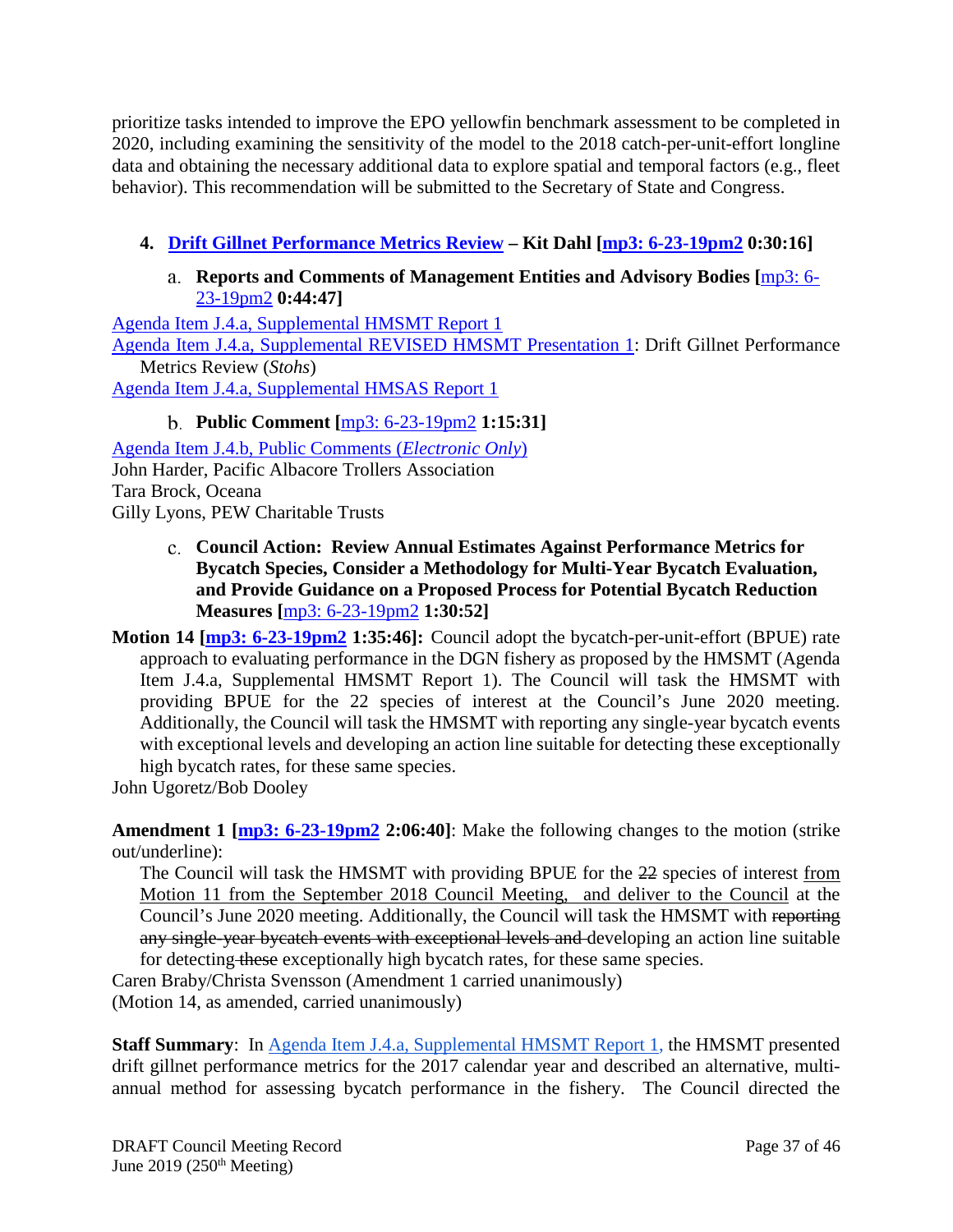HMSMT to present an assessment of fishery performance using this method at the June 2020 Council meeting. (This assessment will cover the species of interest identified in Motion 11 from the September 2018 Council Meeting.) In further developing this method, the HMSMT will include an additional assessment threshold for detecting exceptionally high bycatch rates.

# <span id="page-37-0"></span>**5. [Exempted Fishing Permits](https://www.pcouncil.org/wp-content/uploads/2019/05/J5__SitSum_HMS_EFPs_JUN2019BB.pdf) – Kit Dahl [\[mp3: 6-24-19am1](ftp://ftp.pcouncil.org/pub/R1906_June_2019_Recordings/6-24-19am1Copy.mp3) 0:03:09]**

[Agenda Item J.5, Attachment 1:](https://www.pcouncil.org/wp-content/uploads/2019/05/J5_Att1_Summary_of_DSBG_Applications_JUN2019BB.pdf) Summary of DSBG EFP applications received for the June 2019 Council meeting

[Agenda Item J.5, Attachment 2:](https://www.pcouncil.org/wp-content/uploads/2019/05/J5_Att02_DSBG-EFP-application-190201_Lins_JUN2019BB.pdf) DSBG EFP Application from Nathan Lins [Agenda Item J.5, Attachment 3:](https://www.pcouncil.org/wp-content/uploads/2019/05/J5_Att03_DSBG-EFP-application-190307_Gerritsen_JUN2019BB.pdf) DSBG EFP Application from J.J Gerritsen [Agenda Item J.5, Attachment 4:](https://www.pcouncil.org/wp-content/uploads/2019/05/J5_Att04_DSBG-EFP-application-190318_Barker_McCaffrey_JUN2019BB.pdf) DSBG EFP Application from Jordan McCaffrey [Agenda Item J.5, Attachment 5:](https://www.pcouncil.org/wp-content/uploads/2019/05/J5_Att05_DSBG-EFP-application-190319_Smith_JUN2019BB.pdf) DSBG EFP Application from Nathan Smith [Agenda Item J.5, Attachment 6:](https://www.pcouncil.org/wp-content/uploads/2019/05/J5_Att06_DSBG-EFP-application-190322_Roach_JUN2019BB.pdf) DSBG EFP Application from Zachary Roach [Agenda Item J.5, Attachment 7:](https://www.pcouncil.org/wp-content/uploads/2019/05/J5_Att07_DSBG-EFP-application-190323_Dirkse_JUN2019BB.pdf) DSBG EFP Application from Douglas and Lucas Dirkse [Agenda Item J.5, Attachment 8:](https://www.pcouncil.org/wp-content/uploads/2019/05/J5_Att08_DSBG-EFP-application-190411_Guglielmo_JUN2019BB.pdf) DSBG EFP Application from Nicholas Guglielmo [Agenda Item J.5, Attachment 9:](https://www.pcouncil.org/wp-content/uploads/2019/05/J5_Att09_DSBG-EFP-application-190424_Gibbs_Grey_JUN2019BB.pdf) DSBG EFP Application from John Gibbs and Anthony Grey [Agenda Item J.5, Attachment 10:](https://www.pcouncil.org/wp-content/uploads/2019/05/J5_Att10_DSBG-EFP-application-190424_Flynn_JUN2019BB.pdf) DSBG EFP Application from Michael Flynn [Agenda Item J.5, Attachment 11:](https://www.pcouncil.org/wp-content/uploads/2019/05/J5_Att11_DSBG-EFP-application-190508_Stephens_JUN2019BB.pdf) DSBG EFP Application from Dave Stephens [Agenda Item J.5, Attachment 12:](https://www.pcouncil.org/wp-content/uploads/2019/05/J5_Att12_DSBG-EFP-application-190514_Estrada_JUN2019BB.pdf) DSBG EFP Application from Antonio Estrada [Agenda Item J.5, Attachment 13:](https://www.pcouncil.org/wp-content/uploads/2019/05/J5_Att13_DSBG-EFP-application-190515_Green_JUN2019BB.pdf) DSBG EFP Application from Anthony Green [Agenda Item J.5, Attachment 14:](https://www.pcouncil.org/wp-content/uploads/2019/05/J5_Att14_DSBG-EFP-application-190519_Burke_JUN2019BB.pdf) DSBG EFP Application from Sean Burke [Agenda Item J.5, Attachment 15:](https://www.pcouncil.org/wp-content/uploads/2019/05/J5_Att15_DSBG-EFP-application-190521_Bateman_JUN2019BB.pdf) DSBG EFP Application from John Bateman [Agenda Item J.5, Attachment 16:](https://www.pcouncil.org/wp-content/uploads/2019/05/J5_Att16_DSBG-EFP-application-190521_Marvin_JUN2019BB.pdf) DSBG EFP Application from Brock Marvin [Agenda Item J.5, Attachment 17:](https://www.pcouncil.org/wp-content/uploads/2019/05/J5_Att17_DSBG-EFP-application-190523_Perez-Carson_JUN2019BB.pdf) DSBG EFP Application from Nathan Perez and Thomas Carson [Agenda Item J.5, Attachment 18:](https://www.pcouncil.org/wp-content/uploads/2019/05/J5_Att18_DSBG-EFP-application-190523_Kirkpatrick_JUN2019BB.pdf) DSBG EFP Application from John Kirkpatrick [Agenda Item J.5, Attachment 19:](https://www.pcouncil.org/wp-content/uploads/2019/05/J5_Att19_DSB-EFP-application_190523_DOLJANIN_JUN2019BB.pdf) DSBG EFP Application from John Doljanin [Agenda Item J.5, Attachment 20:](https://www.pcouncil.org/wp-content/uploads/2019/05/J5_Att20_DSBG_EFP_2018_Activity_Reports_JUN2019BB.pdf) 2018 Deep-Set Buoy Gear Exempted Fishing Permit Activity Reports [Agenda Item J.5, Attachment 21:](https://www.pcouncil.org/wp-content/uploads/2019/05/J5_Att21_84FR20108_Jun2019BB.pdf) 84 FR 20108, Notice Announcing Issuance of Exempted Fishing

<span id="page-37-1"></span>Permits

#### **Reports and Comments of Management Entities and Advisory Bodies [**[mp3: 6-](ftp://ftp.pcouncil.org/pub/R1906_June_2019_Recordings/6-24-19am1Copy.mp3) [24-19am1](ftp://ftp.pcouncil.org/pub/R1906_June_2019_Recordings/6-24-19am1Copy.mp3) **0:08:02]**

[Agenda Item J.5.a, NMFS Report 1:](https://www.pcouncil.org/wp-content/uploads/2019/05/J5a_NMFS_Rpt1_EFPs_JUN2019BB.pdf) EFP Performance, Issuance, and Renewals

[Agenda Item J.5.a, PIER Report 1:](https://www.pcouncil.org/wp-content/uploads/2019/05/J5a_PIER_Rpt1_JUN2019BB.pdf) 2018-2019 PIER Research Update; Progress and Preliminary Summary

[Agenda Item J.5.a, Supplemental Pier Presentation 1:](https://www.pcouncil.org/wp-content/uploads/2019/06/J5a_Sup_PIER_PPT1_JUN2019BB.pdf) (*Chugey Sepulveda*) [Agenda Item J.5.a, Supplemental HMSMT Report 1](https://www.pcouncil.org/wp-content/uploads/2019/06/J5a_Sup_HMSMT_Rpt1_JUN2019BB.pdf) [Agenda Item J.5.a, Supplemental HMSAS Report 1](https://www.pcouncil.org/wp-content/uploads/2019/06/J5a_Sup_HMSAS_Rpt1_JUN2018BB.pdf)

### **Public Comment [**[mp3: 6-24-19am1](ftp://ftp.pcouncil.org/pub/R1906_June_2019_Recordings/6-24-19am1Copy.mp3) **0:58:32]**

<span id="page-37-2"></span>Dave Stephens Nathan Perez, Bearflag Fish Co Nathan Lins, Lins Maritime Jonathan Gonzales, Pacific Seafood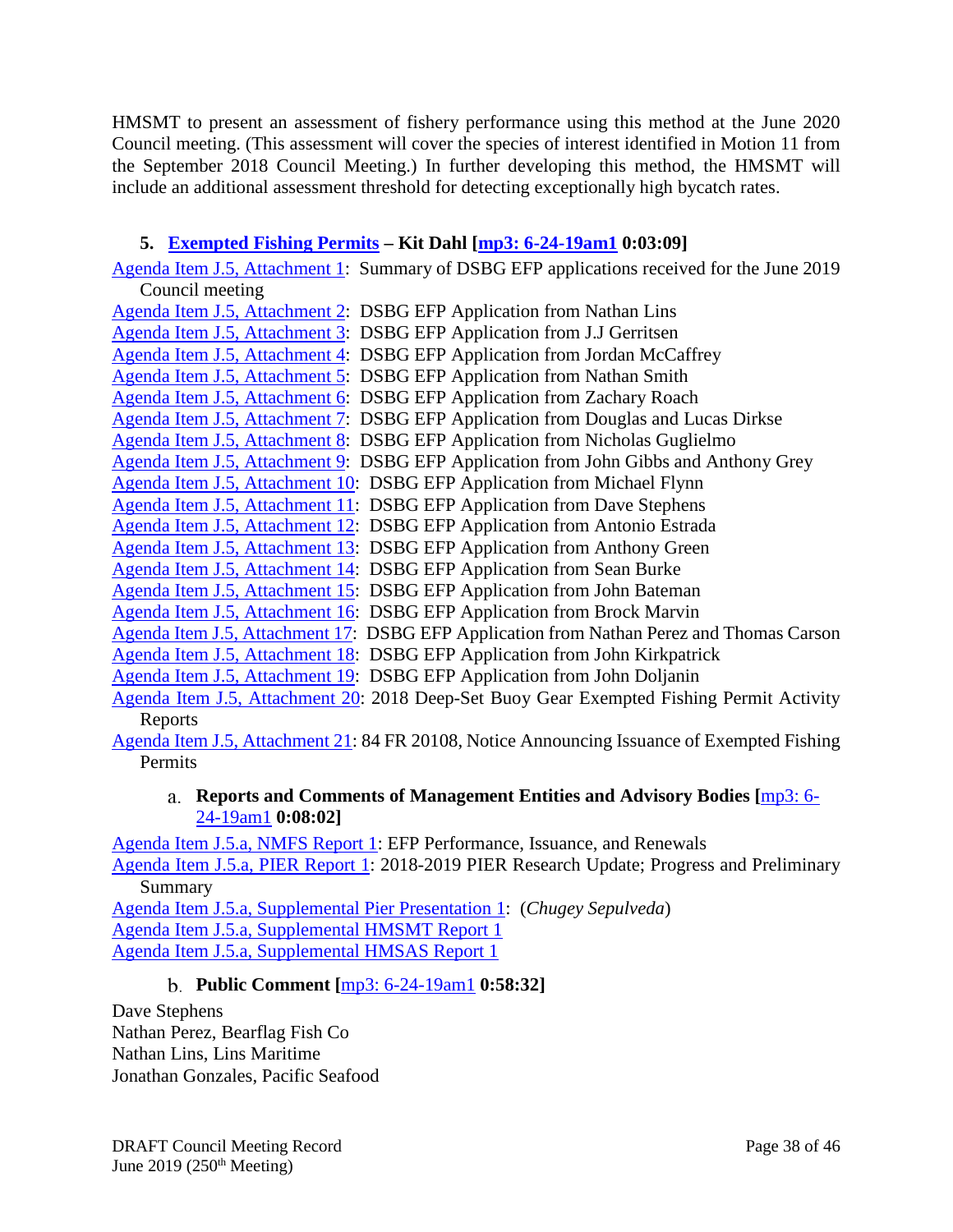- <span id="page-38-0"></span>**Council Action: Recommendations on Non-Deep-Set Buoy Gear EFP Applications, Final Recommendations on New Deep-Set Buoy Gear EFP Applications, and Recommendations on Extending 2019 EFPs [**[mp3: 6-24-19am1](ftp://ftp.pcouncil.org/pub/R1906_June_2019_Recordings/6-24-19am1Copy.mp3) **1:10:41]**
- **Motion 15 [\[mp3: 6-24-19am1](ftp://ftp.pcouncil.org/pub/R1906_June_2019_Recordings/6-24-19am1Copy.mp3) 1:17:33]:** Council, consistent with the HMSMT report (J.5.a, Supplemental HMSMT Report 1):
	- 1. Approve the new deep-set buoy gear (DSBG) exempted fishing permit (EFP) applications with the exception of Attachment 5, Nathan Smith, which is a duplicate of Attachment 2.
	- 2. Recommend that NMFS prioritize issuance of these EFPs over previously approved applications within the limits in the existing protected resources consultation.
	- 3. Preliminarily approve the Perez/Carson EFP for night set buoy gear under 100 percent observer coverage and consider final recommendation at the Council's September 2019 meeting.
	- 4. Recommend that NMFS extend currently approved EFPs through 2020 and to consider any EFP applications previously approved by the Council that have not been issued due to inaction by the applicant by December 31, 2019, as invalid.

John Ugoretz/Herb Pollard (Motion 15 carried unanimously)

**Staff Summary**: The Council reviewed 18 DSBG exempted fishing permit EFP applications submitted by the May 23 deadline and:

- 1. Approved 16 applications for EFP issuance by NMFS
- 2. Preliminarily approved the Perez/Carson EFP for night set buoy gear [\(Attachment 17\)](https://www.pcouncil.org/wp-content/uploads/2019/05/J5_Att17_DSBG-EFP-application-190523_Perez-Carson_JUN2019BB.pdf) under 100 percent observer coverage. The Council will make a final recommendation on this EFP at its September 2019 meeting

Recommended that NMFS prioritize issuance of these EFPs over previously approved applications for which EFPs have not yet been issued, within the limits in the existing protected resources consultation, recommended that NMFS extend currently issued DSBG EFPs through 2020 (see [Attachment 21\)](https://www.pcouncil.org/wp-content/uploads/2019/05/J5_Att21_84FR20108_Jun2019BB.pdf), and recommended that NMFS consider any EFP applications previously approved by the Council but not issued by December 31, 2019, due to inaction by the applicant, as ineligible for issuance.

# <span id="page-38-1"></span>**6. [Deep-Set Buoy Gear Authorization](https://www.pcouncil.org/wp-content/uploads/2019/05/J6__SitSum_DSBG_authorization_analysis_JUN2019BB.pdf) – Kit Dahl [\[mp3: 6-24-19am2](ftp://ftp.pcouncil.org/pub/R1906_June_2019_Recordings/6-24-19am2Copy.mp3) 0:00:05]**

<span id="page-38-2"></span>[Agenda Item J.6, Attachment 1:](https://www.pcouncil.org/wp-content/uploads/2019/05/J6_Att1_FinalRangeAlts_JUN2019BB.pdf) Council's Final Range of Alternatives for Authorization of a DSBG Fishery

### **Reports and Comments of Management Entities and Advisory Bodies [**[mp3: 6-](ftp://ftp.pcouncil.org/pub/R1906_June_2019_Recordings/6-24-19am2Copy.mp3) [24-19am2](ftp://ftp.pcouncil.org/pub/R1906_June_2019_Recordings/6-24-19am2Copy.mp3) **0:02:59]**

[Agenda Item J.6.a, NMFS Report 1:](https://www.pcouncil.org/wp-content/uploads/2019/05/J6a_NMFS_Rpt1_DSBG-Authorization_JUN2019BB.pdf) DSBG Authorization/Biological Impact Analysis [Agenda Item J.6.a, Supplemental NMFS Report 2:](https://www.pcouncil.org/wp-content/uploads/2019/06/J6a_Sup_NMFS_Rpt2_JUN2019BB.pdf) Biological Impact Sensitivity Analysis [Agenda Item J.6.a, Supplemental NMFS Presentation 1:](https://www.pcouncil.org/wp-content/uploads/2019/06/J6a_Sup_NMFS_PPT1_Enriquez_Jun2019BB.pdf) Deep-Set Buoy Gear Authorization and Review of Analyses (Enriquez)

[Agenda Item J.6.a, Supplemental CDFW Report 1](https://www.pcouncil.org/wp-content/uploads/2019/06/J6a_Sup_CDFW_Rpt1_JUNE2019BB.pdf) [Agenda Item J.6.a, Supplemental SSC Report 1](https://www.pcouncil.org/wp-content/uploads/2019/06/J6a_Sup_SSC_Rpt1_JUNE2019BB.pdf) [Agenda Item J.6.a, Supplemental HMSAS Report 1](https://www.pcouncil.org/wp-content/uploads/2019/06/J6a_Sup_HMSAS_Rpt1_JUNE2019BB.pdf)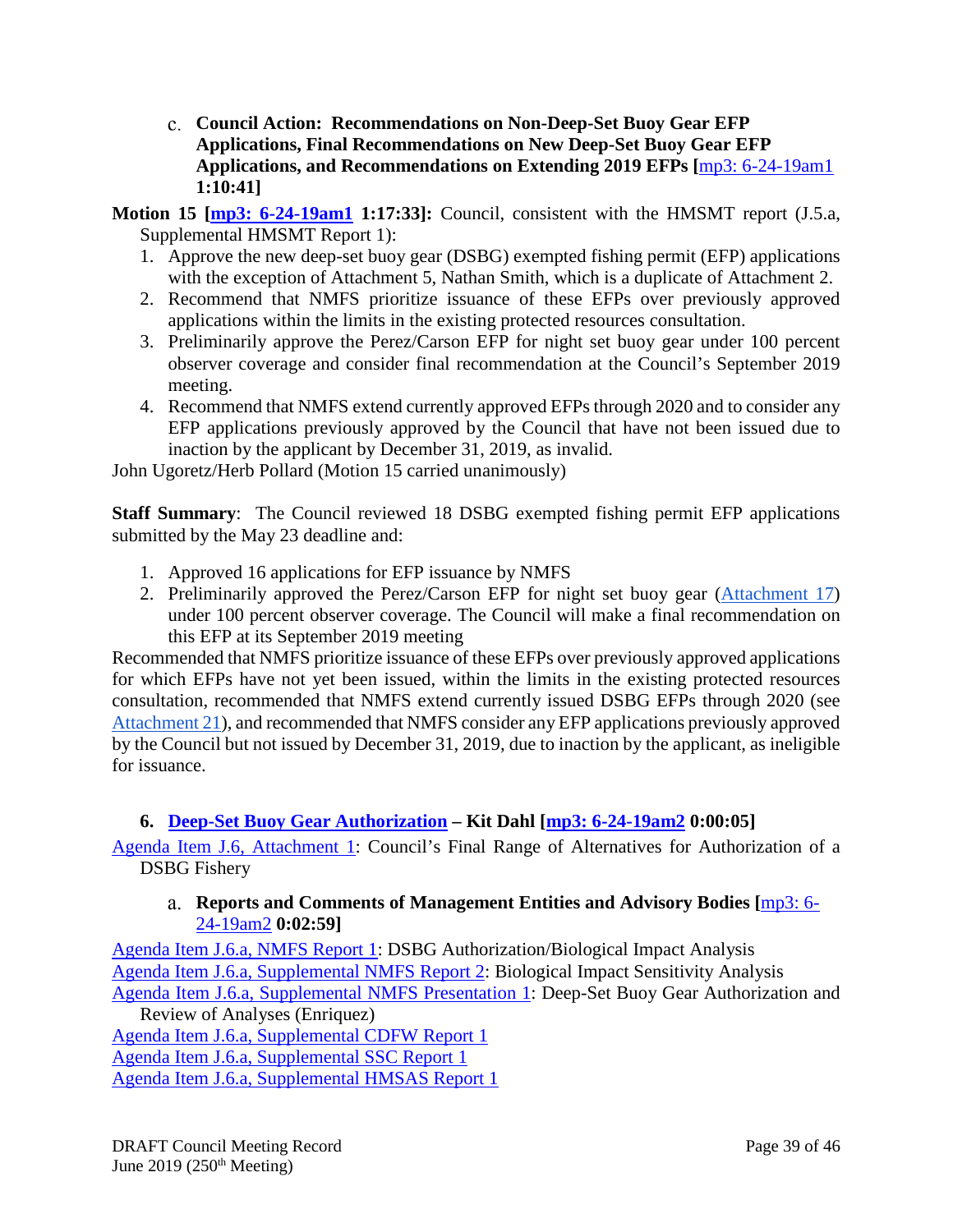**Public Comment [**[mp3: 6-24-19am2](ftp://ftp.pcouncil.org/pub/R1906_June_2019_Recordings/6-24-19am2Copy.mp3) **1:02:38]**

<span id="page-39-0"></span>[Agenda Item J.6.b, Public Comments \(](https://pfmc.psmfc.org/Meeting/Details/783?agendaID=4449)*Electronic Only*) Alexis Johnson, The Nature Conservancy Donald Krebs Bill Sutton Scott Albers, PIER Nathan Perez Gilly Lyons, PEW Charitable Trusts Mike Thompson

#### <span id="page-39-1"></span>**Council Action: Review the Range of Alternatives and Updated Analyses on Deep-Set Buoy Gear Authorization and Provide Guidance [**[mp3: 6-24-19am2](ftp://ftp.pcouncil.org/pub/R1906_June_2019_Recordings/6-24-19am2Copy.mp3) **1:40:40]**

**Motion**: None

**Staff Summary**: NMFS presented its preliminary analysis of the biological impacts of authorizing a DSBG fishery. The Council noted the potential socioeconomic effects stemming from the number of limited entry permits issued to fish in the Southern California Bight and asked that the analysis of the range of alternatives to be provided in September include information to facilitate an informed final Council decision on the permit issuance process. The Council is scheduled to choose a final preferred alternative at its September 2019 meeting.

### <span id="page-39-2"></span>**INFORMATIONAL REPORTS**

- [Informational Report 1:](https://www.pcouncil.org/wp-content/uploads/2019/05/IR1_2019-OLE-WCD-PFMC-Annual-Report-FINAL_June2019BB.pdf) NOAA Fisheries Annual Report to the Pacific Fishery Management Council; West Coast Enforcement Division, June 2019
- [Informational Report 2:](https://www.pcouncil.org/wp-content/uploads/2019/05/IR2_SaMTAAC-Report-to-Council_June2019BB.pdf) Sablefish Management and Trawl Allocation Attainment Committee Progress Report to the Council (June 2019)
- [Informational Report 3:](https://www.pcouncil.org/wp-content/uploads/2019/05/IR3_ODFW_TrawlRCAstudy_ODFW_JUN2019BB.pdf) Oregon Department of Fish and Wildlife description of proposed research for the Pacific Fishery Management Council's information: Assessing benthic habitat impacts and recovery processes in association with major changes in bottom trawl closed areas off the Oregon coast

[Supplemental Informational Report 4:](https://www.pcouncil.org/wp-content/uploads/2019/06/SupIR4_SK_RFP_JUN2019BB.pdf) Saltonstall-Kennedy Grant Program 2020

[Supplemental Informational Report 5:](https://www.pcouncil.org/wp-content/uploads/2019/06/SupIR5_NMFS_Rec_Fish_JUN2019BB.pdf) NMFS Report on Recreational Fisheries Engagement Plans

#### <span id="page-39-3"></span>**VOTING LOG**

**Motion 1**: Adopt [Agenda Item A.4, June 19-25, 2019](https://www.pcouncil.org/wp-content/uploads/2019/05/A4__Detailed_Agenda_June2019_wQR.MapJUN2019BB.pdf) Council Meeting Agenda. Herb Pollard/Pete Hassemer (Motion carried unanimously)

#### **Motion 2**: Council:

1. Adopt the recommendation by the Coastal Pelagic Species Management Team (CPSMT) as described in [Agenda Item F.2.a, Supplemental CPSMT Report 2](https://www.pcouncil.org/wp-content/uploads/2019/06/F2a_Sup_CPSMT_Rpt2_Jun2019BB.pdf) to schedule a CPS stock assessment prioritization process as a biennial November agenda item to begin in November 2020 and to select the CPS stock(s) to be assessed in 2022. This process would not use a ranking matrix approach, but would include Council deliberations for CPS stock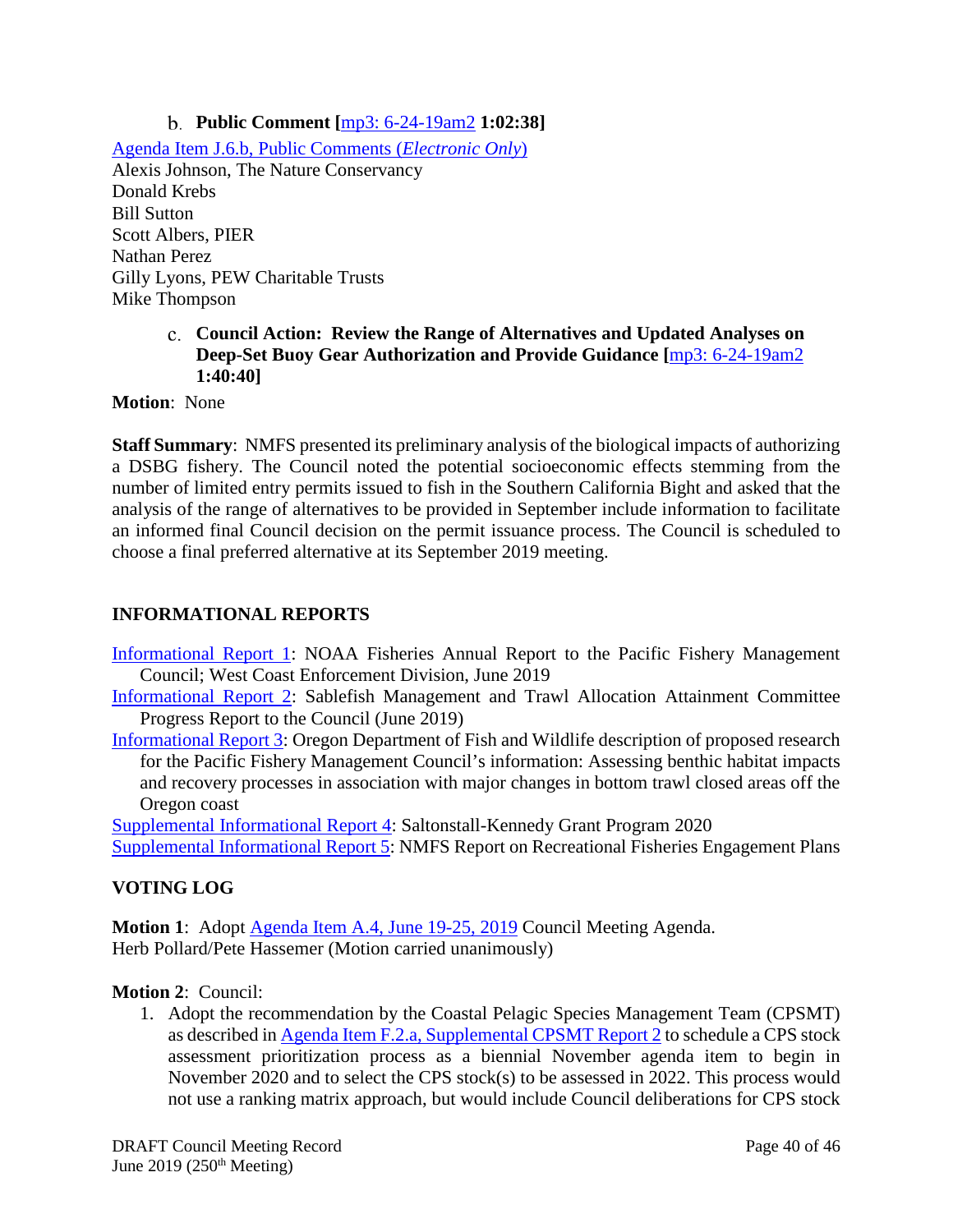assessments on a biennial cycle with advice provided by the SSC, Council advisory bodies, management agencies, and the public relative to data quantity and quality and assessment resources.

- 2. Adopt the following recommendations from the SSC as described in Agenda Item F.2.a, [Supplemental SSC Report 1:](https://www.pcouncil.org/wp-content/uploads/2019/06/F2a_Sup_SSC_RPT1_JUNE2019BB.pdf)
	- a. Provide flexibility in the process to allow for revisions in the intervening year given new information because CPS are subject to rapid fluctuations in abundance and fisheries catch.
	- b. Consider how selection of stock assessment priorities may affect survey design and potentially compromise the long-term integrity and value of resulting abundance indices.
- 3. Make the following changes in the first bullet "strike 2021 and", and change the third bullet to: "In 2020, conduct a benchmark assessment on Pacific sardine and, in 2021 conduct a model-based integrated assessment for the Central Subpopulation of Northern Anchovy (CSNA)".

Michele Culver/Rich Lincoln

(Motion 2, as amended, carried unanimously)

**Motion 3**: Council:

- 1. Approve the Pacific Mackerel stock assessment for U.S. management in 2019-2020 and 2020-2021 [\(June 2019, Agenda Item F.3, Attachment 1\)](https://www.pcouncil.org/wp-content/uploads/2019/05/F3_Att1_Mackerel_Stock-Assessment_Full_Electric_Only_Jun2019BB.pdf).
- 2. Adopt Tables 1 and 2 in [Supplemental CPSMT Report 1 \(June 2019, Agenda Item F.3\)](https://www.pcouncil.org/wp-content/uploads/2019/06/F3a_Sup_CPSMT_Rpt1_Jun2019BB.pdf).
- 3. If the ACT is met, adopt a 45 percent incidental landing allowance when Pacific Mackerel are landed with other CPS, with an exception that up to 3 mt of Pacific Mackerel per landing could be landed in non-CPS fisheries.

Briana Brady/Louis Zimm (Motion 3 carried unanimously)

**Motion 4:** Council direct the CPSMT to prepare draft revisions to the CPS FMP in a manner that retains the management approaches for the CPS management unit stocks and describes how each stock is managed in a stock-specific manner, rather than through use of a categorical assignment. Specifically, the intent is to remove references to the named management categories, but not to revise the manner in which the CPS stocks are managed. Should the Council wish to consider whether and how to change the way specific CPS stocks are managed, then that could be a separate item for future consideration.

Michele Culver/Maggie Sommer (Motion carried unanimously)

**Motion 5:** Council adopt the **Klamath River and [Sacramento River fall](https://www.pcouncil.org/wp-content/uploads/2019/05/G1_ATT2_SRFC_Electric_Only_JUN2019BB.pdf)** Chinook Rebuilding Plans as final, adopt Recommendation 1 in both plans establishing the default rebuilt criterion consistent with the FMP for these stocks, and adopt Alternative I, Status Quo Control Rule from Recommendation 2, as the preferred alternative management strategy for recommendation to the U.S. Secretary of Commerce as presented in Agenda Item G.1, Attachments 1 and 2.

Brett Kormos/Bob Dooley (Motion 5 carried unanimously)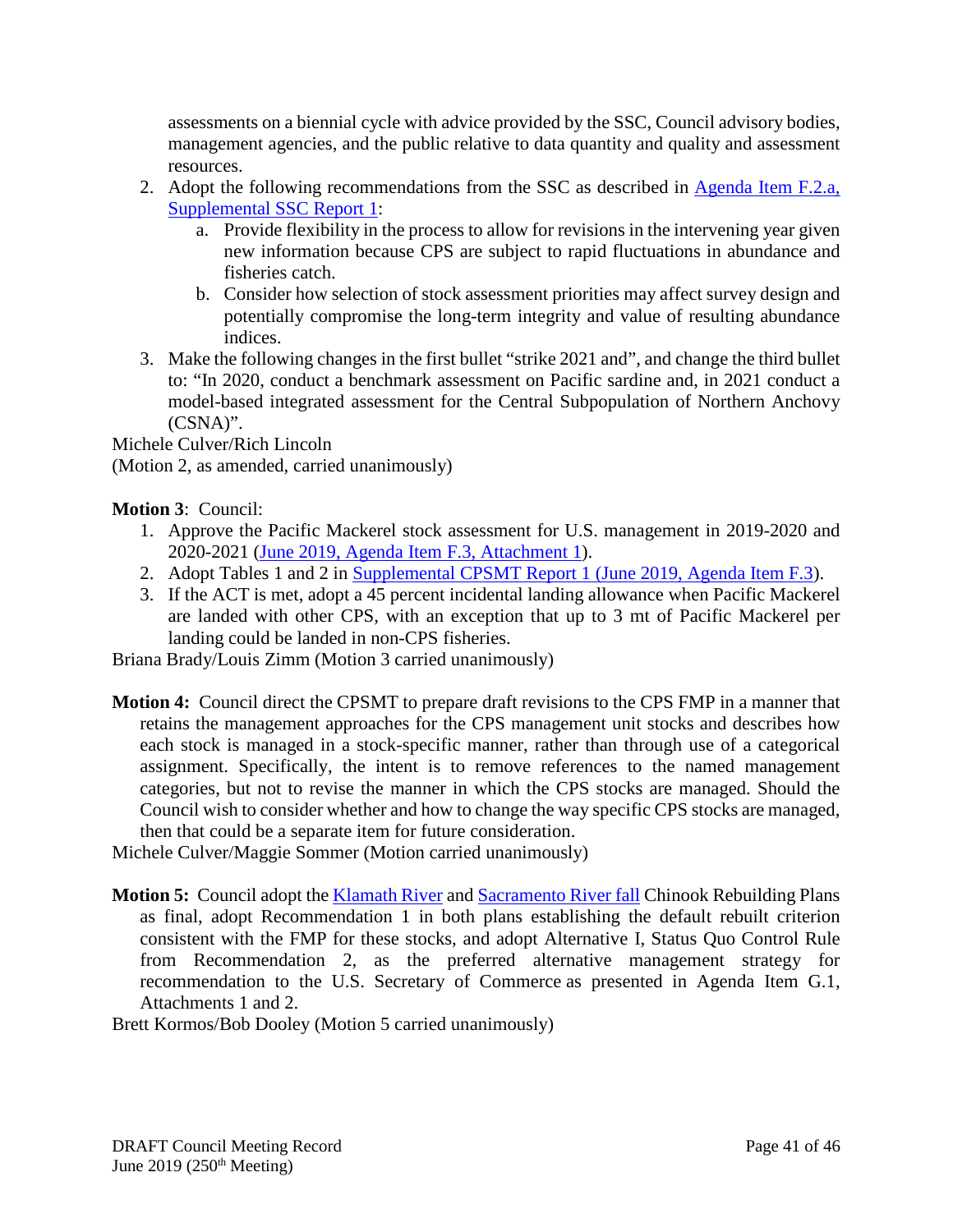- **Motion 6:** Council adopt the [Strait of Juan de Fuca coho,](https://www.pcouncil.org/wp-content/uploads/2019/05/G1_ATT3_JDF_Electric_Only_JUN2019BB.pdf) [Queets River coho,](https://www.pcouncil.org/wp-content/uploads/2019/05/G1_ATT4_QR_Electric_Only_JUN2019BB.pdf) and [Snohomish](https://www.pcouncil.org/wp-content/uploads/2019/05/G1_ATT5_SNO_Electric_Only_JUN2019BB.pdf)  [River coho](https://www.pcouncil.org/wp-content/uploads/2019/05/G1_ATT5_SNO_Electric_Only_JUN2019BB.pdf) rebuilding plans as presented in Agenda Item G.1, Attachments 3, 4, and 5 respectively as drafts for public review.
- Kyle Adicks/Rich Lincoln (Motion 6 carried unanimously)
- **Motion 7**: Council adopt draft Council Operating Procedure 27 entitled Process for Initiating Allocation Reviews as presented in [Agenda Item D.4,](https://www.pcouncil.org/wp-content/uploads/2019/05/D4_Att2_May2019COP27_AllocationRev_JUN2019.pdf) Attachment 2 with the following modification:
	- Replace the  $2<sup>nd</sup>$  and  $3<sup>rd</sup>$  sentence of the first paragraph of the section on procedure with the following:

For allocations that are not already specified in an FMP/CSP (periodic reviews) or required by court order, the Council will consider public interest requests before it undertakes a review. Taking public interest into account the Council will evaluate the need for the review and, if a need is identified, integrate the associated tasks and timelines into its workload planning process.

• With this change, the entirety of the paragraph would read as follows:

In general, allocation reviews, and especially revisions, are often time consuming and contentious, and once established should not be altered without good cause and adequate Council/agency capacity. For allocations that are not already specified in an FMP/CSP (periodic reviews) or required by court order, the Council will consider public interest requests before it undertakes a review. Taking public interest into account the Council will evaluate the need for the review and, if a need is identified, integrate the associated tasks and timelines into its workload planning process. For limited access privilege programs (LAPPs) that have periodic reviews specified, the Council will consider the need for review of allocations that are part of the LAPP during the initial scoping process for the LAPP review. However, new or revised allocations that are adopted as part of an FMP or FMP amendment may include other procedural pathways for future allocation review(s).

Phil Anderson/Herb Pollard (Motion 7 carried unanimously)

### **Motion 8**: Council:

- 1. Indicate the Council's commitment to transition the management of the 2A directed commercial halibut fishery from the International Pacific Halibut Commission (IPHC) to the Council.
- 2. Request that IPHC continue to issue licenses for the 2A halibut fisheries, including the directed commercial halibut fishery for 2020 and 2021, at a minimum, to provide the Council and National Marine Fisheries Service (NMFS) sufficient time for the Council to develop and consider alternatives relative to permitting and regulating the commercial directed halibut fishery and for NMFS to promulgate implementing regulations, as appropriate.
- 3. Request the IPHC enter into a data sharing arrangement for the IPHC 2A halibut licensing system and the commercial directed halibut fishery logbook data to facilitate the Council's management of the fishery.
- 4. Signal to commercial directed halibut fishery participants the Council's intent to not consider any major changes (e.g., limited entry, incidental fishery only) to the management structure of the fishery for the next few years, but would focus on ensuring the management infrastructure is in place.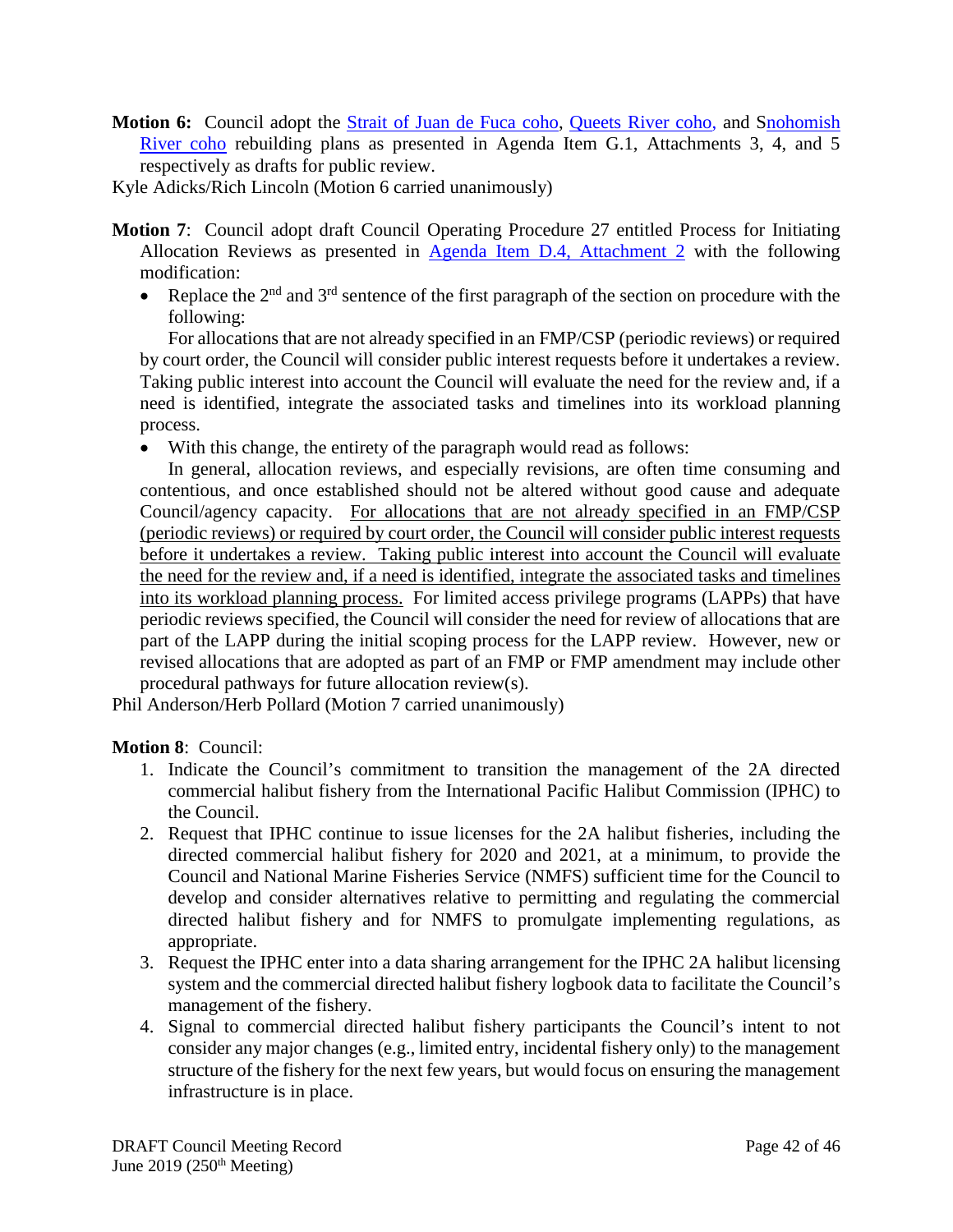- 5. Utilize the Council's September/November Catch Sharing Plan process to solicit and consider annual directed commercial halibut fishery regulations within the existing season structure (i.e., an open access fishery managed by fishing periods and vessel limits) beginning in 2019 for 2020 regulations. During the transition period, these proposed regulations would be transmitted from the Council to IPHC in November for the IPHC Interim Meeting and again in January 2020 for the IPHC Annual Meeting.
- 6. Convey the Council's commitment and a summary of the items described here in the form of a letter from the Council Chair to the IPHC Executive Director following this meeting and prior to the IPHC Commissioners' work session scheduled for late September.

Michele Culver/Herb Pollard (Motion 8 carried unanimously)

**Motion 9**: Council take the following actions for groundfish stocks:

- 1. Further explore Approaches 4 (case-by-case phase-in), 5 (phase-in), and 6 (adjust maximum P\*) as described in [Agenda Item D.5.a, NMFS Report 1,](https://www.pcouncil.org/wp-content/uploads/2019/05/D5a_NMFS_RPT1_Phased-in-HCRs_JUNE2019BB.pdf) as alternative approaches to the default acceptable biological catch (ABC) control rule for groundfish stocks
- 2. Consider using criteria to determine which groundfish stocks are eligible for deviation from the default ABC control rule. Suggested criteria could include:
	- a. Stock status (depletion) consider whether to have different approaches for healthy stocks (e.g., stocks with depletion levels  $\geq$  B40), precautionary zone (e.g., rockfish stocks between B25 and B40), overfished, and/or for stocks with a status trend that has continually declined over time
	- b. Stock category consider whether to have different eligibility for Category 1 and Category 2 stocks
	- c. Stock complexes consider whether and how to apply alternative approaches to stocks managed as part of a complex
	- d. Attainment consider whether to have a minimum average level of attainment of annual catch limits
- 3. Consider placing a limit on the frequency of using alternative approaches, such as:
	- a. Deviation from the default ABC control rule cannot apply to a specific stock for two consecutive biennial cycles (i.e., full application of the default ABC control rule would occur in year 3)
- 4. Consider the following additional process steps:
	- a. Re-run the 10-year projections based on the most recent stock assessment for stocks with proposed alternative approaches to assess the risk of overfishing and evaluate the effect on stock status
	- b. Require sufficient time for deviations from the default ABC control rule be evaluated relative to Council criteria, risk of overfishing, and 10-year effect on stock status
	- c. Provide specificity on the calculation method (e.g., sigma and P\* calculation) and values (e.g., if sigma phase-in used on combination with maximum  $P^*$  of 0.45, what the sigma values are) used for review and approval by the Scientific and Statistical Committee (SSC) prior to Council final adoption
- 5. For the 2021-2022 biennial cycle, include the following steps in the Council process:
	- a. September 2019 Council consider approving items 1-4 for public review and identify a preliminary list of stocks to apply alternative approaches to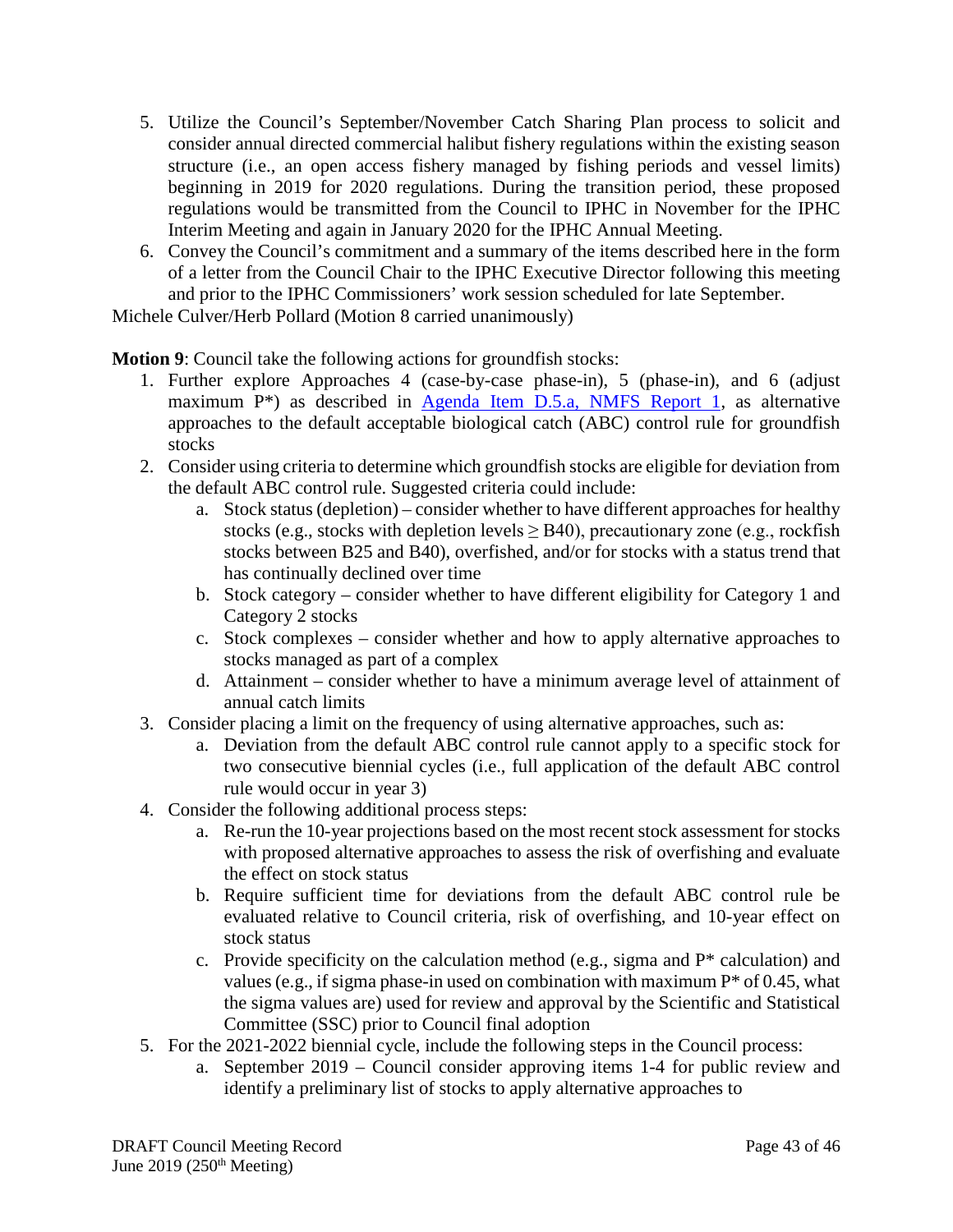- b. November 2019 Council select a preliminary preferred alternative (PPA) for items 1-4 and list of stocks
- c. April 2020 SSC provide ABC recommendations for the stocks identified in the PPA, and Council select final preferred alternative (FPA) for items 1-4 and list of stocks
- 6. Direct the SSC to review, discuss, and provide recommendations on items 1-5 at the September 2019 meeting

Michele Culver/Rich Lincoln (Motion 9 carried, Ms. Yaremko abstained)

#### **Motion 10:** Council:

- 1. Reaffirm its intent under Amendment 4 regarding Fishery Data Collection Programs;
- 2. Recommend the National Marine Fisheries Service (NMFS) implement a Federal Trawl Logbook Program; and
- 3. Recommend a Federal Data Collection Program for Trawl Logbooks to NMFS.

Phil Anderson/Marci Yaremko (Motion 10 carried unanimously)

**Motion 11**: Council adopt the following seabird mitigation measures as final:

Require non-tribal vessels 26 feet and greater LOA using bottom longline gear as defined under 50 CFR 660.11 in the limited entry fixed gear, open access fixed gear, and longline vessels under the Shorebased IFQ Program to either use streamer lines according to the Alaska streamer line requirements or deploy gear between one hour after local sunset and one hour before local sunrise when declared into a Federal fishery and fishing in Federal waters. In addition:

When fishing south of  $36^{\circ}$  N. latitude, vessels would be exempted from the requirement to deploy streamer lines or night set.

For vessels 26-55 feet LOA, deploying streamer lines would be discretionary when a small craft wind advisory or higher is declared in the area where the vessel is fishing.

In addition, encourage continued collaborative research to develop and test enforceable floated mainline gear configurations that can sink within the streamer line zone to reduce seabird interactions.

Maggie Sommer/Christa Svensson (Motion 11 carried unanimously)

### **Motion 12**: Council:

Direct the ESWG to locate and review any new short-tailed albatross telemetry or observer data south of 36° N. latitude at a future meeting (anticipated in 2021), and provide this review in its report back to the Council, for purposes of possibly reconsidering the exemption from the streamer requirement for longline vessels operating south of 36° N. latitude.

Marci Yaremko/Bob Dooley (Motion 12 carried unanimously)

**Motion 13**: To address the overfishing status of the eastern Pacific Ocean (EPO) stock of yellowfin tuna, pursuant to Section 304(i) MSA, the Council recommends:

- 1. to the Secretary of Commerce, making no changes to domestic fishing regulations at this time, and
- 2. to the Secretary of State and Congress, that tasks intended to improve the assessment model for EPO yellowfin be prioritized among others in the IATTC scientific staff's work plan, including examining sensitivity of the model to the 2018 catch-per-unit-effort longline data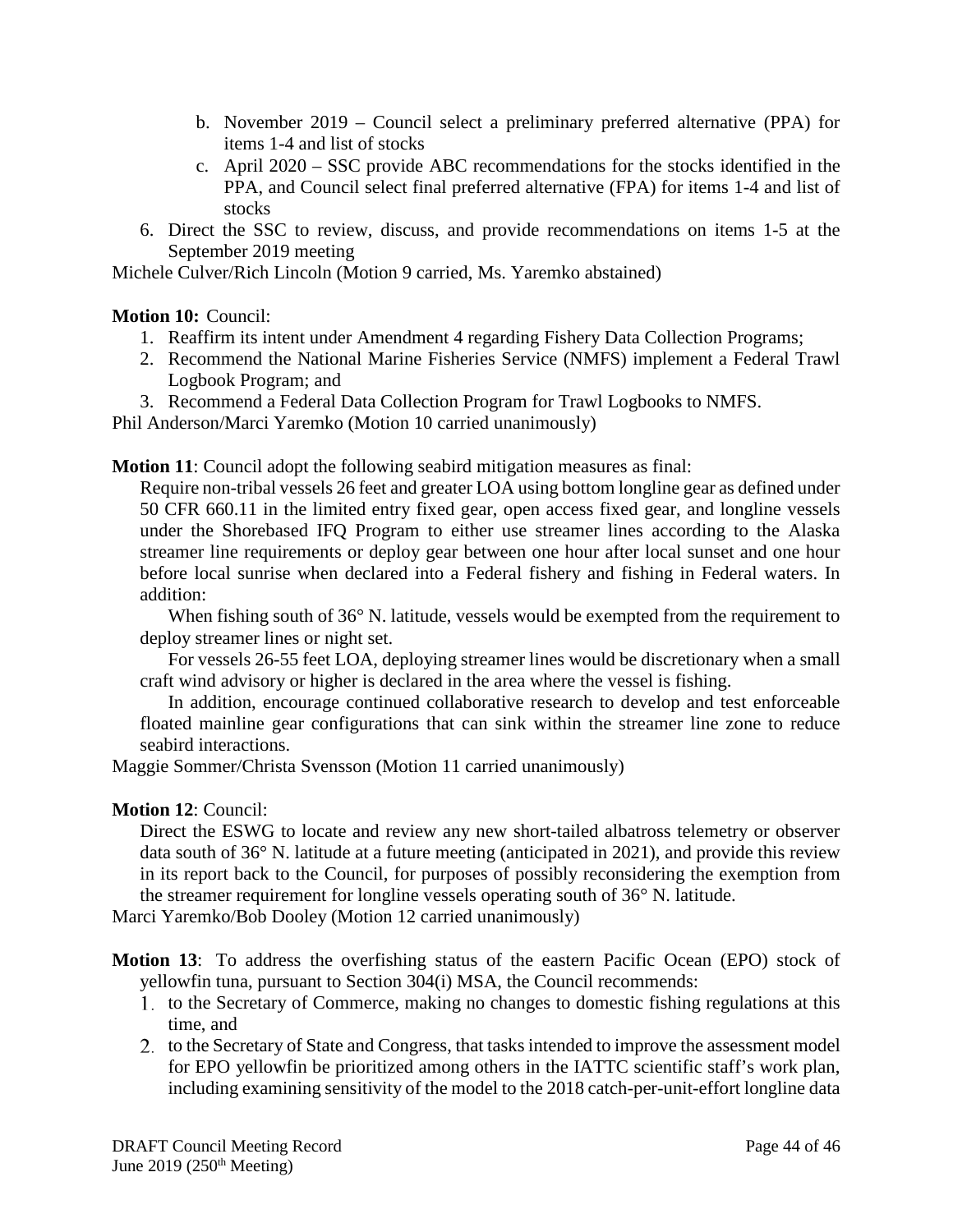and obtaining the necessary additional data to explore spatial and temporal factors (e.g., fleet behavior).

John Ugoretz/Marc Gorelnik (Motion 13 carried unanimously)

**Motion 14:** Council adopt the bycatch-per-unit-effort (BPUE) rate approach to evaluating performance in the DGN fishery as proposed by the Highly Migratory Species Management Team (HMSMT, Agenda Item J.4.a, [Supplemental HMSMT Report 1\)](https://www.pcouncil.org/wp-content/uploads/2019/06/J4a_Sup_HMSMT_Rpt1_JUNE2019BB.pdf). The Council will task the HMSMT with providing BPUE for the species of interest from Motion 11 from the September 2018 Council Meeting, and deliver to the Council at the Council's June 2020 meeting. Additionally, the Council will task the HMSMT with developing an action line suitable for detecting exceptionally high bycatch rates, for these same species.

John Ugoretz/Bob Dooley (Motion 14, as amended, carried unanimously)

**Motion 15:** Council, consistent with the HMSMT report (*J.5.a, Supplemental HMSMT Report 1*):

- 1. Approve the new deep-set buoy gear (DSBG) exempted fishing permit (EFP) applications with the exception of [Attachment 5,](https://www.pcouncil.org/wp-content/uploads/2019/05/J5_Att05_DSBG-EFP-application-190319_Smith_JUN2019BB.pdf) Nathan Smith, which is a duplicate of [Attachment 2.](https://www.pcouncil.org/wp-content/uploads/2019/05/J5_Att02_DSBG-EFP-application-190201_Lins_JUN2019BB.pdf)
- 2. Recommend that National Marine Fisheries Service (NMFS) prioritize issuance of these EFPs over previously approved applications within the limits in the existing protected resources consultation.
- 3. Preliminarily approve the [Perez/Carson EFP](https://www.pcouncil.org/wp-content/uploads/2019/05/J5_Att17_DSBG-EFP-application-190523_Perez-Carson_JUN2019BB.pdf) for night set buoy gear under 100 percent observer coverage and consider final recommendation at the Council's September 2019 meeting.
- 4. Recommend that NMFS extend currently approved EFPs through 2020 and to consider any EFP applications previously approved by the Council that have not been issued due to inaction by the applicant by December 31, 2019, as invalid.

John Ugoretz/Herb Pollard (Motion 15 carried unanimously)

**Motion 16:** Council adopt a schedule for 2021-2022 groundfish harvest spex and management measures as presented in [Agenda Item I.6, Attachment 1, June 2019.](https://www.pcouncil.org/wp-content/uploads/2019/05/I6_Att1_Spex_Schedule_JUNE2019BB.pdf)

Maggie Sommer/Brad Pettinger (Motion 16 carried unanimosly)

**Motion 17:** Council adopt (utilizing [Agenda Item I.7.a, Supplemental GMT Report 1\)](https://www.pcouncil.org/wp-content/uploads/2019/06/I7a_Sup_GMT_Rpt1_REVISED_JUNE2019BB.pdf):

- For incidental Pacific halibut retention in the primary sablefish fishery north of Pt. Chehalis:
	- o Alternative 2, 250 lbs dressed weight halibut per 1,000 lbs dressed weight sablefish, plus 2 Pacific halibut
- For limited entry bocaccio trip limits between 40° 10′ N. lat. and 34° 27′ N. lat.: o Alternative 1, 1,500 lbs/2 months
- For big skate trip limits in the trawl IFQ fishery:
	- o Alternative 2, 70,000 lbs for Jul-Aug, 20,000 for Sep-Oct, and 20,000 for Nov-Dec
- For sable fish daily trip limits:
	- o Alternative 2 for Open Access North (300 lb/day, or one landing per week up to 1,400 lb, not to exceed 2,800 lb/2 months), and
	- o Alternative 1 for Open Access South (300 lb/day, or one landing per week up to 1,600 lb, not to exceed 4,800 lb/2 months)

Maggie Sommer/Brad Pettinger (Motion 17 carried unanimously)